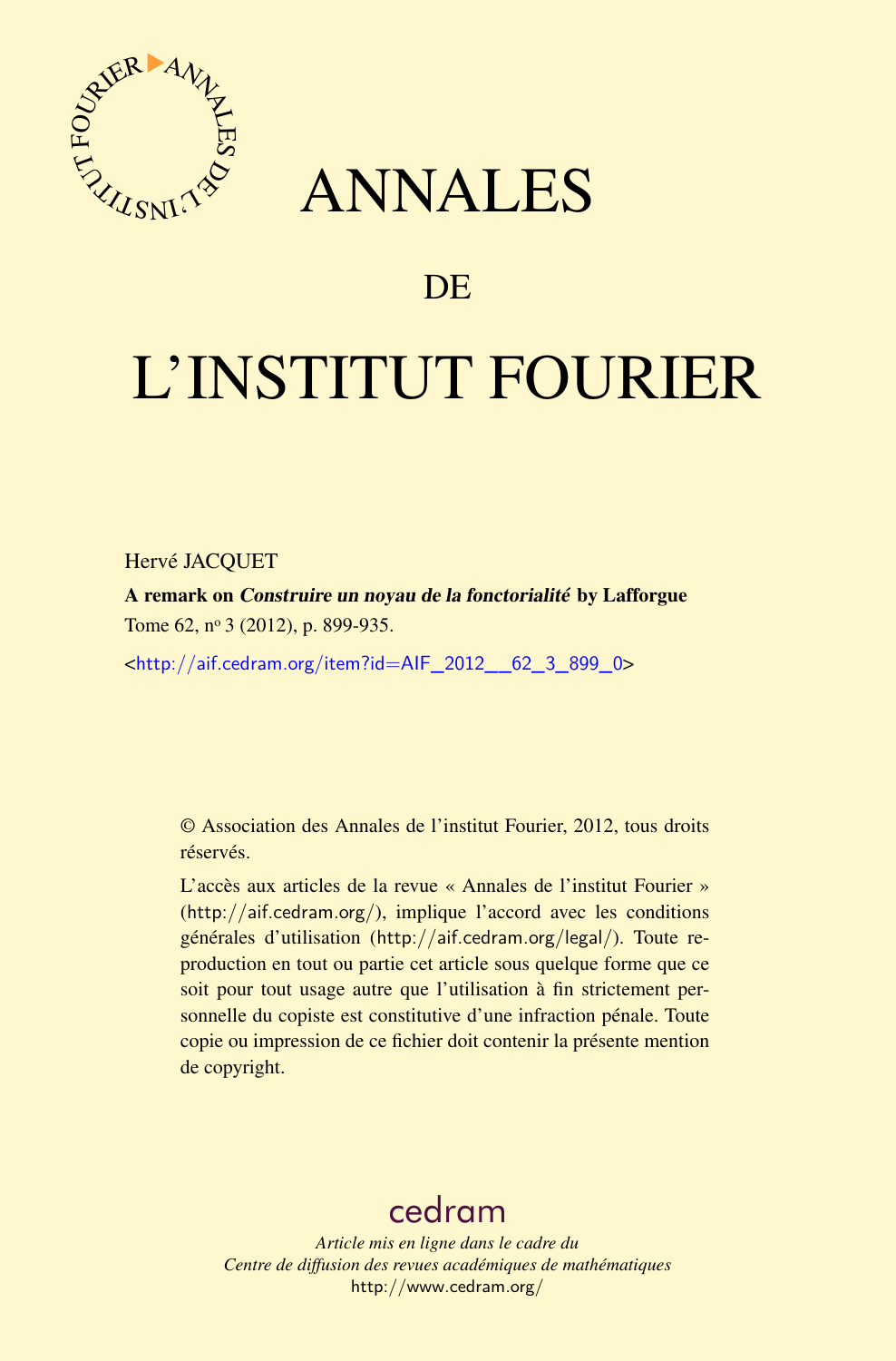### A REMARK ON CONSTRUIRE UN NOYAU DE LA FONCTORIALITÉ BY LAFFORGUE

#### **by Hervé JACQUET**

ABSTRACT. — Lafforgue has proposed a new approach to the principle of functoriality in a test case, namely, the case of automorphic induction from an idele class character of a quadratic extension. For technical reasons, he considers only the case of function fields and assumes the data is unramified. In this paper, we show that his method applies without these restrictions. The ground field is a number field or a function field and the data may be ramified.

Résumé. — Lafforque a proposé une nouvelle approche du problème de la fonctorialité de Langlands. Il traite le cas témoin de l'induction automorphe à partir d'un caractère des classes d'idèles pour une extension quadratique. Pour des raisons techniques, il se limite au cas des corps de fonctions et suppose les données non ramifiées. Dans cet article, nous montrons que sa methode s'applique sans restriction. Le corps de base est un corps de nombres ou un corps de fonctions et les données peuvent être ramifiées.

#### **1. Introduction**

In [\[2\]](#page-37-0) Lafforgue proposes a new approach to the problem of establishing the principle of functoriality. To that end, he investigates a simple case. In more details, let *F* be a number field or a function field, *E* a quadratic extension of  $F$ . We denote by  $F_{\mathbb{A}}$  the adèle ring of  $F$  and by  $E_{\mathbb{A}}$  the adèle ring of *E*. We also denote by  $F_{\mathbb{A}}^{\times}$  the group of idèles of *F* and by  $E_{\mathbb{A}}^{\times}$ the group of idèles of  $E$ . Let  $\chi$  be an idèle class character of  $E$ . We know how to associate to  $\chi$  an irreducible representation  $\pi(\chi)$  of  $GL(2, F<sub>A</sub>)$ . The main property of the representation  $\pi(\chi)$  is that the standard *L*−function attached to  $\pi(\chi)$ , namely  $L(s, \pi(\chi))$ , is equal to the *L*-function  $L(s, \chi)$ attached to the idèle class character  $\chi$ . The principle of functoriality asserts

Keywords: Functoriality, Weil representation, Converse theorem.

Math. classification: 11F27, 11F66, 11F70, 11R39.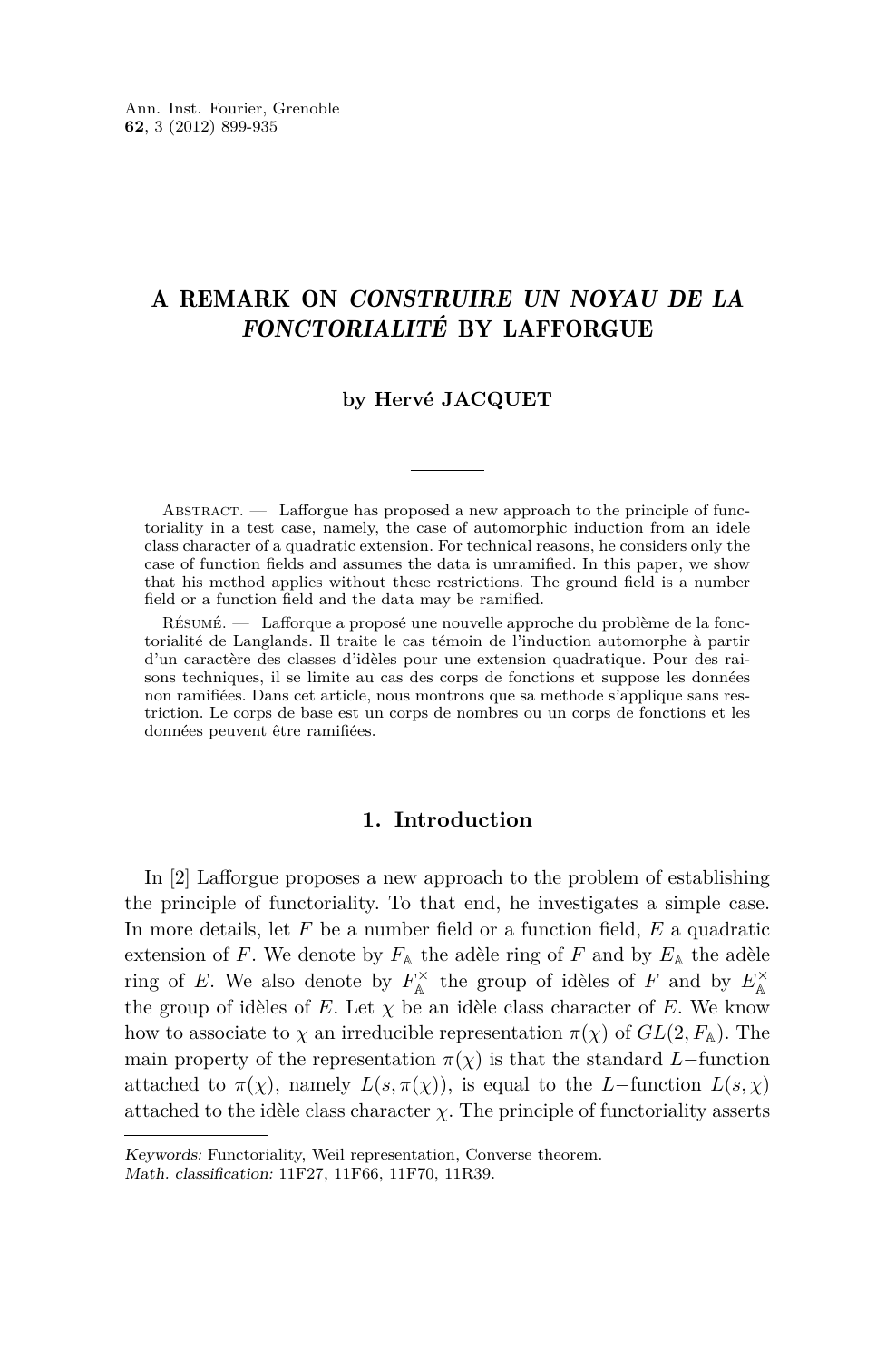that  $\pi(\chi)$  is automorphic. In [\[2\]](#page-37-0) Lafforgue proves this anew in the simplest case: *F* is a function field, *E* is unramified at all places of *F* and  $\chi$  is unramified at all places of *E*. In this note, we show that his method applies to a number field or a function field *F*, an **arbitrary** quadratic extension  $E$  and an **arbitrary** character  $\chi$ . Our only contribution is to the local theory. We use the machinery of the local Weil representation to establish the required properties of the appropriate kernels. Since the definition of the local Weil representation does not depend on any assumption on the ramification of the data, we can free ourself from the restriction of [\[2\]](#page-37-0); the local quadratic extensions may be ramified and the character  $\chi$  may be ramified. Furthermore, even in the special case studied in [\[2\]](#page-37-0) where the data is unramified, our proof is much shorter. As for the global part, we have nothing new to say. We simply duplicate [\[2\]](#page-37-0). Indeed, following [\[2\]](#page-37-0) step by step, we construct a family of functions  $H(t,g)$  on  $E_A^{\times} \times GL(2, F_A)$ . They have the following properties:

• For every  $\delta \in E^{\times}$ 

$$
H(\delta t, g) = H(t, g);
$$

• For every  $\gamma \in GL(2, F)$ ,

$$
H(t,\gamma g) = H(t,g);
$$

• For every idèle class character  $\chi$  of  $E$ , the space spanned by the functions

$$
g \mapsto \int_{E_{\mathbb{A}}^{\times}/E^{\times}} d^{\times} t \ \chi(t) \ H(t, g)
$$

is invariant under right translation by  $GL(2, F<sub>A</sub>)$  and the corresponding representation of  $GL(2, F<sub>A</sub>)$  equivalent to  $\pi(\chi)$ .

More precisely, we let  $\psi$  be a non-trivial character of  $F_{A}/F$  and define two families of functions *K* and  $K^0$  on  $E^{\times}_{\mathbb{A}} \times GL(2, F_{\mathbb{A}})$  such that

$$
K\left[t, \begin{pmatrix} 1 & x \\ 0 & 1 \end{pmatrix} g\right] = \psi(x)K(t, g), \, K^0\left[t, \begin{pmatrix} 1 & x \\ 0 & 1 \end{pmatrix} g\right] = K^0(t, g),
$$

for all  $x \in F_{\mathbb{A}}$ . In turn, the functions *K* and  $K^0$  are defined as products of local functions. Then *H* is defined by the formula

$$
H(t,g) = \sum_{\delta \in E^{\times}, \alpha \in F^{\times}} K\left[\delta t, \begin{pmatrix} \alpha & 0 \\ 0 & 1 \end{pmatrix} g\right] + \sum_{\alpha \in F^{\times}} K^{0}\left[t, \begin{pmatrix} \alpha & 0 \\ 0 & 1 \end{pmatrix} g\right].
$$

The invariance of the kernel *H* under an element  $\delta \in E^{\times}$  is an issue but is not difficult. However, the invariance under an element  $\gamma \in GL(2, F)$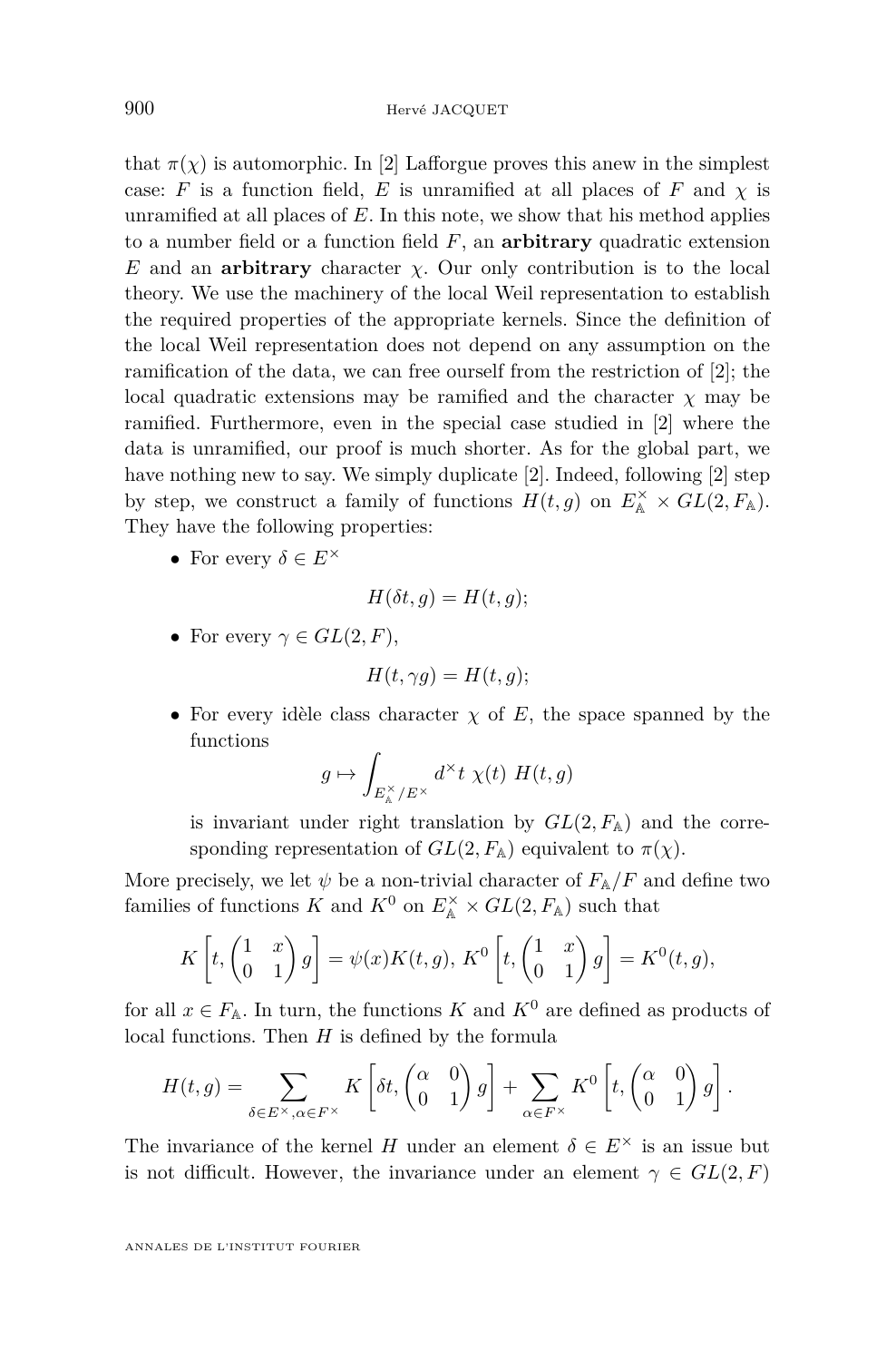is a serious issue. Indeed, a priori, we have only the following property of invariance:

$$
H\left[t, \begin{pmatrix} \alpha & \beta \\ 0 & 1 \end{pmatrix} g\right] = H(t, g),
$$

for every  $\alpha \in F^{\times}, \beta \in F$ . To conclude we need to prove that

$$
H\left[t, \begin{pmatrix} 1 & 0 \\ \beta & \alpha \end{pmatrix} g\right] = H(t, g),
$$

for every every  $\alpha \in F^{\times}, \beta \in F$ . At this point we refer the reader to the proof of Theorem 1 below. The reader will see that the proof is closely related to the proof of the automorphy of  $\pi(\chi)$  via the converse theorem, as in [\[1\]](#page-37-0). Yet, it is very different. In the converse theorem approach, the Poisson summation formula for *E* is used at the outset to establish the analytic properties of the functions  $L(s, \chi)$ . In the present approach, the Poisson summation formula is used at the very end.

In addition, in Section 6.1, we relate the above construction to the global Weil representation. This gives us an opportunity to check that certain expressions are absolutely convergent, a point which is somewhat glossed over in [\[2\]](#page-37-0) — where the ground field is a function field and questions of convergence are of little concern. In Section 6.2 we conclude by proving that indeed  $\pi(\chi)$  is automorphic. We also give a precise form of the Fourier expansion of the functions  $g \mapsto \int_{E_{\mathbb{A}}^{\times}/E^{\times}} d^{\times}t \chi(t) H(t, g)$ .

We hope that the present note will make the novel approach of [\[2\]](#page-37-0) even more attractive.

We thank the referee for a very careful reading of the first draft of this paper and useful suggestions.

#### **2. Notations**

We let *F* be a number field or a function field and *E* a quadratic extension of *F*. For simplicity, we assume that if *F* is a function field the characteristic of *F* is odd. We denote by *ι* the Galois conjugation of *E* over *F* and by Tr and Nm the norm map and the trace map from  $E$  to  $F$ . Thus  $Tr(z)$  $z + i(z)$  and  $Nm(z) = zi(z)$ . We let  $\eta$  be the quadratic idèle class character of *F* attached to *E*.

If *x* is a place of *F* we set as usual  $E_x = E \otimes_F F_x$ . The Galois conjugation *ι* induces a  $F_x$  automorphism of  $E_x$  that we still denote by *ι*. We also denote by Tr and Nm the norm map and the trace map from  $E_x$  to  $F_x$ . Thus, again, for  $z \in E_x$ ,  $\text{Tr}(z) = z + \iota(z)$  and  $\text{Nm}(z) = z\iota(z)$ . If x is split in E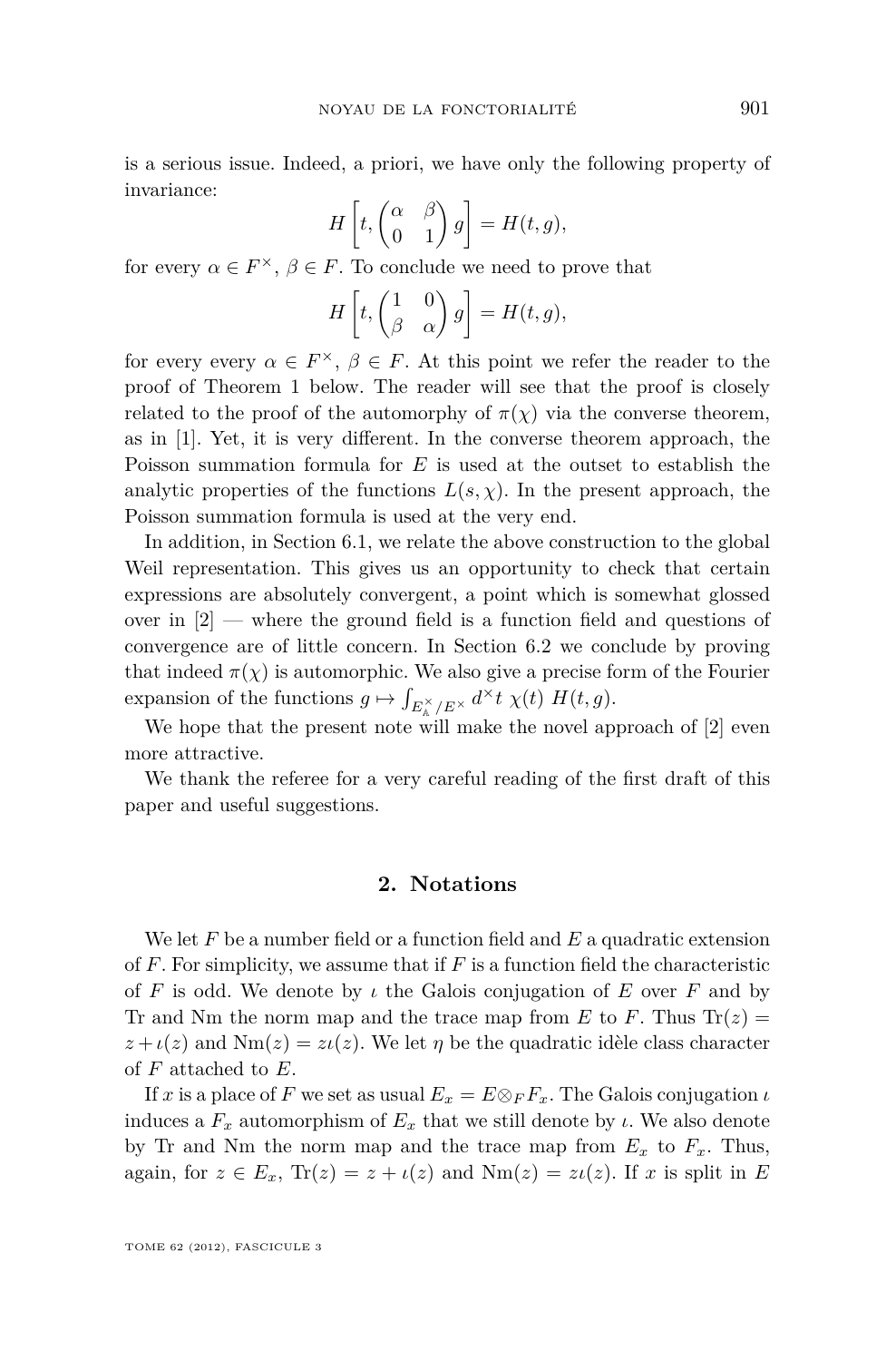we choose an isomorphism  $E_x \simeq F_x \oplus F_x$ . Then if  $z = (z_1, z_2)$ , we have  $\iota(z) = (z_2, z_1), \text{Tr}(z) = z_1 + z_2, \text{Nm}(z) = z_1 z_2.$ 

We choose a non-trivial additive character  $\psi$  of  $F_{\mathbb{A}}/F$ . Then  $\psi(a) =$  $\prod \psi_x(a_x)$ , where  $\psi_x$  is a non-trivial additive character of  $F_x$ . For almost all finite *x*, the character  $\psi_x$  is normalized, that is, the largest ideal on which it is trivial is the ring of integers  $\mathcal{O}_x$ . Let *dy* be the Haar measure on  $F_x$ which is self-dual with respect to  $\psi_x$ . We denote by  $L(s, 1_{F_x})$  the *L* factor at the place *x* (finite or infinite) of the Dedekind zeta function  $L(s, 1<sub>F</sub>)$  of the field *F*. Thus if *x* is finite and  $q_x$  is the cardinality of the residual field of  $F_x$ , then  $L(s, 1_{F_x}) = (1 - q_x^{-s})^{-1}$ . For  $a \in F_x^{\times}$  we let  $|a|_x$  be the absolute value of *a* if *x* is a finite or real place. If *x* is complex then we set  $|a|_x = a\overline{a}$ . In any case  $\frac{dy}{|y|x}$  is a Haar measure on  $F_x^{\times}$ . We then define a Haar measure on  $F_x^{\times}$  by the formula

$$
d^{\times}y = L(1, 1_{F_x}) \frac{dy}{|y|_x}.
$$

If *x* is finite and the character  $\psi_x$  is normalized, then the ring of units  $\mathcal{O}_x^{\times}$ has volume 1 for the measure  $d^{\times}y$ .

We define a character  $\psi_E$  of  $E_A/E$  by the formula

$$
\psi_E(z) = \psi(\text{Tr}(z)).
$$

The local component of  $\psi_E$  at the place *x* is the character  $\psi_{E_x}$  of  $E_x$ defined by  $\psi_{E_x}(z) = \psi_x(\text{Tr}(z))$ . The additive Haar measure dz on  $E_x$  is taken to be self-dual for  $\psi_{E_x}$ . Thus, if *x* is split and  $z = (z_1, z_2)$ , we have  $\psi_{E_x}(z) = \psi_x(z_1)\psi_x(z_2), dz = dz_1 dz_2$ . We denote by  $L(s, 1_{E_x})$  the *L* factor at the place x (finite or infinite) of the Dedekind zeta function  $L(s, 1_E)$  of the field *E*. We define a Haar measure  $d^{\times}z$  on  $E_x^{\times}$  by the formula

$$
d^{\times} z = L(1, 1_{E_x}) \frac{dz}{|\text{Nm}(z)|_x}.
$$

If *x* is finite and  $E_x$  is a field, then  $L(s, 1_{E_x}) = (1 - q_{E_x}^{-s})^{-1}$  where  $q_{E_x}$  is the cardinality of the residual field of  $E_x$ . If *x* is split and  $z = (z_1, z_2)$  then  $d^{\times}z = d^{\times}z_1d^{\times}z_2$ . We let  $\mathcal{O}_{E_x}$  the ring of integers in  $E_x$ . If  $\psi_x$  is normalized and  $E_x/F_x$  unramified then the volume of  $\mathcal{O}_{E_x}^{\times}$  for  $d^{\times}z$  is 1. If *x* is split then  $\mathcal{O}_{E_x} \simeq \mathcal{O}_{F_x} \oplus \mathcal{O}_{F_x}$  and  $\mathcal{O}_{E_x}^{\times} \simeq \mathcal{O}_{F_x}^{\times} \times \mathcal{O}_{F_x}^{\times}$ . We denote by  $U_1$  the unitary group in one variable, regarded as an algebraic group defined over *F*. Thus  $U_1(F) = \{ z \in E^\times : \text{Nm}(z) = 1 \}$  and  $U_1(F_x) = \{ z \in E_x^\times : \text{Nm}(z) = 1 \}$ . In particular, if *x* is split, then  $U_1(F_x) = \{(z_1, z_2) \in F_x^{\times} \times F_x^{\times} : z_1 z_2 = 1\}.$ Let  $F_x^+$  be the set of  $x \in F_x^{\times}$  of the form  $z = \text{Nm}(h)$  for some  $h \in E_x^{\times}$ . Of course, if *x* is split, then  $F_x^+ = F_x^{\times}$ . We have an exact sequence of locally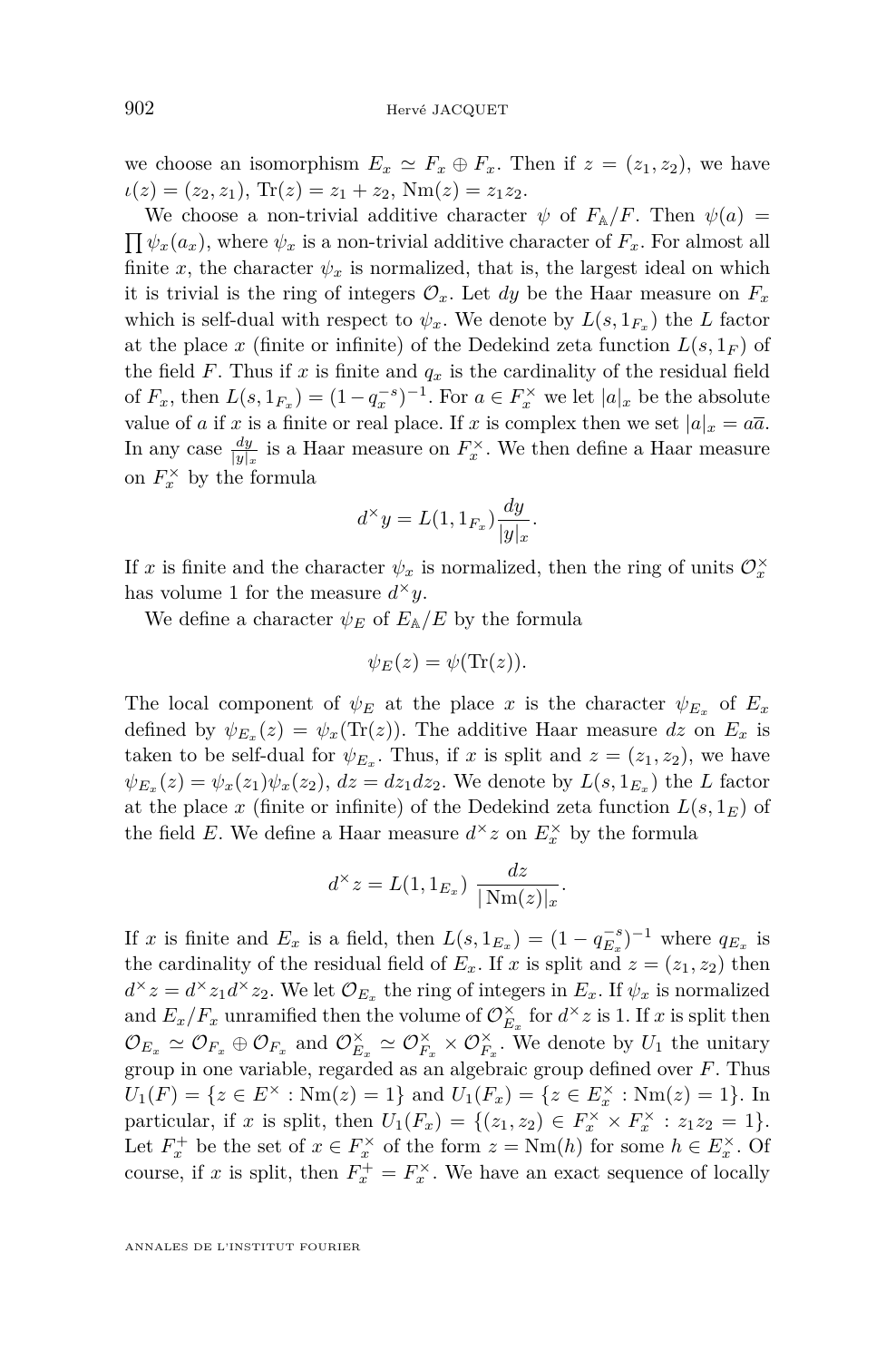<span id="page-5-0"></span>compact abelian groups

$$
1 \longrightarrow U_1(F_x) \longrightarrow E_x^{\times} \stackrel{\text{Nm}}{\longrightarrow} F_x^+ \longrightarrow 1.
$$

This defines a Haar measure  $du$  on  $U_1(F_x)$ ; the quotient of the Haar measure on  $E_x^{\times}$  by the measure *du* has for image the restriction to  $F_x^+$  of the Haar measure on  $F_x^{\times}$  . In more concrete terms, we have the following integration formula. Let  $\phi$  be a continuous function of compact support on  $E_x^{\times}$ . Let  $\phi_0$ be the function on  $F_x^{\times}$  defined by

$$
\phi_0(a) = \int_{U_1(F_x)} \phi(hu) du,
$$

if  $a = Nm(h)$ , and  $\phi_0(a) = 0$  if a is not a norm. Note that indeed the right hand side does not depend on the choice of *h*. Then

(2.1) 
$$
\int_{F_x^{\times}} \phi_0(a) d^{\times} a = \int_{E_x^{\times}} \phi(h) d^{\times} h.
$$

If *x* is split, the measure *du* is in fact given by the following formula:

$$
\int_{U_1(F_x)} \phi(u) du = \int_{F_x^{\times}} \phi(t, t^{-1}) d^{\times} t.
$$

We define the Fourier transform  $Ft(\Phi)$  of a Schwartz-Bruhat function  $\Phi$ on  $E_x$  by the formula

$$
Ft(\Phi)(z) = \int_{E_x} \Phi(u)\psi_{E_x}(uz)du.
$$

Similarly, we define the Fourier transform of a Schwartz-Bruhat function Φ on  $E_{\mathbb{A}}$  by the formula

$$
Ft(\Phi)(z) = \int_{E_{\mathbb{A}}} \Phi(u)\psi_E(uz)du,
$$

where *du* is the product of the local Haar measures. We have then the identity (Poisson summation formula)

(2.2) 
$$
\sum_{\delta \in E} \Phi(\delta) = \sum_{\delta \in E} \text{Ft}(\Phi)(\delta).
$$

Let *x* be a place of *F* and  $\chi$  be a character of  $E_x^{\times}$  of absolute value 1. If *x* is a finite place, the local representation  $\pi(\chi)$  attached to  $\chi$  is an admissible irreducible representation of  $GL(2, F_x)$  on some vector space *V*. If *x* is an infinite place, the reader may supplement [\[1\]](#page-37-0) by the books of Wallach ([\[3\]](#page-37-0), [\[4\]](#page-37-0)) for the theory of the topological models of representations and Whittaker models. If x is an infinite place, then  $\pi(\chi)$  is a unitary irreducible representation of  $GL(2, F_x)$  on some Hilbert space *H* with norm  $\|\bullet\|$ . Then we let *V* be the space of  $C^{\infty}$  vectors in *H*. This is the space of vector *v*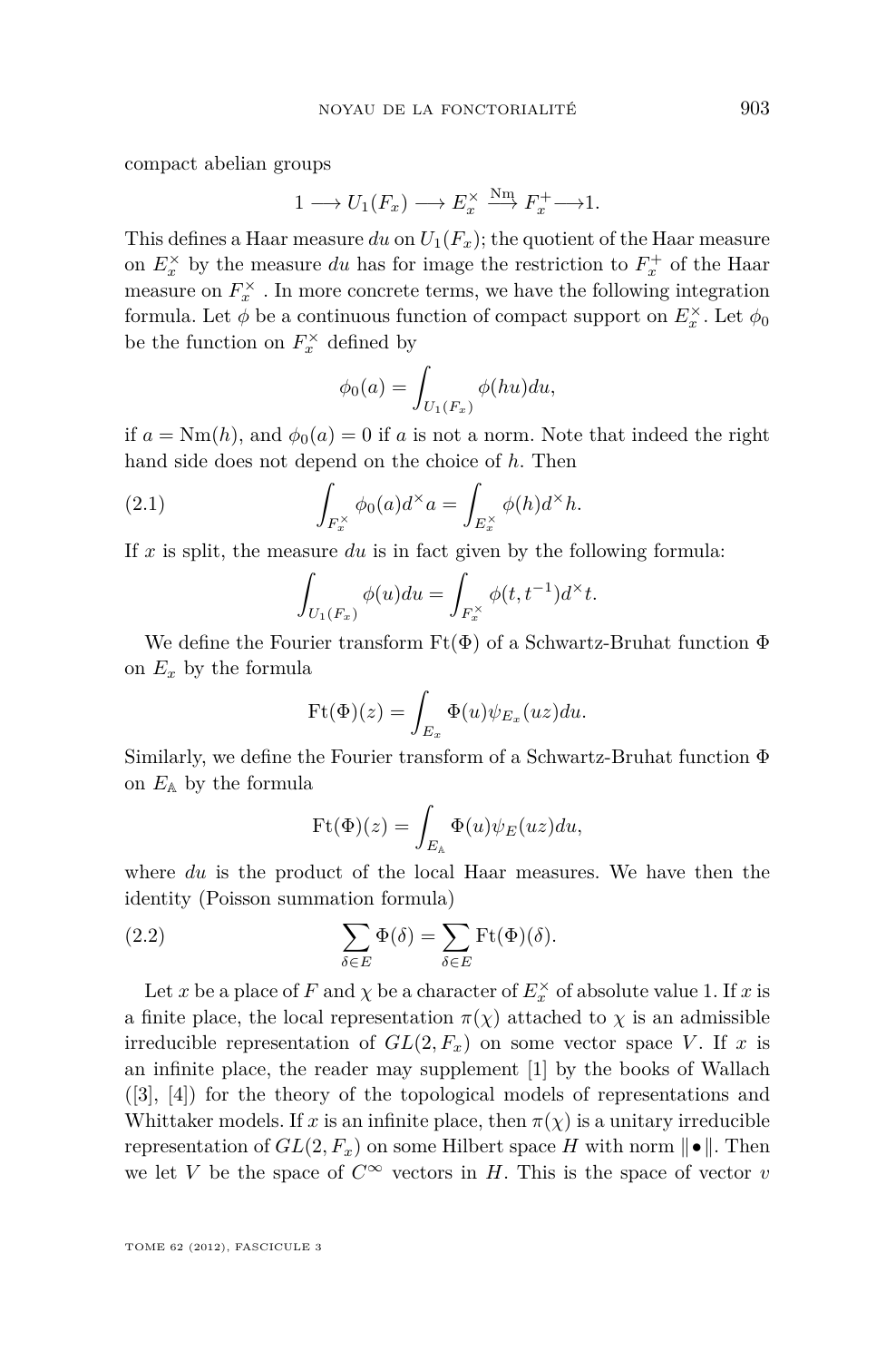such that the map  $g \mapsto \pi(\chi)(g)v$  from  $GL(2, F_x)$  to *H* is  $C^{\infty}$ . For  $v \in V$ and for *X* in the Lie algebra, or more generally the enveloping algebra  $\mathfrak{U}_x$ of  $GL(2, F_x)$ , the vector  $d\pi(\chi)(X)v$  is well defined and in *V*. We equip *V* with the topology defined by the semi-norms

$$
v \mapsto ||d\pi(\chi)(X)v||.
$$

The space *V* is complete for this topology. The representation of  $GL(2, F_x)$ on *V* is topologically irreducible. It is still noted  $\pi(\chi)$ . Let  $K_x$  be the standard maximal compact subgroup of  $GL(2, F_x)$  ( $K_x = O(2, \mathbb{R})$  or  $K_x =$  $U(2,\mathbb{R})$ ). Let  $H_{K_x}$  (resp.  $V_{K_x}$ ) be the space of  $K_x$ -finite vectors in *H* (resp. *V*). Then  $H_{K_x} = V_{K_x}$ . The space  $H_{K_x}$  is invariant under the action of  $K_x$  and  $\mathfrak{U}_x$ . It is an algebraically irreducible  $(\mathfrak{U}_x, K_x)$ −module which we also denote by  $\pi(\chi)$ .

Finally, a Whittaker linear form for  $\pi(\chi)$  is a linear form  $\lambda \neq 0$  on *V*, continuous if *x* is infinite, and such that

$$
\lambda\left(\pi(\chi)\begin{pmatrix}1&u\\0&1\end{pmatrix}v\right)=\psi_x(u)\lambda(v),
$$

for all  $u \in F_x$  and  $v \in V$ . Such a form exists and is unique, within a scalar factor. The Whittaker model of  $\pi(\chi)$  is the space  $\mathcal{W}(\pi(\chi), \psi_x)$  spanned by the functions

$$
g \mapsto \lambda(\pi(\chi)(g)v)
$$

with  $v \in V$ . If x is finite the space is invariant under translations and the representation of  $GL(2, F_x)$  on that space is equivalent to  $\pi(\chi)$ . If *x* is infinite we let  $W_{K_x}(\pi(\chi), \psi_x)$  be the space of  $K_x$ -finite vectors in  $W(\pi(\chi), \psi_x)$ . This is a  $(\mathfrak{U}_x, K_x)$  – module equivalent to  $\pi(\chi)$ .

#### **3.** *x* **inert**

For each place *x* of *F*, we construct two families of functions on  $E_x^{\times}$   $\times$  $GL(2, F_x)$ . They will be used to construct the functions *K* and  $K^0$ . We first examine the case where  $x$  is **inert** in  $E$ , that is,  $E_x$  is a **field**. Thus we have a local quadratic extension  $E_x/F_x$ , **possibly ramified**. The Galois conjugation *ι* of  $E/F$  induces the Galois conjugation *ι* of  $E_x/F_x$ . We sometimes write  $\overline{z}$  for  $\iota(z)$ . Recall we denote by Tr and Nm the trace and the norm of  $E_x$  to  $F_x$ . Recall the local character  $\psi_{E_x}$  is given by the formula  $\psi_{E_x}(z) = \psi_x(\text{Tr}(z))$ . If  $\psi_x$  is normalized and  $E_x/F_x$  is unramified, then  $\psi_{E_x}$  is normalized. The local component  $\eta_x$  of  $\eta$  is the quadratic character of  $F_x^{\times}$  associated with  $E_x/F_x$ .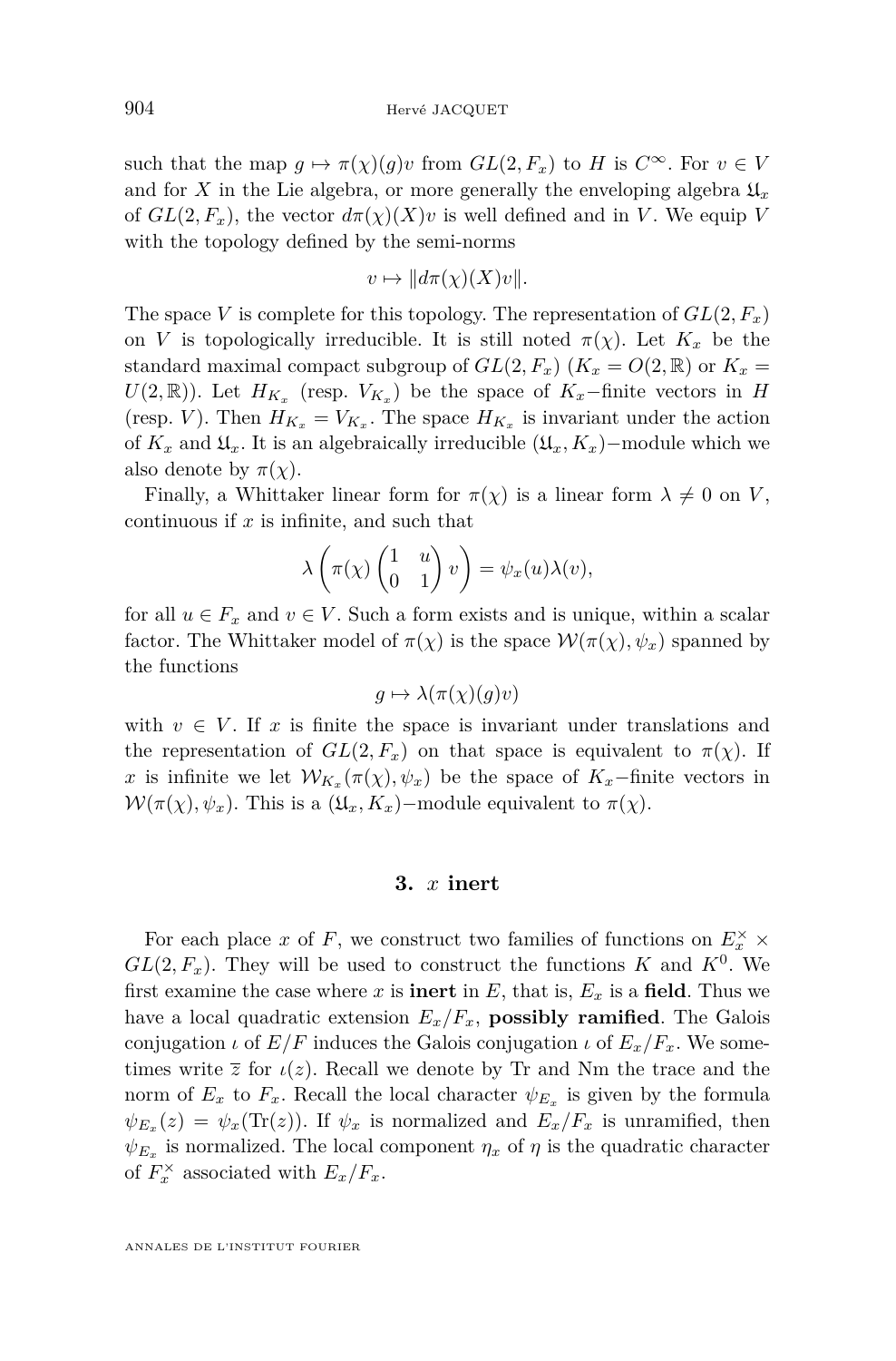#### **3.1. Review of the Weil representation**

We first recall the definition of the Weil constant  $\lambda(E_x/F_x, \psi_x)$ . It is defined by the following identity: for all  $\Phi \in \mathcal{S}(E_x)$ , the space of Schwartz-Bruhat functions on *Ex*,

$$
\int_{E_x} \mathrm{Ft}(\Phi)(z) \psi_{E_x}(\mathrm{Nm}(z)) dz = \lambda(E_x/F_x, \psi_x) \int_{E_x} \Phi(x) \psi_{E_x}(-\mathrm{Nm}(z)) dz.
$$

Then the Weil representation *r* of  $SL(2, F_x)$  on the space  $\mathcal{S}(E_x)$  is defined by the following conditions:

• 
$$
\left[ r \begin{pmatrix} \alpha & 0 \\ 0 & \alpha^{-1} \end{pmatrix} \Phi \right] (z) = \eta_x(\alpha) |\alpha|_x \Phi(\alpha z);
$$
  
\n•  $\left[ r \begin{pmatrix} 1 & u \\ 0 & 1 \end{pmatrix} \Phi \right] (z) = \psi_x(u \operatorname{Nm}(z)) \Phi(z);$   
\n•  $\left[ r \begin{pmatrix} 0 & 1 \\ -1 & 0 \end{pmatrix} \Phi \right] (z) = \lambda (E_x/F_x, \psi_x) \operatorname{Ft}(\Phi)(\iota(z)).$ 

The constant  $\lambda(E_x/F_x, \psi_x)$  is 1 if  $E_x/F_x$  is unramified and  $\psi_x$  is normalized; in general, if *x* is finite, it can be computed in terms of a Gauss sum. We refer the reader to the original article of Weil  $([5])$  $([5])$  $([5])$ . [\[1\]](#page-37-0) is also a convenient reference. We have also a linear representation  $\rho$  of  $U_1(F_x)$  on  $\mathcal{S}(E_x)$ defined by

$$
(\rho(u)\Phi)(z) = \Phi(uz).
$$

The representation  $r$  and the representation  $\rho$  commute to one another.

We fix a character  $\chi$  of  $E_x^{\times}$  of absolute value 1 and let  $\mathcal{S}(\chi)$  be the space of  $\Phi \in \mathcal{S}(E_x)$  such that

$$
\Phi(zh)\chi(h) = \Phi(z),
$$

for all  $z \in E_x$  and all  $h \in U_1(F_x)$ . The space  $\mathcal{S}(\chi)$  is invariant under the representation *r*. Let  $GL(2, F_x)^+$ , or simply  $G^+$ , be the subgroup of  $g \in GL(2, F_x)$  such that det *g* is a norm of the quadratic extension  $E_x/F_x$ . The representation *r* on  $\mathcal{S}(\chi)$  extends to a representation  $r_{\chi}$  of  $G^+$  on the same space such that

$$
\left(r_{\chi}\begin{pmatrix}a&0\\0&1\end{pmatrix}\Phi\right)(z) = |\text{Nm}(h)|_x^{1/2}\chi(h)\Phi(zh),
$$

if  $a = Nm(h)$ . Because  $\Phi$  is in  $\mathcal{S}(\chi)$  the right hand side does not depend on the choice of *h*, so the left hand side is well defined.

Suppose first *x* is a finite place. Then the representation  $r<sub>x</sub>$  is admissible and (algebraically) irreducible. It induces a representation  $\pi(\chi)$  of  $GL(2, F_x)$  which is admissible and (algebraically) irreducible.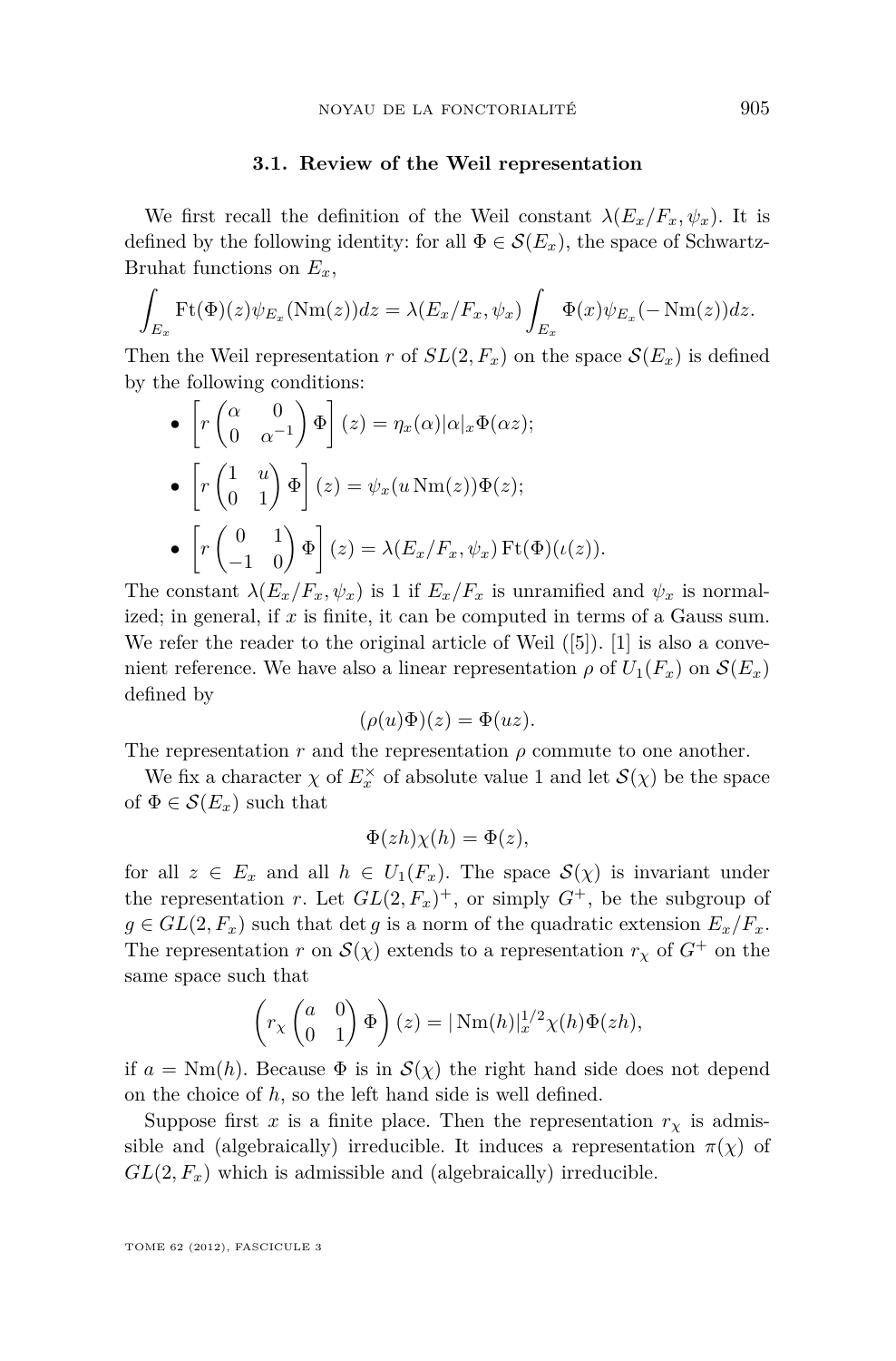Now suppose *x* is real. The above formulas define a continuous representation *r* of  $SL(2, F_x)$  on the topological vector space  $\mathcal{S}(E_x)$ . Moreover, each  $\Phi \in \mathcal{S}(E_x)$  is a  $C^{\infty}$  vector in the sense that the map

$$
g \mapsto r(g)\Phi
$$

from  $SL(2, F_x)$  to  $\mathcal{S}(E_x)$  is  $C^{\infty}$ . We can also use the same formulas to define a unitary representation (still noted  $r$ ) on the Hilbert space  $L^2(E_x, du)$ . Let *V* be the space of  $C^{\infty}$  vectors for this representation. This is the space of functions  $\Phi \in L^2$  such that the map

$$
g \mapsto r(g)\Phi
$$

from  $SL(2, F_x)$  to  $L^2$  is  $C^{\infty}$ . Since the inclusion of  $\mathcal{S}(E_x)$  into  $L^2$  is continuous we have  $V \supset \mathcal{S}(E_x)$ . We claim that in fact  $V = \mathcal{S}(E_x)$ . Indeed, consider the following element of the Lie algebra

$$
X_+ = \begin{pmatrix} 0 & 1 \\ 0 & 0 \end{pmatrix}.
$$

If  $\Phi$  is in *V* then the function  $dr(X_+) \Phi$  is well defined and in *V*. Now  $dr(X_+) \Phi(z) = cz\overline{z} \Phi(z)$  for a suitable constant *c*. Thus *V* is stable under multiplication by the function  $z \mapsto z\overline{z}$ . On the other hand, if  $\Phi$  is in *V* then the function  $z \mapsto \mathrm{Ft}(\Phi)(\overline{z})$  is in *V*. It follows that *V* is stable under the differential operator  $\frac{\partial^2}{\partial z \partial z}$  $\frac{\partial^2}{\partial z \partial \overline{z}}$ . From these properties, it follows that  $V = \mathcal{S}(E_x)$ . Moreover, the topology defined by the semi-norms

$$
\Phi \mapsto ||dr(X)\Phi||_2,
$$

where  $X \in \mathfrak{U}_x$ , is equivalent to the Schwartz topology.

We consider the space  $L^2(\chi)$  of (classes of) functions  $\Phi \in L^2(E_x, du)$ such that  $\Phi(zh)\chi(h) = \Phi(z)$  for all  $z \in E_x$  and all  $h \in U_1(F_x)$ . It is invariant under the representation *r*. The above formulas define a continuous unitary representation  $r<sub>\chi</sub>$  of  $G<sup>+</sup>$  on the Hilbert space  $L<sup>2</sup>(\chi)$ . The space of  $C^{\infty}$  vectors for this representation is the closed subspace  $\mathcal{S}(\chi)$  of  $\mathcal{S}(E_x)$ . The unitary representation  $r<sub>\chi</sub>$  of  $G<sup>+</sup>$  on  $L<sup>2</sup>(\chi)$  is topologically irreducible. Therefore, the representation  $r<sub>x</sub>$  of  $G<sup>+</sup>$  on  $\mathcal{S}(\chi)$  is topologically irreducible. We let  $\pi(\chi)$  be the unitary representation of  $GL_2(F_x)$  induced by  $r_\chi$  in the unitary sense. It is topologically irreducible. Finally, the representation of  $GL(2, F_x)$  induced by the representation of  $G^+$  on  $\mathcal{S}(\chi)$  is the space of  $C^{\infty}$ vectors for the unitary representation  $\pi(\chi)$ .

We now construct the Whittaker model of  $\pi(\chi)$ . We consider the linear form  $\Phi \mapsto \Phi(1)$  on  $\mathcal{S}(\chi)$  (or  $\mathcal{S}(E_x)$ ). If *x* is a real place, it is continuous. In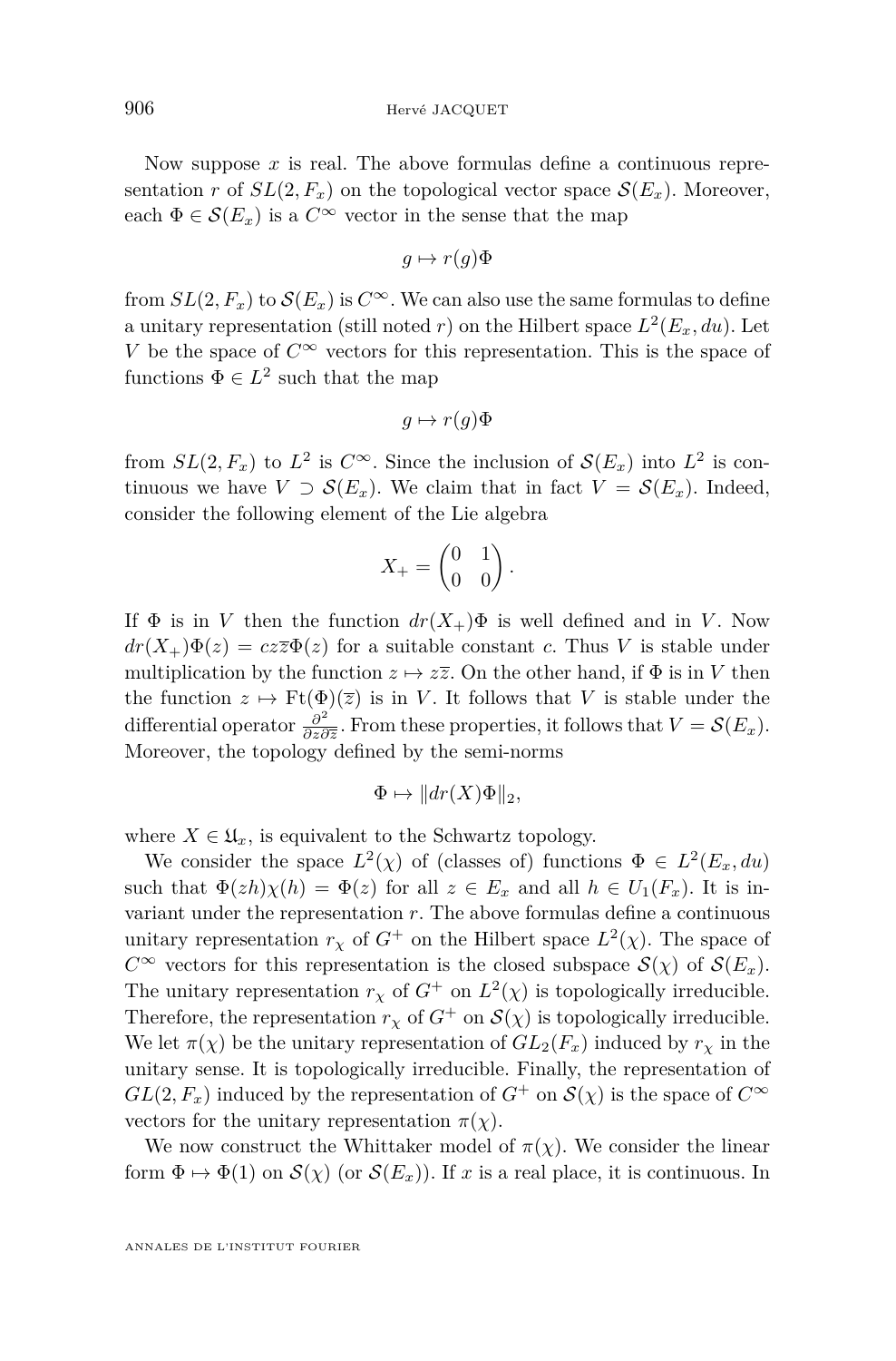any case, it has the following invariance property: for every  $y \in F_x$ ,

$$
\left(r\begin{pmatrix}1&y\\0&1\end{pmatrix}\Phi\right)(1) = \psi_x(y)\Phi(1).
$$

For  $\Phi \in \mathcal{S}(E_x)$  we define a function  $W_{\Phi,\chi}$  on  $G^+$  by

(3.1) 
$$
W_{\Phi,\chi}(g) = (r_{\chi}(g)\Phi_{\chi}) (1),
$$

where  $\Phi_{\chi}$  is the function in  $\mathcal{S}(\chi)$  defined by

(3.2) 
$$
\Phi_{\chi}(z) = \int_{U_1(F_x)} \Phi(zu)\chi(u)du.
$$

We choose  $\tau \in F_x^{\times}$  which is not a norm. Then

$$
GL(2, F_x) = G^+ \cup G^+ \begin{pmatrix} \tau & 0 \\ 0 & 1 \end{pmatrix}.
$$

We extend  $W_{\Phi,\chi}$  to  $GL(2,F_x)$  by demanding it be 0 on  $G^+(\begin{smallmatrix} \tau & 0 \\ 0 & 1 \end{smallmatrix})$ . The Whittaker model  $W(\pi(\chi), \psi_x)$  of  $\pi(\chi)$  is then the space spanned by the functions

$$
g \mapsto W_{\Phi_1,\chi}(g) + W_{\Phi_2,\chi}\left[g\begin{pmatrix} \tau & 0 \\ 0 & 1 \end{pmatrix}\right],
$$

with  $\Phi_1, \Phi_2 \in \mathcal{S}(E_x)$ . We note that, for  $g \in SL(2, F_x)$ ,

$$
r(g)(\Phi_\chi) = (r(g)\Phi)_\chi.
$$

In particular, we have

$$
\left(r\begin{pmatrix}0&1\\-1&0\end{pmatrix}\Phi_{\chi}\right)(z) = \lambda(E_x/F_x,\psi_x)\int_{U_1(F_x)} du\chi(u)\operatorname{Ft}(\Phi)(\iota(zu)).
$$

We also summarize the formula defining the Whittaker function  $W_{\Phi,\chi}$  as follows: if  $\det g = 1$  and  $a = \text{Nm}(h)$  then

(3.3) 
$$
W_{\Phi,\chi}\left[\begin{pmatrix}a&0\\0&1\end{pmatrix}g\right] = |\text{Nm}(h)|_x^{1/2} \int_{U_1(F_x)} (r(g)\Phi)(hu)\chi(hu)du;
$$

if  $\det g = 1$  and *a* is not a norm, then

$$
W_{\Phi,\chi}\left[\begin{pmatrix} a & 0 \\ 0 & 1 \end{pmatrix} g\right] = 0.
$$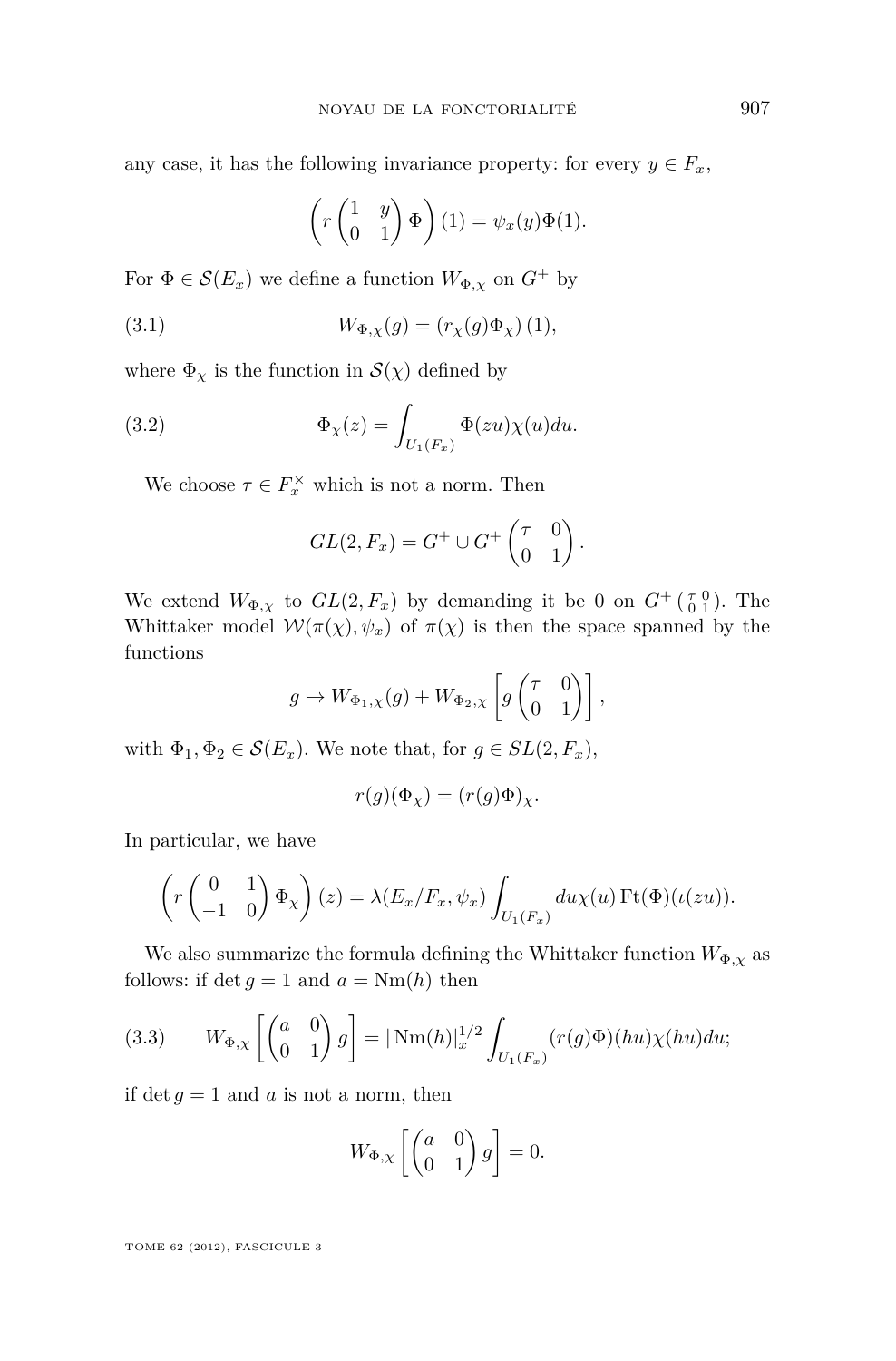#### **3.2. Construction of a kernel**

We denote by  $E_x^{\times}$  the dual group of  $E_x^{\times}$ , that is, the group of characters of  $E_x^{\times}$  of absolute 1, endowed with the topology of uniform convergence on compact sets. It is a locally compact abelian group and we let  $d\chi$  be the Haar measure on  $E_x^{\times}$  dual to the Haar measure  $d^{\times}z$  on  $E_x^{\times}$ . We let  $\mathcal{C}(E_x^{\times})$ be the space of functions  $P$  on  $E_x^{\times}$  which are of the form

$$
P(\chi) = \int_{E_x^{\times}} \chi^{-1}(u)\phi(u)d^{\times}u,
$$

where  $\phi$  is a function of compact support on  $E_x^{\times}$ , locally constant if *x* is finite and  $C^{\infty}$  if *x* is infinite. Thus the Fourier transform of *P*, that is, the function  $\tilde{P}$  on  $E_x^{\times}$  defined by

(3.4) 
$$
\widetilde{P}(t) = \int_{\widehat{E_x^{\times}}} P(\chi) \chi(t) d\chi,
$$

is equal to  $\phi$ . For instance, if *x* is finite,  $\psi_x$  is normalized,  $E_x/F_x$  is unramified and we take for  $\phi$  the characteristic function of  $\mathcal{O}_{E_x}^{\times}$ , then *P* is the characteristic function of the set of unramified characters.

Let  $\Phi \in \mathcal{S}(E)$ . We define a function  $K_{x,P,\Phi}$  on  $E_x^{\times} \times GL(2, F_x)$  as follows:

(3.5) 
$$
K_{x,P,\Phi}(t,g) = \int_{\widehat{E_x^\times}} d\chi \cdot P(\chi) \cdot \chi^{-1}(t) \cdot W_{\Phi,\chi}(g).
$$

It follows from the definitions that, for det  $g_0 = 1$  and  $t_0 \in E_x^{\times}$ , we have

$$
K_{x,P,\Phi}(tt_0,gg_0) = K_{x,P_0,\Phi_0}(t,g),
$$

where  $P_0(\chi) = P(\chi)\chi^{-1}(t_0)$  and  $\Phi_0 = r(g_0)\Phi$ . By construction, for every character  $\chi$ , the function

$$
\int_{E_x^{\times}} d^{\times} t \cdot \chi(t) \cdot K_{x,P,\Phi}(t,g) = P(\chi) W_{\Phi,\chi}(g)
$$

belongs to the Whittaker model  $W(\pi(\chi), \psi_x)$  of the representation  $\pi(\chi)$ . It is supported on  $G^+$ .

We give another formula for the function  $K_{x,P,\Phi}$ . Assume  $a = \text{Nm}(h)$ . Then

$$
K_{x,P,\Phi}\left[t, \begin{pmatrix} a & 0 \\ 0 & 1 \end{pmatrix}\right]
$$
  
=  $|\text{Nm}(h)|_x^{1/2} \int_{E_x^{\times}} d\chi P(\chi) \chi(t^{-1}) \int_{U_1(F_x)} \chi(hu)\Phi(hu)du.$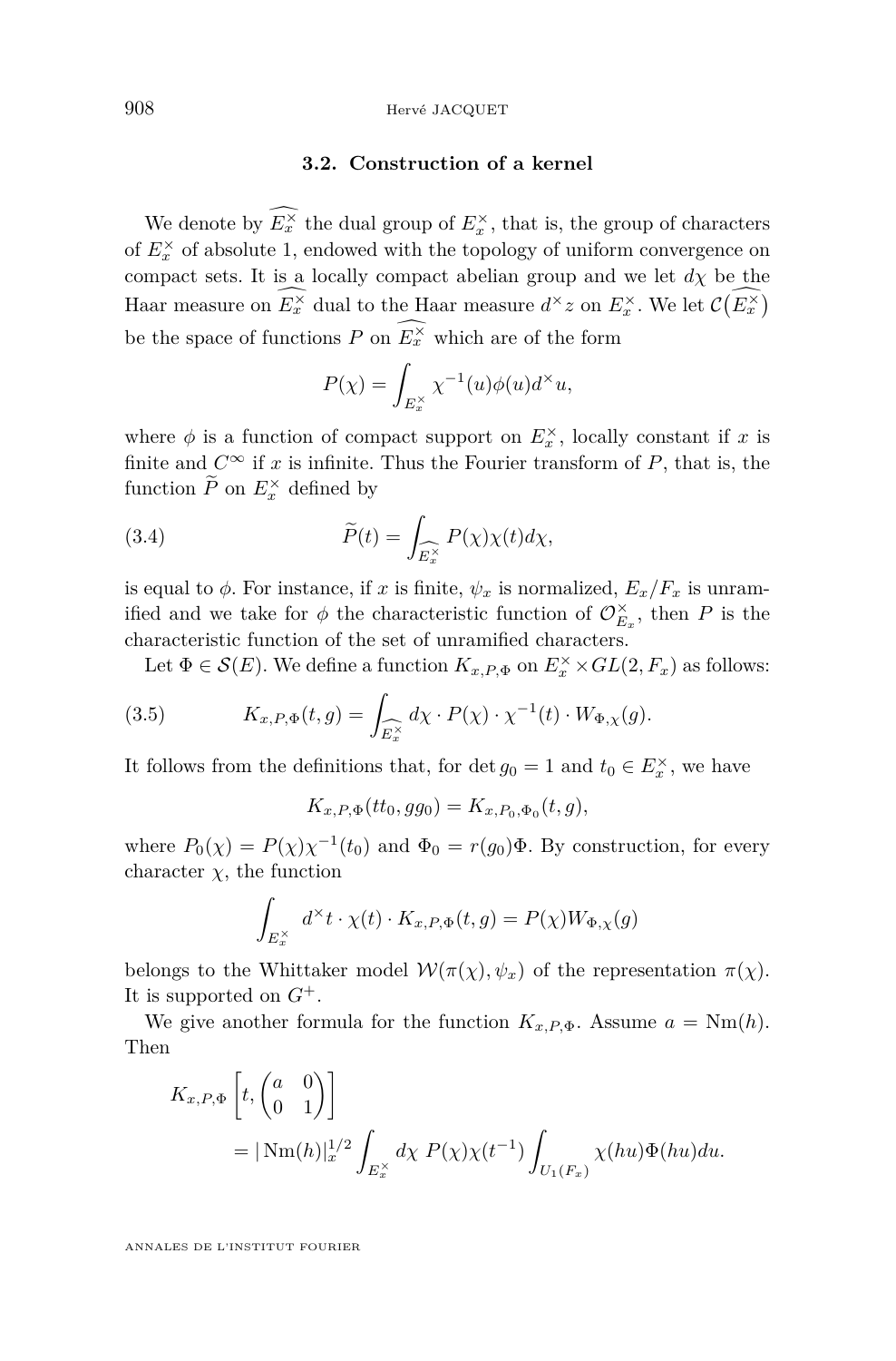<span id="page-11-0"></span>Exchanging the order of integration, we get

= 
$$
|\text{Nm}(h)|_x^{1/2} \int_{U_1(F_x)} \Phi(hu) du \int_{E_x^{\times}} d\chi P(\chi) \chi(hut^{-1})
$$
  
=  $|\text{Nm}(h)|_x^{1/2} \int_{U_1(F_x)} \widetilde{P}(hut^{-1}) \Phi(hu) du.$ 

We now have the required formula. If  $a = Nm(h)$  and  $\det g = 1$  then

$$
(3.6)\ \ K_{x,P,\Phi}\left[t, \begin{pmatrix} a & 0 \\ 0 & 1 \end{pmatrix} g\right] = |\ \mathrm{Nm}(h)|_{x}^{1/2} \int_{U_1(F_x)} \widetilde{P}(hut^{-1})(r(g)\Phi)(hu)du;
$$

on the other hand, the left hand side vanishes if  $\det g = 1$  and a is not a norm.

We also need a formula for

$$
K_{x,P,\Phi}\left[t^{-1},\begin{pmatrix}0&1\\1&0\end{pmatrix}\begin{pmatrix}-a&0\\0&1\end{pmatrix}\right].
$$

We have

$$
\begin{pmatrix} 0 & 1 \\ 1 & 0 \end{pmatrix} \begin{pmatrix} -a & 0 \\ 0 & 1 \end{pmatrix} = \begin{pmatrix} a & 0 \\ 0 & 1 \end{pmatrix} \begin{pmatrix} a^{-1} & 0 \\ 0 & a \end{pmatrix} \begin{pmatrix} 0 & 1 \\ -1 & 0 \end{pmatrix}.
$$

Thus

$$
K_{x,P,\Phi}\left[t^{-1},\begin{pmatrix}0&1\\1&0\end{pmatrix}\begin{pmatrix}-a&0\\0&1\end{pmatrix}g\right]=K_{x,P,\Phi_a}\left[t^{-1},\begin{pmatrix}a&0\\0&1\end{pmatrix}\right]
$$

where we have set

$$
\Phi_a = r \begin{pmatrix} a^{-1} & 0 \\ 0 & a \end{pmatrix} r \begin{pmatrix} 0 & 1 \\ -1 & 0 \end{pmatrix} \Phi.
$$

Explicitly,

$$
\Phi_a(z) = \lambda (E_x/F_x, \psi_x) |a|_x^{-1} \eta_x(a) \operatorname{Ft}(\Phi)(a^{-1} \iota(z)).
$$

Thus for  $a = \text{Nm}(h)$  and  $u \in U_1(F_x)$ , we find

$$
\Phi_a(hu) = \lambda(E_x/F_x, \psi_x) |\text{Nm}(h)|_x^{-1} \text{Ft}(\Phi)(h^{-1}u^{-1}).
$$

Hence, for  $a = \text{Nm}(h)$ , we have

$$
K_{x,P,\Phi_a} \left[ t^{-1}, \begin{pmatrix} a & 0 \\ 0 & 1 \end{pmatrix} \right] = \lambda (E_x/F_x, \psi_x) |\operatorname{Nm}(h)|_x^{-1/2} \int_{\widetilde{E_x^\times}} d\chi P(\chi) \chi(t) \times \int_{U_1(F_x)} \operatorname{Ft}(\Phi)(h^{-1}u^{-1}) \chi(hu) du.
$$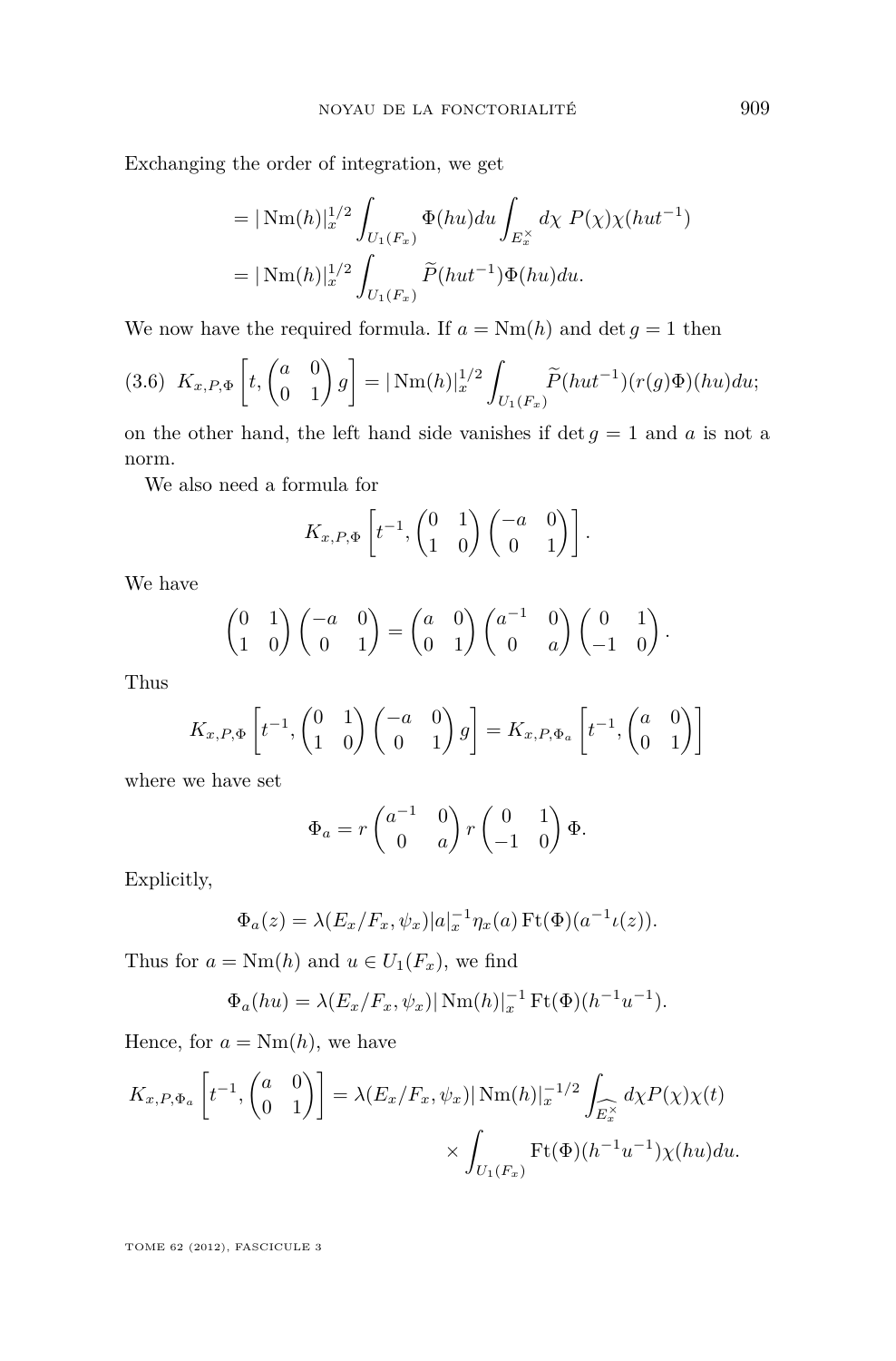<span id="page-12-0"></span>Exchanging the order of integration, we find

$$
= \lambda (E_x/F_x, \psi_x) |\operatorname{Nm}(h)|_x^{-1/2}
$$
  
\n
$$
\times \int_{U_1(F_x)} \operatorname{Ft}(\Phi)(h^{-1}u^{-1}) du \int_{\widehat{E_x^{\times}}} d\chi P(\chi) \chi(thu)
$$
  
\n
$$
= \lambda (E_x/F_x, \psi_x) |\operatorname{Nm}(h)|_x^{-1/2}
$$
  
\n
$$
\times \int_{U_1(F_x)} \operatorname{Ft}(\Phi)(h^{-1}u^{-1}) \widetilde{P}(hut) du.
$$

We now have the required formula. If  $a = Nm(h)$ , then

$$
(3.7) \quad K_{x,P,\Phi}\left[t^{-1}, \begin{pmatrix} 0 & 1 \\ 1 & 0 \end{pmatrix} \begin{pmatrix} -a & 0 \\ 0 & 1 \end{pmatrix}\right]
$$

$$
= \lambda (E_x/F_x, \psi_x) |\operatorname{Nm}(h)|_x^{-1/2} \int_{U_1(F_x)} \operatorname{Ft}(\Phi)(h^{-1}u^{-1}) \widetilde{P}(hut) du;
$$

on the other hand, if *a* is not a norm then the left hand side vanishes.

The key property of the kernel is given in the following Proposition.

PROPOSITION 3.1. — Let  $\omega$  be a character of  $F_x^{\times}$  of absolute value 1. Let  $g \in GL(2, F_x)$ .

(i) The function

$$
\Psi_1(t) = \omega^{-1}(\text{Nm}(t)) |\text{Nm}(t)|_x^{-1/2} \int_{F_x^{\times}} K_{x,P,\Phi}\left[t, \begin{pmatrix} a & 0 \\ 0 & 1 \end{pmatrix} g\right] \omega(a) d^{\times} a,
$$

defined a priori on  $E_x^{\times}$ , extends by continuity to a Schwartz-Bruhat function on  $E_r$ .

(ii) Similarly, the function

$$
\Psi_2(t) = \omega(\text{Nm}(t)) |\text{Nm}(t)|_x^{-1/2}
$$

$$
\times \int_{F_x^{\times}} K_{x,P,\Phi} \left[ t^{-1}, \begin{pmatrix} 0 & 1 \\ 1 & 0 \end{pmatrix} \begin{pmatrix} a & 0 \\ 0 & 1 \end{pmatrix} g \right] \omega(a) d^{\times} a,
$$

defined a priori on  $E_x^{\times}$ , extends by continuity to a Schwartz-Bruhat function on  $E_x$ .

(iii) Still denoting by  $\Psi_1$  and  $\Psi_2$  the extensions, we have

$$
\omega(-1)\lambda(E_x/F_x,\psi_x)\operatorname{Ft}(\Psi_1)=\Psi_2.
$$

(iv) Assume *x* is finite, the extension  $E_x/F_x$  unramified, the character  $\psi_x$  normalized and the character  $\omega$  unramified. Assume further that *P* is the characteristic function of the set of unramified characters and  $\Phi$  is the characteristic function of  $\mathcal{O}_{E_x}$ . Then  $\omega(-1) = 1$ ,  $\lambda(E_x/F_x, \psi_x) = 1$  and  $\Psi_1 = \Psi_2 = \Phi$ .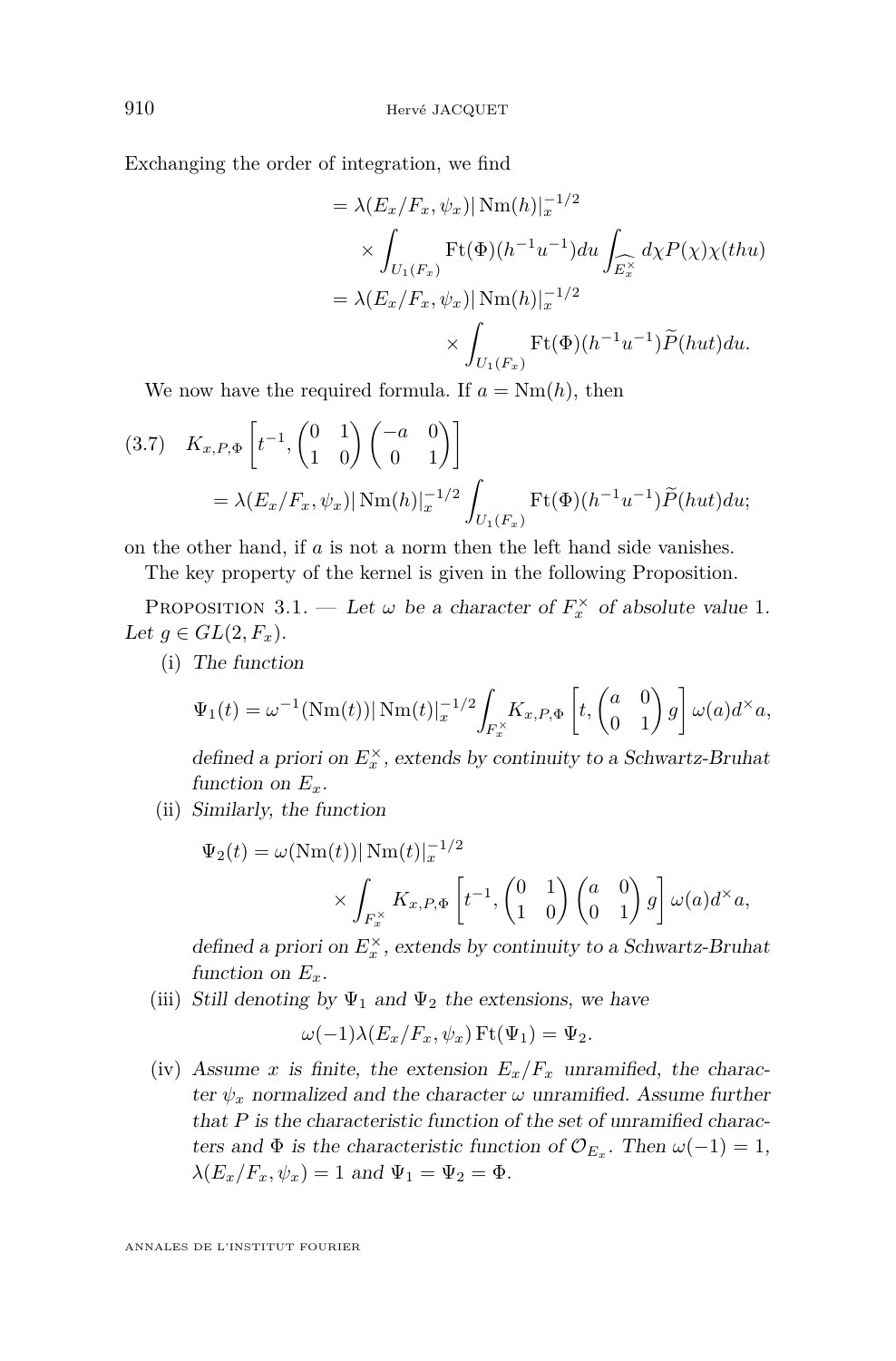Remark. — The factor  $\omega(-1)$  does not appear in [\[2\]](#page-37-0) because, in the kernel defining the function  $\Psi_2$ , the character  $\psi_x$  is replaced by the character  $\psi_x^{-1}$ . Here we use the same character for the kernels defining the functions  $\Psi_1$  and  $\Psi_2$ . The factor  $\lambda(E_x/F_x, \psi_x)$  does appear in [\[2\]](#page-37-0); however, because the extension  $E_x/F_x$  is assumed to be unramified, the factor takes the value  $\pm 1$ .

Proof. — First we observe that we can write

$$
g = \begin{pmatrix} \det g & 0 \\ 0 & 1 \end{pmatrix} g_0
$$

with det  $g_0 = 1$ . Making the change of variables  $a \mapsto a \det g^{-1}$  in the two integrals of the Proposition, we see that it suffices to prove the Proposition with *g* replaced by  $g_0$ . We may even replace  $g_0$  by 1, at the cost of replacing Φ by *r*(*g*0)Φ. So from now on we take *g* = 1.

Now we prove assertion (i) of the Proposition. We have, if  $a = Nm(h)$ ,

$$
K_{x,P,\Phi}\left[t, \begin{pmatrix} a & 0 \\ 0 & 1 \end{pmatrix}\right] = |\operatorname{Nm}(h)|_{x}^{1/2} \int_{U_1(F_x)} \widetilde{P}(hut^{-1})\Phi(hu)du.
$$

On the other hand, the left hand side vanishes if *a* is not a norm. Applying our integration formula [\(2.1\)](#page-5-0) we find

$$
\Psi_1(t) = \omega(\text{Nm}(t))^{-1} |\text{Nm}(t)|_x^{-1/2}
$$

$$
\times \int_{E_x^{\times}} |\text{Nm}(h)|_x^{1/2} \omega(\text{Nm}(h)) \widetilde{P}(ht^{-1}) \Phi(h) d^{\times} h.
$$

After changing *h* to *ht* we arrive at

(3.8) 
$$
\Psi_1(t) = \int_{E_x^{\times}} d^{\times} h \, |\text{Nm}(h)|_x^{1/2} \omega(\text{Nm}(h)) \widetilde{P}(h) \Phi(ht).
$$

Since  $\widetilde{P}$  is a smooth function of compact support on  $E_x^{\times}$ , the function

$$
t \mapsto \int_{E_x^{\times}} d^{\times}h \, |\, \mathrm{Nm}(h)|_x^{1/2} \omega(\mathrm{Nm}(h)) \widetilde{P}(h) \Phi(ht)
$$

is a Schwartz-Bruhat function equal to  $\Psi_1(t)$  for  $t \neq 0$  and assertion (i) follows. If we note again by  $\Psi_1$  the continuous extension of  $\Psi_1$  to  $E_x$  we have

(3.9) 
$$
\Psi_1(0) = \Phi(0) \int_{E_x^{\times}} d^{\times} h \, |\mathrm{Nm}(h)|_x^{1/2} \omega(\mathrm{Nm}(h)) \widetilde{P}(h).
$$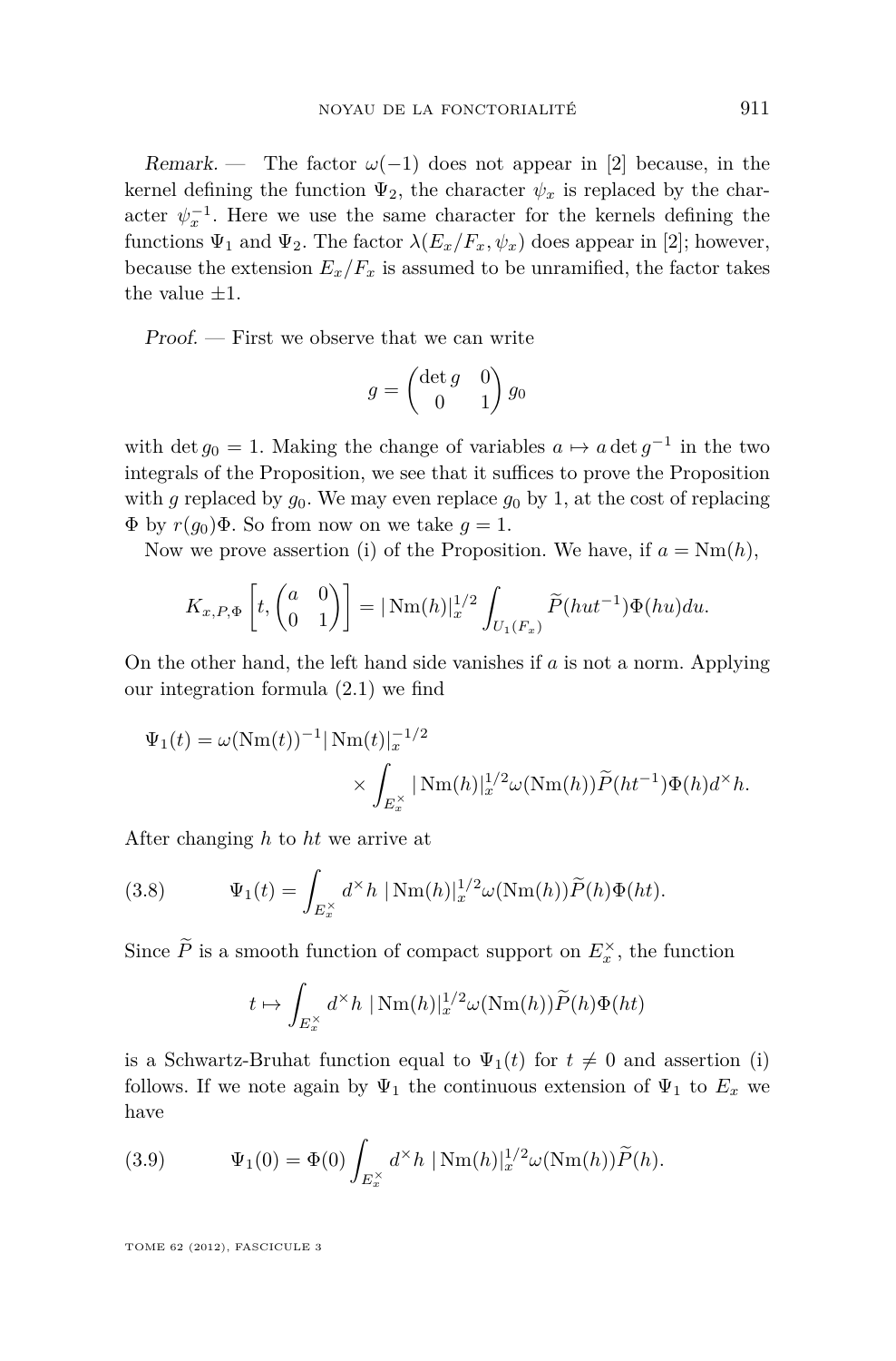Now we prove assertion (ii). Changing *a* to −*a* in the formula defining  $\Psi_2$  we find

$$
\Psi_2(t) = \omega(-1)\omega(\text{Nm}(t))|\text{Nm}(t)|_x^{-1/2}
$$

$$
\times \int_{F_x^\times} K_{x,P,\Phi} \left[ t^{-1}, \begin{pmatrix} 0 & 1 \\ 1 & 0 \end{pmatrix} \begin{pmatrix} -a & 0 \\ 0 & 1 \end{pmatrix} \right] \omega(a)d^\times a.
$$

Now, if  $a = \text{Nm}(h)$  then

$$
K_{x,P,\Phi}\left[t^{-1},\begin{pmatrix}0&1\\1&0\end{pmatrix}\begin{pmatrix}-a&0\\0&1\end{pmatrix}\right]
$$
  
=  $\lambda(E_x/F_x,\psi_x)|\text{Nm}(h)|_x^{-1/2}\int_{U_1(F_x)}\text{Ft}(\Phi)(h^{-1}u^{-1})\widetilde{P}(hut)du.$ 

On the other hand, if *a* is not a norm then the left hand side vanishes. Applying once more our integration formula [\(2.1\)](#page-5-0) we find

$$
\Psi_2(t) = \omega(-1)\lambda(E_x/F_x, \psi_x)\omega(\text{Nm}(t))|\text{Nm}(t)|_x^{-1/2} \times \int_{E_x^{\times}} |\text{Nm}(h)|_x^{-1/2}\omega(\text{Nm}(h))\widetilde{P}(ht)\text{Ft}(\Phi)(h^{-1})d^{\times}h.
$$

Changing *h* to *ht*<sup>−</sup><sup>1</sup> we arrive at

(3.10) 
$$
\Psi_2(t) = \omega(-1)\lambda(E_x/F_x, \psi_x)
$$

$$
\times \int_{E_x^{\times}} d^{\times}h |\text{Nm}(h)|_x^{-1/2}\omega(\text{Nm}(h))\widetilde{P}(h)\text{Ft}(\Phi)(h^{-1}t).
$$

Again, it is clear that  $\Psi_2$  extends by continuity to  $E_x$ . The resulting function still noted  $\Psi_2$  is a Schwartz-Bruhat function whose value at 0 is

(3.11) 
$$
\Psi_2(0) = \omega(-1)\lambda(E_x/F_x, \psi_x) \operatorname{Ft}(\Phi)(0)
$$

$$
\times \int_{E_x^{\times}} d^{\times}h |\operatorname{Nm}(h)|_x^{-1/2} \omega(\operatorname{Nm}(h)) \widetilde{P}(h).
$$

For (iii), we observe that for  $h \in E_x^{\times}$ , the Fourier transform of the function

$$
z\mapsto \Phi(hz)|\operatorname{Nm}(h)|_x^{1/2}
$$

is the function

$$
z \mapsto \mathrm{Ft}(\Phi)(h^{-1}z)|\,\mathrm{Nm}(h)|_x^{-1/2}
$$

and our assertion follows.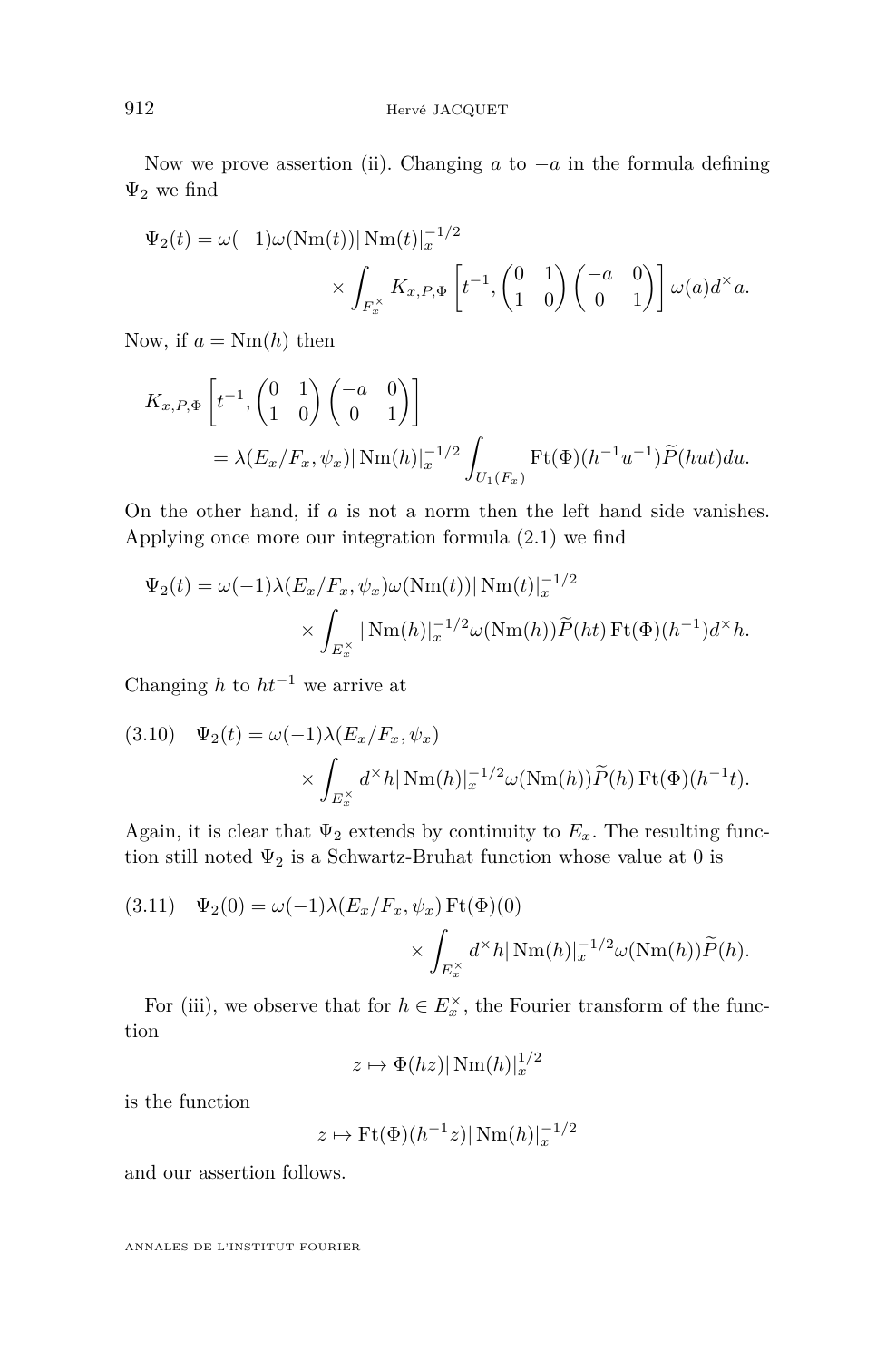<span id="page-15-0"></span>We pass to assertion (iv). Under the given assumptions we have  $\omega(-1) = 1$ ,  $\lambda(E_x/F_x, \psi_x) = 1$  and  $Ft(\Phi) = \Phi$ . Moreover,  $\tilde{P}$  is the characteristic function of  $\mathcal{O}_{E_x}^{\times}$  and the measure of  $\mathcal{O}_{E_x}^{\times}$  is 1. Our assertion follows from the formulas for  $\Psi_1$  and  $\Psi_2$ .

#### **3.3. Complementary kernel**

We denote by  $U_1(F_x)^{\perp}$  the set of characters  $\chi$  of  $E_x^{\times}$  of absolute value 1 which are trivial on  $U_1(F_x)$ . Thus we may identify  $U_1(F_x)^{\perp}$  to the dual of the quotient group  $E_x^{\times}/U_1(F_x)$  and give to it the Haar measure  $d\nu$  dual to the quotient Haar measure on  $E_x^{\times}/U_1(F_x)$ . We have then the Poisson summation formula

$$
\int_{U_1(F_x)^{\perp}} P(\nu) d\nu = \int_{U_1(F_x)} \widetilde{P}(u) du,
$$

and the more general formula

(3.12) 
$$
\int_{U_1(F_x)^{\perp}} P(\nu)\nu(t)d\nu = \int_{U_1(F_x)} \widetilde{P}(tu)du.
$$

Let *ν* be a character in  $U_1(F_x)^{\perp}$ . We define a function  $f_{\Phi,\nu}$  on  $G^+$  by the following formula: if  $a = Nm(h)$  and  $\det g = 1$  then

$$
f_{\Phi,\nu}\left[\begin{pmatrix}a&0\\0&1\end{pmatrix}g\right]=\nu(h)|\operatorname{Nm}(h)|_x^{1/2}(r(g)\Phi)(0).
$$

Again, the right hand side does not depend on the choice of *h* so the left hand side is well defined. We extend  $f_{\Phi,\nu}$  to  $GL(2,F_x)$  by demanding it be 0 on  $G^+$  ( $_{0}^{\tau}$  0).

Now we define a function  $K_{x,P,\Phi}^0$  on  $E_x^{\times} \times GL(2, F_x)$  by the formula

(3.13) 
$$
K_{x,P,\Phi}^{0}(t,g) = \int_{U_1(F_x)^{\perp}} d\nu \cdot P(\nu) \cdot \nu^{-1}(t) \cdot f_{\Phi,\nu}(g).
$$

Note that the function is 0 outside  $E_x^{\times} \times G^+$ . Also, if det  $g_0 = 1$  and  $t_0 \in E_x^{\times}$ then

$$
K_{x,P,\Phi}^{0}(t,gg_{0})=K_{x,P_{0},\Phi_{0}}^{0}(t,g),
$$

where  $P_0(\chi) = P(\chi)\chi^{-1}(t_0)$  and  $\Phi_0 = r(g_0)\Phi$ .

As before, we need more explicit formulas for  $K_{x,P,\Phi}^0$ . So assume  $a =$  $Nm(h)$  for some *h* and det  $q = 1$ . Then

$$
K_{x,P,\Phi}^{0}\left[t, \begin{pmatrix} a & 0 \\ 0 & 1 \end{pmatrix} g\right] = (r(g)\Phi)(0)| \operatorname{Nm}(h)|_{x}^{1/2} \int_{U_{1}(F_{x})^{\perp}} d\nu P(\nu) \nu(ht^{-1}).
$$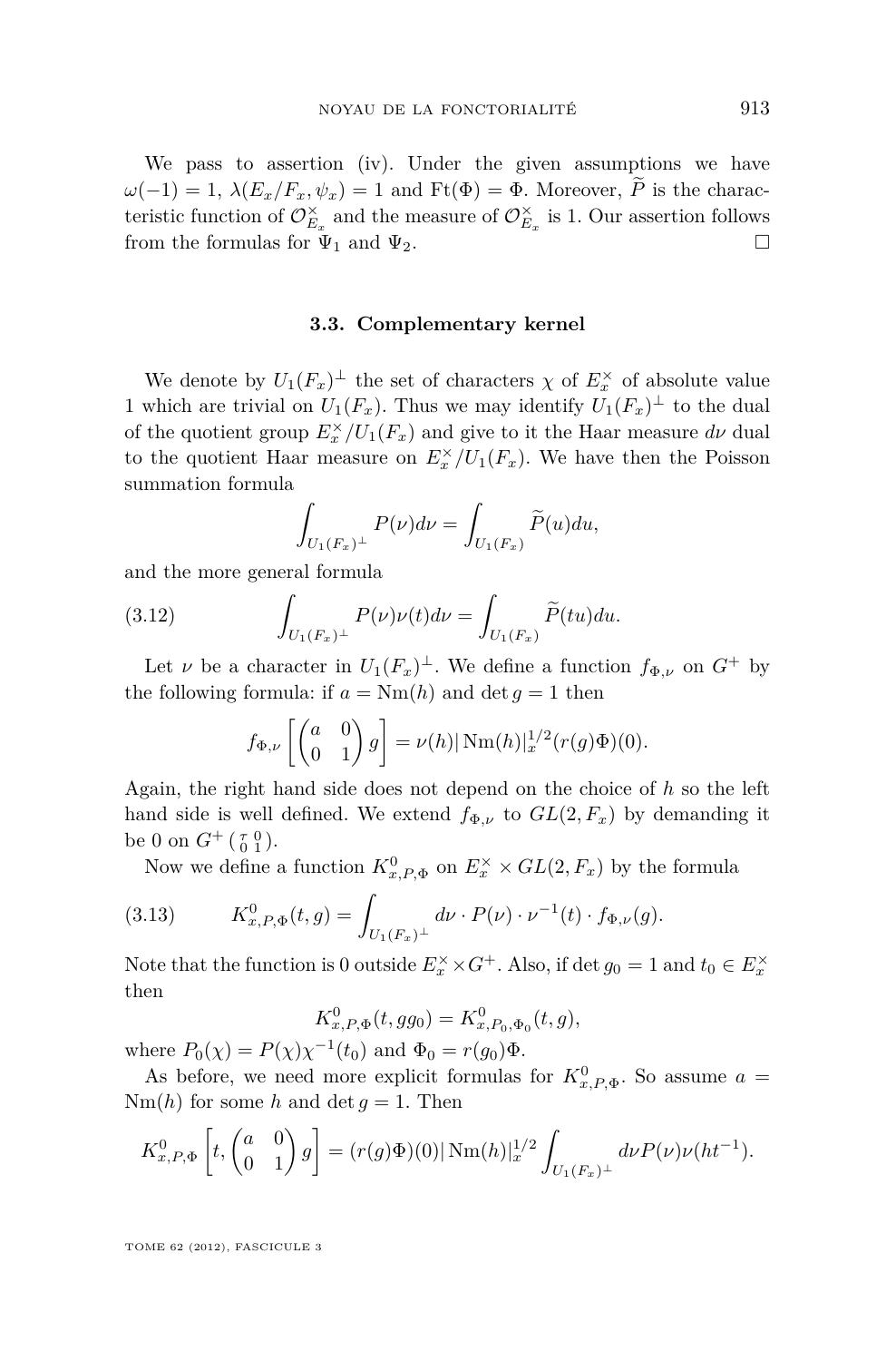<span id="page-16-0"></span>Applying formula [\(3.12\)](#page-15-0) we find

$$
= (r(g)\Phi)(0)| \,\mathrm{Nm}(h)|_{x}^{1/2} \int_{U_1(F_x)} du \widetilde{P}(ht^{-1}u).
$$

So we have our formula. If  $a = Nm(h)$  and  $\det g = 1$  then

$$
(3.14) \ K_{x,P,\Phi}^{0}\left[t, \begin{pmatrix} a & 0 \\ 0 & 1 \end{pmatrix} g\right] = (r(g)\Phi)(0)| \ \mathrm{Nm}(h)|_{x}^{1/2} \int_{U_1(F_x)} du \widetilde{P}(hut^{-1});
$$

on the other hand, if  $\det g = 1$  and  $a$  is not a norm then the left hand side is 0.

We will also need a formula for

$$
K_{x,P,\Phi}^{0}\left[t^{-1},\begin{pmatrix}0&1\\1&0\end{pmatrix}\begin{pmatrix}-a&0\\0&1\end{pmatrix}\right]
$$

As for the kernel *K* this is also

$$
K_{x,P,\Phi_a}^0 \left[ t^{-1}, \begin{pmatrix} a & 0 \\ 0 & 1 \end{pmatrix} \right],
$$

where we have set

$$
\Phi_a = r \begin{pmatrix} a^{-1} & 0 \\ 0 & a \end{pmatrix} r \begin{pmatrix} 0 & 1 \\ -1 & 0 \end{pmatrix} \Phi.
$$

Explicitly,

$$
\Phi_a(0) = \lambda(E_x/F_x, \psi_x)|a|_x^{-1} \eta_x(a) \operatorname{Ft}(\Phi)(0).
$$

Thus for  $a = Nm(h)$  we find

$$
K_{x,P,\Phi_a}^0 \left[ t^{-1}, \begin{pmatrix} a & 0 \\ 0 & 1 \end{pmatrix} \right] = \lambda (E_x/F_x, \psi_x) \operatorname{Ft}(\Phi)(0) |\operatorname{Nm}(h)|_x^{-1/2}
$$

$$
\times \int_{U_1(F_x)^\perp} d\nu P(\nu) \nu(ht).
$$

Applying formula [\(3.12\)](#page-15-0) we find

$$
= \lambda(E_x/F_x, \psi_x) \operatorname{Ft}(\Phi)(0) |\operatorname{Nm}(h)|_x^{-1/2}
$$

$$
\times \int_{U_1(F_x)} \widetilde{P}(htu) du.
$$

We now have the required formula. If  $a = Nm(h)$ , then

(3.15) 
$$
K_{x,P,\Phi}^{0}\left[t^{-1},\begin{pmatrix}0&1\\1&0\end{pmatrix}\begin{pmatrix}-a&0\\0&1\end{pmatrix}\right]
$$

$$
= \lambda(E_x/F_x,\psi_x)\operatorname{Ft}(\Phi)(0)|\operatorname{Nm}(h)|_x^{-1/2}\int_{U_1(F_x)}\widetilde{P}(hut)du;
$$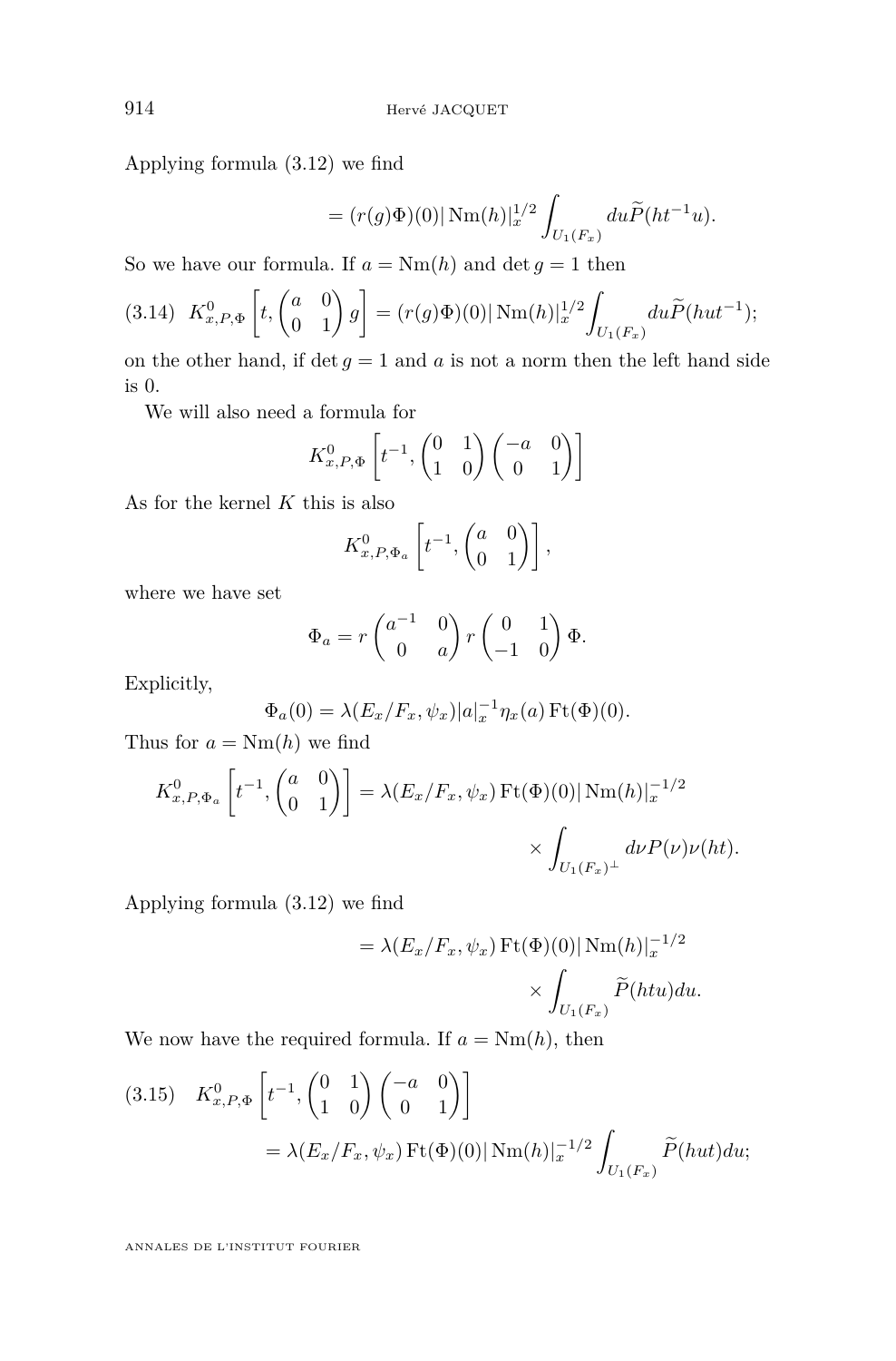on the other hand, if *a* is not a norm then the left hand side vanishes.

We can now state the key properties of the function  $K^0_{x,P,\Phi}$ .

PROPOSITION 3.2. — Let  $\omega$  be a character of  $F_x^{\times}$  of absolute value 1. Let  $g \in GL(2, F_x)$ . Let  $\Psi_1$  and  $\Psi_2$  be the functions defined in Proposition [3.1.](#page-12-0)

(i) The expression

$$
\omega(\text{Nm}(t))^{-1}|\text{Nm}(t)|^{-1/2}\int_{F_x^{\times}}K_{x,P,\Phi}^0\left[t,\begin{pmatrix}a&0\\0&1\end{pmatrix}g\right]\omega(a)d^\times a
$$

is independent of t and equal to  $\Psi_1(0)$ .

(ii) Similarly, the expression

$$
\omega(\text{Nm}(t))|\,\text{Nm}(t)|^{-1/2}\int_{F_x^\times} K_{x,P,\Phi}^0\left[t^{-1},\begin{pmatrix}0&1\\1&0\end{pmatrix}\begin{pmatrix}a&0\\0&1\end{pmatrix}g\right]\omega(a)d^\times a
$$

is independent of t and equal to  $\Psi_2(0)$ .

Proof. — As before, it suffices to prove the Proposition when  $q = 1$ .

Now, in the integral for part (i), the integrand is 0 unless *a* is a norm. So assume  $a = Nm(h)$  for some h. Then

$$
K_{x,P,\Phi}^0\left[t, \begin{pmatrix} a & 0 \\ 0 & 1 \end{pmatrix}\right] = \Phi(0) |\operatorname{Nm}(h)|_x^{1/2} \int_{U_1(F_x)} du \widetilde{P}(hut^{-1}).
$$

The expression for part (*i*) is thus

$$
\omega(\text{Nm}(t))^{-1}|\text{Nm}(t)|^{-1/2} \times \Phi(0) \int_{E_x^{\times}} \widetilde{P}(ht^{-1}) \omega(\text{Nm}(h)) |\text{Nm}(h)|_x^{1/2} d^{\times} h.
$$

Changing *h* to *ht* we get

$$
= \Phi(0) \int_{E_x^{\times}} \omega(\text{Nm}(h)) |\text{Nm}(h)|_x^{1/2} \widetilde{P}(h) d^{\times} h
$$
  
=  $\Psi_1(0)$ .

For part (ii), consider the expression

$$
\omega(\text{Nm}(t))|\,\text{Nm}(t)|_x^{-1/2}\int_{F_x^{\times}}K_{x,P,\Phi}^0\left[t^{-1},\begin{pmatrix}0&1\\1&0\end{pmatrix}\begin{pmatrix}a&0\\0&1\end{pmatrix}\right]\omega(a)d^\times a.
$$

Changing *a* to −*a* we find

$$
\omega(-1)\omega(\text{Nm}(t))|\,\text{Nm}(t)|_x^{-1/2} \times \int_{F_x^{\times}} K_{x,P,\Phi}^0\left[t^{-1},\begin{pmatrix}0&1\\1&0\end{pmatrix}\begin{pmatrix}-a&0\\0&1\end{pmatrix}\right]\omega(a)d^\times a.
$$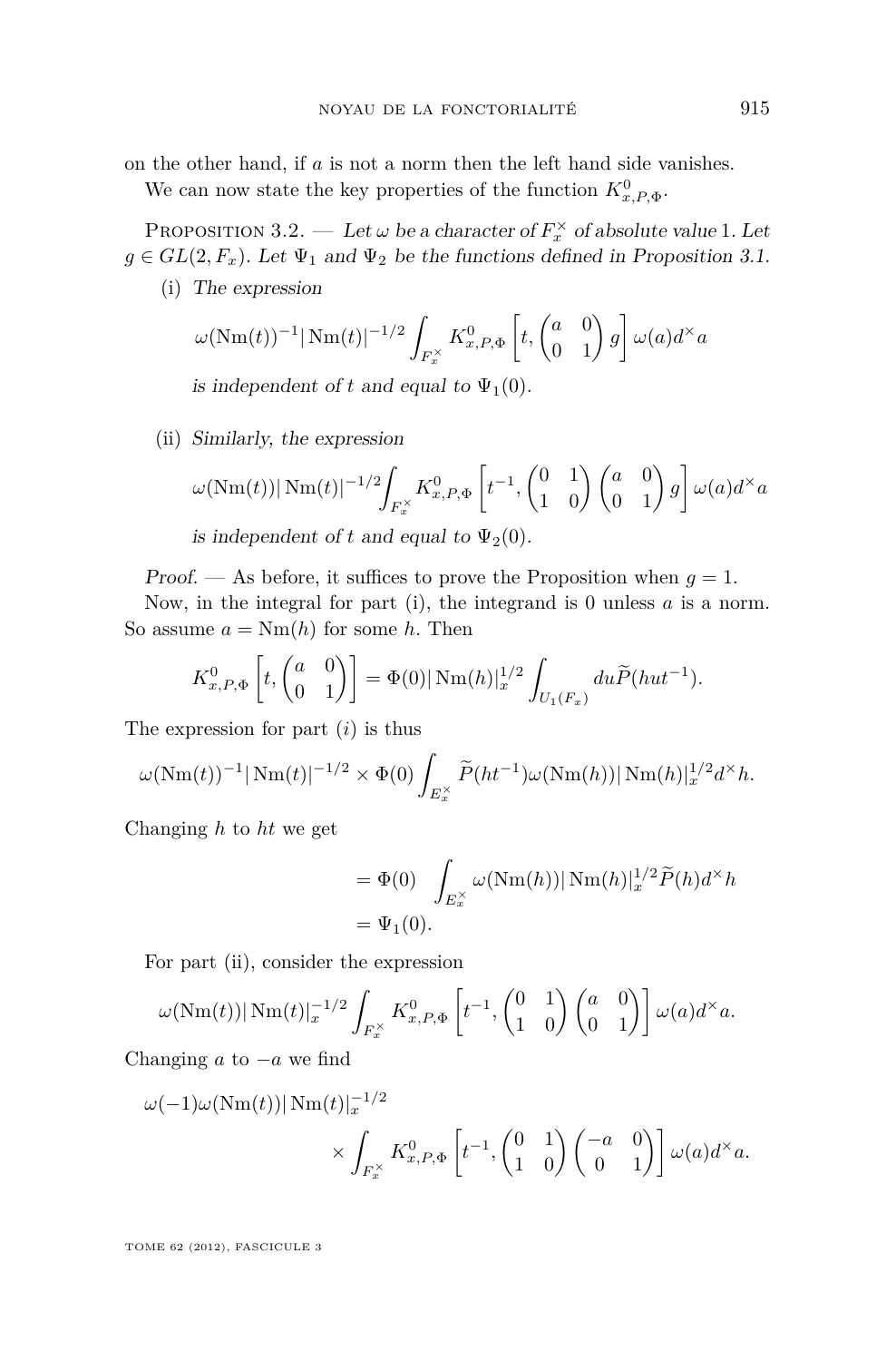The integrand vanishes unless  $a = Nm(h)$  for some *h*. Then

$$
K_{x,P,\Phi}^{0}\left[t^{-1},\begin{pmatrix}0&1\\1&0\end{pmatrix}\begin{pmatrix}-a&0\\0&1\end{pmatrix}\right]
$$
  
=  $\lambda(E_x/F_x,\psi_x)\operatorname{Ft}(\Phi)(0)|\operatorname{Nm}(h)|_x^{-1/2}\int_{U_1(F_x)}\widetilde{P}(hut)du.$ 

Thus our expression is equal to

$$
\omega(-1)\lambda(E_x/F_x, \psi_x) \operatorname{Ft}(\Phi)(0)\omega(\operatorname{Nm}(t))|\operatorname{Nm}(t)|_x^{-1/2} \times \int_{E_x^\times} |\operatorname{Nm}(h)|_x^{-1/2}\omega(\operatorname{Nm}(h))\widetilde{P}(ht)d^\times h.
$$

Changing *h* to *ht*<sup>−</sup><sup>1</sup> we arrive at

$$
= \omega(-1)\lambda(E_x/F_x, \psi_x) \operatorname{Ft}(\Phi)(0)
$$

$$
\times \int_{E_x^{\times}} |\operatorname{Nm}(h)|_x^{-1/2} \omega(\operatorname{Nm}(h)) \widetilde{P}(h) d^{\times} h
$$

$$
= \Psi_2(0).
$$

 $\Box$ 

Remark. — For  $g \in G^+$  we could also write

$$
f_{\Phi,\nu}(g) = (r_{\nu}(g)\Phi_0)\,(0)
$$

where  $\Phi_0$  is the function in  $\mathcal{S}(\nu)$  defined by

$$
\Phi_0(z) = \frac{1}{\int_{U_1(F_x)} du} \int_{U_1(F_x)} \Phi(zu) du.
$$

Let *U* be the space of functions on  $GL(2, F_x)^+$  spanned by the functions  $f_{\Phi,\nu}$  and their translates. It is invariant under right translations. If *x* is finite the representation of  $GL(2, F_x)^+$  on *U* is equivalent to  $\pi_{\nu}$ . If *x* is infinite, we have an analogous result for the space of  $K_x$ −finite vectors in *U*.

Furthermore, we can write  $\nu$  in the form  $\nu(t) = \chi_1(\text{Nm}(t)) = \chi_2(\text{Nm}(t)),$ where  $\chi_1$  and  $\chi_2$  are characters of  $F_x^{\times}$  satisfying  $\chi_2 = \chi_1 \eta_x$ . If  $g \in G^+$  and  $a_1a_2$  is a norm we have

$$
f_{\Phi,\nu}\left[\begin{pmatrix} a_1 & x \\ 0 & a_2 \end{pmatrix}g\right] = \left(r\begin{pmatrix} a_2^{-1} & 0 \\ 0 & a_2 \end{pmatrix}r_{\nu}\begin{pmatrix} a_1a_2 & 0 \\ 0 & 1 \end{pmatrix}r_{\nu}(g) \cdot \Phi_0\right)(0)
$$
  
=  $\eta(a_2)|a_2|_x^{-1}\left(r_{\nu}\begin{pmatrix} a_1a_2 & 0 \\ 0 & 1 \end{pmatrix}r_{\nu}(g) \cdot \Phi_0\right)(0)$   
=  $\eta(a_2)|a_2|_x^{-1}\chi_1(a_1a_2)|a_1a_2|^{1/2}(r_{\nu}(g) \cdot \Phi_0)(0).$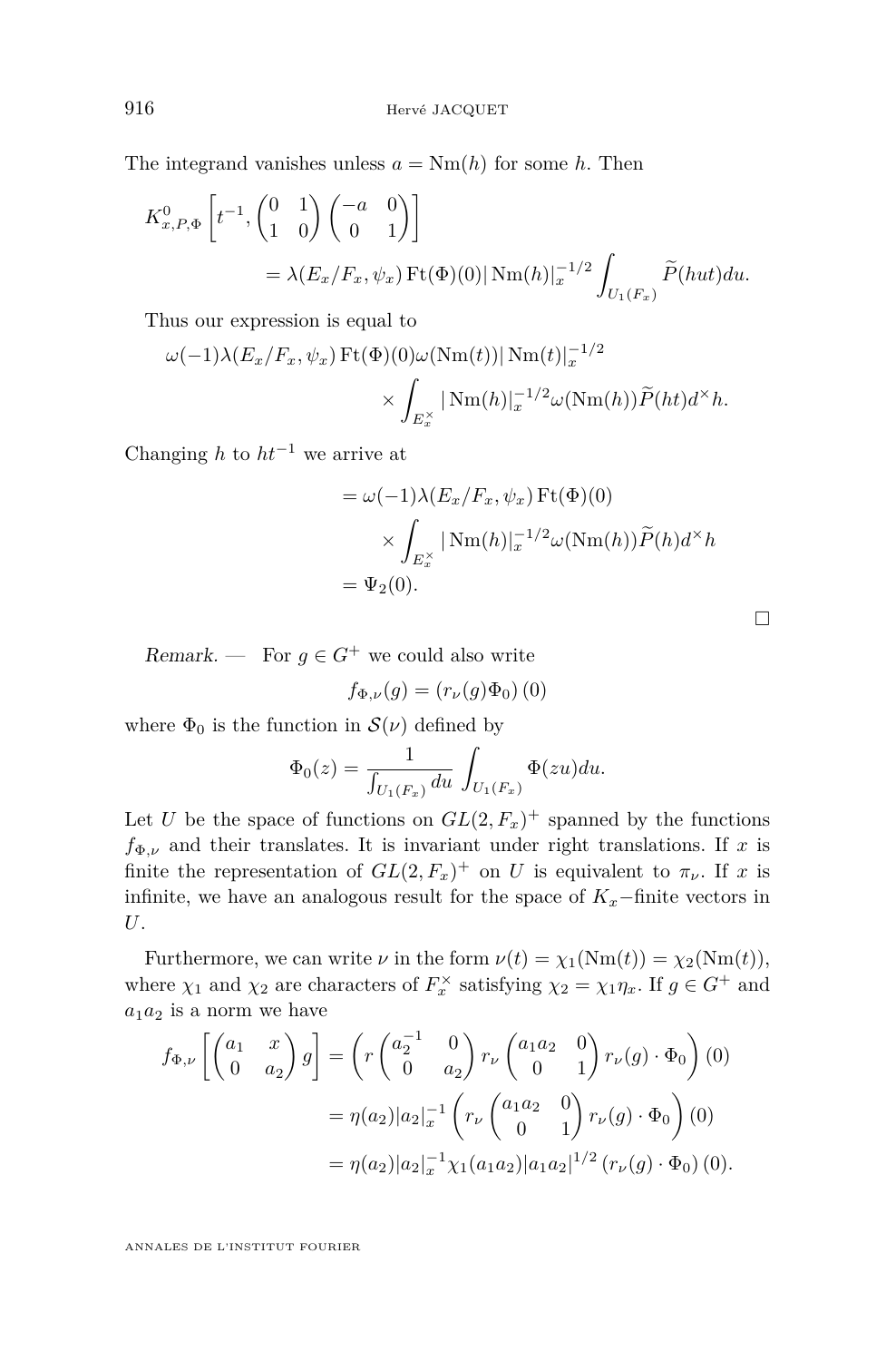So, finally,

$$
f_{\Phi,\nu}\left[\begin{pmatrix} a_1 & x \\ 0 & a_2 \end{pmatrix} g\right] = \chi_1(a_1)\chi_2(a_2) \left|\frac{a_1}{a_2}\right|_x^{1/2} f_{\Phi,\nu}(g),
$$

and  $f_{\Phi,\nu}$  has a unique extension  $f_{\Phi,\chi}^1$  to  $Gl(2, F_x)$  satisfying the identity

$$
f_{\Phi,\nu}^1 \left[ \begin{pmatrix} a_1 & x \\ 0 & a_2 \end{pmatrix} g \right] = \chi_1(a_1) \chi_2(a_2) \left| \frac{a_1}{a_2} \right|_x^{1/2} f_{\Phi,\nu}^1(g),
$$

for all  $g, a_1, a_2, x$ . It has also a unique extension  $f_{\Phi,\nu}^2$  satisfying the identity

$$
f_{\Phi,\nu}^2 \left[ \begin{pmatrix} a_1 & x \\ 0 & a_2 \end{pmatrix} g \right] = \chi_2(a_1) \chi_1(a_2) \left| \frac{a_1}{a_2} \right|_x^{1/2} f_{\Phi,\nu}^2(g),
$$

for all  $g, a_1, a_2, x$ . Since we extend  $f_{\Phi, \nu}$  by 0 outside  $G^+$  we find

(3.16) 
$$
f_{\Phi,\nu} = \frac{f_{\Phi,\nu}^1 + f_{\Phi,\nu}^2}{2}.
$$

In the notations of the next section, the function  $f_{\Phi,\nu}^1$  (resp.  $f_{\Phi,\nu}^2$ ) belongs to the space  $\mathcal{B}(\chi_1, \chi_2)$  (resp.  $\mathcal{B}(\chi_1, \chi_2)$ ). Let  $\pi(\chi_1, \chi_2)$  (resp.  $\pi(\chi_2, \chi_1)$ ) be the representation of  $GL(2, F_x)$  on  $\mathcal{B}(\chi_1, \chi_2)$  (resp.  $\mathcal{B}(\chi_1, \chi_2)$ ) by right shifts. The representations  $\pi(\chi_1, \chi_2)$  and  $\pi(\chi_2, \chi_1)$  are equivalent. If *x* is finite it follows from formula (3.16) that they are equivalent to  $\pi(\nu)$ . If *x* is infinite, we have an analogous statement for the spaces of  $K_x$ −finite vectors.

#### **4.** *x* **split**

Suppose *x* is split in *E*. Recall we have chosen an isomorphism  $E_x \simeq$  $F_x \oplus F_x$ . Moreover, the norm, the trace and the Galois conjugation are given by  $Nm(z_1, z_2) = z_1z_2$ ,  $Tr(z_1, z_2) = z_1 + z_2$  and  $\iota(z_1, z_2) = (z_2, z_1)$ , respectively. The character  $\psi_{E_x}$  is given by  $\psi_{E_x}(z_1, z_2) = \psi_x(z_1)\psi_x(z_2)$ . The self dual Haar measure on  $E_x$  is the product of the self-dual measure on  $F_x$  by itself. The Fourier transform of of a function  $\Phi$  on  $E_x$  is thus given by

$$
Ft(\Phi)(z_1, z_2) = \int_{F_x \times F_x} \Phi(u_1, u_2) \psi_x(u_1 z_1 + u_2 z_2) du_1 du_2.
$$

Finally,  $\mathcal{O}_{E_x} \simeq \mathcal{O}_x \oplus \mathcal{O}_x$ .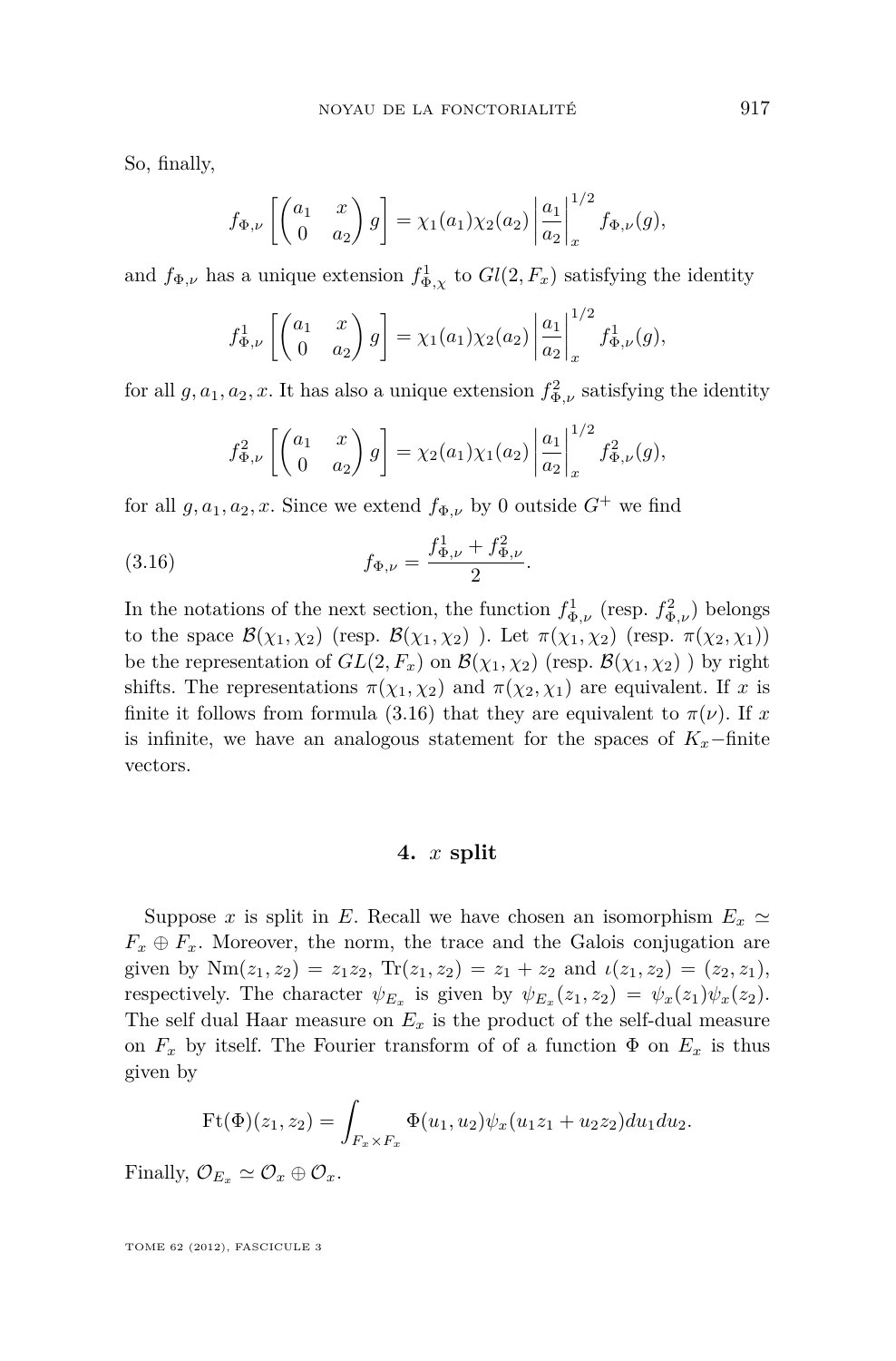#### **4.1. Review of the Weil representation**

Let  $\chi$  be a character of  $E_x^{\times}$ . With our identification  $E_x \simeq F_x \oplus F_x$ , we have  $\chi = (\chi_1, \chi_2)$  where  $\chi_1, \chi_2$  are characters of  $F^{\times}$ . In other words,  $\chi(z_1, z_2)$  =  $\chi_1(z_1)\chi_2(z_2)$ . Let  $\mathcal{B}(\chi_1,\chi_2)$  be the space of functions  $f: GL(2,F_x) \to \mathbb{C}$ , invariant under a compact open subgroup if *x* is finite,  $C^{\infty}$  if *x* is infinite, such that

$$
f\left[\begin{pmatrix} a_1 & x \\ 0 & a_2 \end{pmatrix} g\right] = \chi_1(a_1)\chi_2(a_2) \left|\frac{a_1}{a_2}\right|_x^{1/2} f(g),
$$

for all  $g, a_1, a_2, x$ . If  $x$  is infinite the functions in  $\mathcal{B}(\chi_1, \chi_2)$  are determined by their restrictions to  $K_x$  and the topology of  $\mathcal{B}(\chi_1, \chi_2)$  is the topology induced by the topology of  $C^{\infty}(K_x)$ . The space is invariant by the operators of right translation and we denote by  $\pi(\chi_1, \chi_2)$  the corresponding representation. Explicitly,

$$
(\pi(\chi_1, \chi_2)(g)f)(h) = f(hg).
$$

The space is irreducible, algebraically if *x* is finite and topologically if *x* is infinite. If *x* is infinite we can define a unitary representation on the space (of classes) of functions transforming as above which are square integrable on  $K_x$ . This representation is topologically irreducible and the topological space of  $C^{\infty}$  vectors of this representation is precisely the space  $\mathcal{B}(\chi_1, \chi_2)$ . By definition, the representation  $\pi(\chi)$  is equivalent to  $\pi(\chi_1, \chi_2)$ (and  $\pi(\chi_2, \chi_1)$ ). On the space  $\mathcal{B}(\chi_1, \chi_2)$ , there exists a non-zero linear form  $λ$ , continuous if *x* is infinite, such that

$$
\lambda\left(\pi(\chi_1,\chi_2)\begin{pmatrix}1&u\\0&1\end{pmatrix}f\right)=\psi_x(u)\lambda(f)
$$

for all  $u \in F_x$  and all  $f \in \mathcal{B}(\chi_1, \chi_2)$ . This form is unique within a scalar factor. Formally, we can define  $\lambda$  by the integral

$$
\lambda(f) = \int_{F_x} f\left[\begin{pmatrix} 0 & 1 \\ 1 & 0 \end{pmatrix} \begin{pmatrix} 1 & u \\ 0 & 1 \end{pmatrix} \right] \psi(-u) du.
$$

However, this integral does not converge. It can be given a meaning by analytic continuation (see [\[1\]](#page-37-0)). Indeed, for any  $s \in \mathbb{C}$  define  $\chi_{1,s}(z) =$  $\chi_1(z)|z|_x^s$  and  $\chi_{2,-s}(z) = \chi_2(z)|z|_x^{-s}$ . We can define the space  $\mathcal{B}(\chi_{1,s}, \chi_{2,-s})$ and for  $f \in \mathcal{B}(\chi_{1,s}, \chi_{2,-s})$  the above integral converges if the real part of *s* is  $> 0$ . The integral has analytic continuation to the point  $s = 0$ . We can now define the Whittaker model  $W(\pi(\chi), \psi_x)$  as the space of functions *W* of the form

$$
W(g) = \lambda(\pi(\chi)(g)f)
$$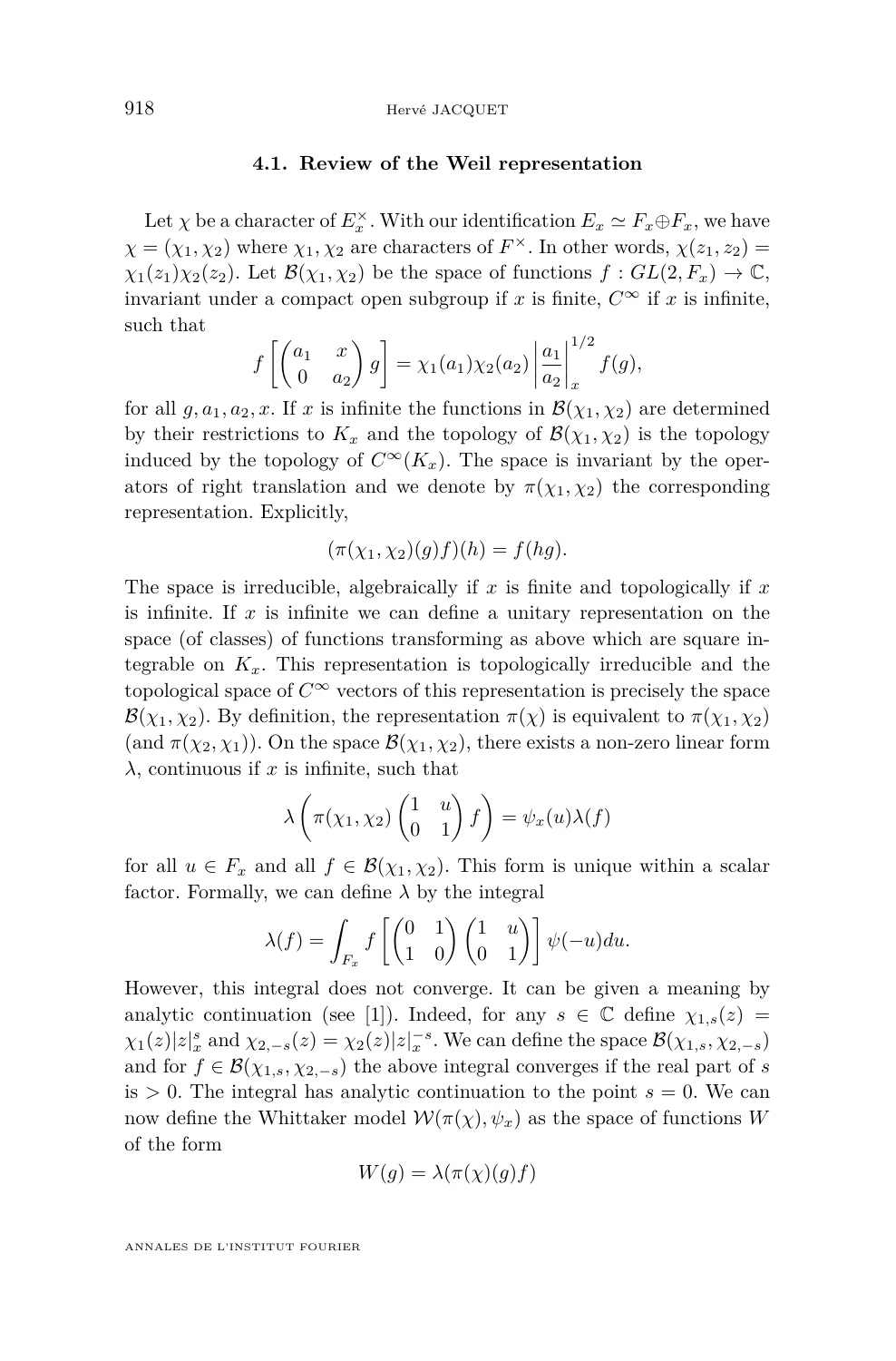with  $f \in \mathcal{B}(\chi_1, \chi_2)$ .

However, we need to describe this space in terms of the Weil representation. The constant  $\lambda(E_x/F_x, \psi_x)$  is 1, that is, we have the identity

$$
\int_{E_x} \mathrm{Ft}(\Phi)(z) \psi_{E_x}(\mathrm{Nm}(z)) dz = \int_{E_x} \Phi(x) \psi_{E_x}(-\mathrm{Nm}(z)) dz,
$$

for every  $\Phi \in \mathcal{S}(E_x)$ , the space of Schwartz-Bruhat functions on  $E_x$ . The Weil representation *r* of  $SL(2, F_x)$  on  $\mathcal{S}(E_x)$  is defined by the same formulas as in the inert case. Of course here  $\eta_x = 1$ . Explicitly, we have

$$
\begin{aligned}\n\bullet \left[ r \begin{pmatrix} \alpha & 0 \\ 0 & \alpha^{-1} \end{pmatrix} \Phi \right] (z_1, z_2) &= |\alpha|_x \Phi(\alpha z_1, \alpha z_2); \\
\bullet \left[ r \begin{pmatrix} 1 & u \\ 0 & 1 \end{pmatrix} \Phi \right] (z_1, z_2) &= \psi_x(uz_1 z_2) \Phi(z_1, z_2); \\
\bullet \left[ r \begin{pmatrix} 0 & 1 \\ -1 & 0 \end{pmatrix} \Phi \right] (z_1, z_2) &= \text{Ft}(\Phi)(z_2, z_1).\n\end{aligned}
$$

Let us denote by  $\rho(g)$  the linear action of  $g \in GL(2, F_x)$  on  $\mathcal{S}(E_x)$ , that is,

$$
(\rho(g)\Phi)(z_1, z_2) = \Phi((z_1, z_2)g).
$$

Let us also denote by Pt the partial Fourier transform defined by

$$
Pt(\Phi)(z_1, z_2) = \int_{F_x} \Phi(z_1, u)\psi_x(uz_2)du.
$$

Then, for  $g \in SL(2, F_x)$ , we have

$$
Pt(r(g)\Phi) = \rho(g) Pt(\Phi).
$$

It is convenient to extend the representation *r* of  $SL(2, F_x)$  to a representation  $r_{\chi_1}$  of  $GL(2, F_x)$  on the same space by the condition

$$
r_{\chi_1}\begin{pmatrix}a&0\\0&1\end{pmatrix}\Phi=\chi_1(a)|a|_x^{1/2}\rho\begin{pmatrix}a&0\\0&1\end{pmatrix}\Phi
$$

or, more explicitly,

$$
r_{\chi_1}\begin{pmatrix}a&0\\0&1\end{pmatrix}\Phi(z_1,z_2)=\chi_1(a)|a|_x^{1/2}\Phi(a z_1,z_2).
$$

Then

$$
\mathrm{Pt}\left(r_{\chi_1}\begin{pmatrix}a&0\\0&1\end{pmatrix}\Phi\right)=\chi_1(a)|a|_x^{1/2}\rho\begin{pmatrix}a&0\\0&1\end{pmatrix}\mathrm{Pt}(\Phi).
$$

However, the representation  $\pi(\chi)$  is not equivalent to  $r_{\chi_1}$ ; it is equivalent to a quotient of  $r_{\chi_1}$ .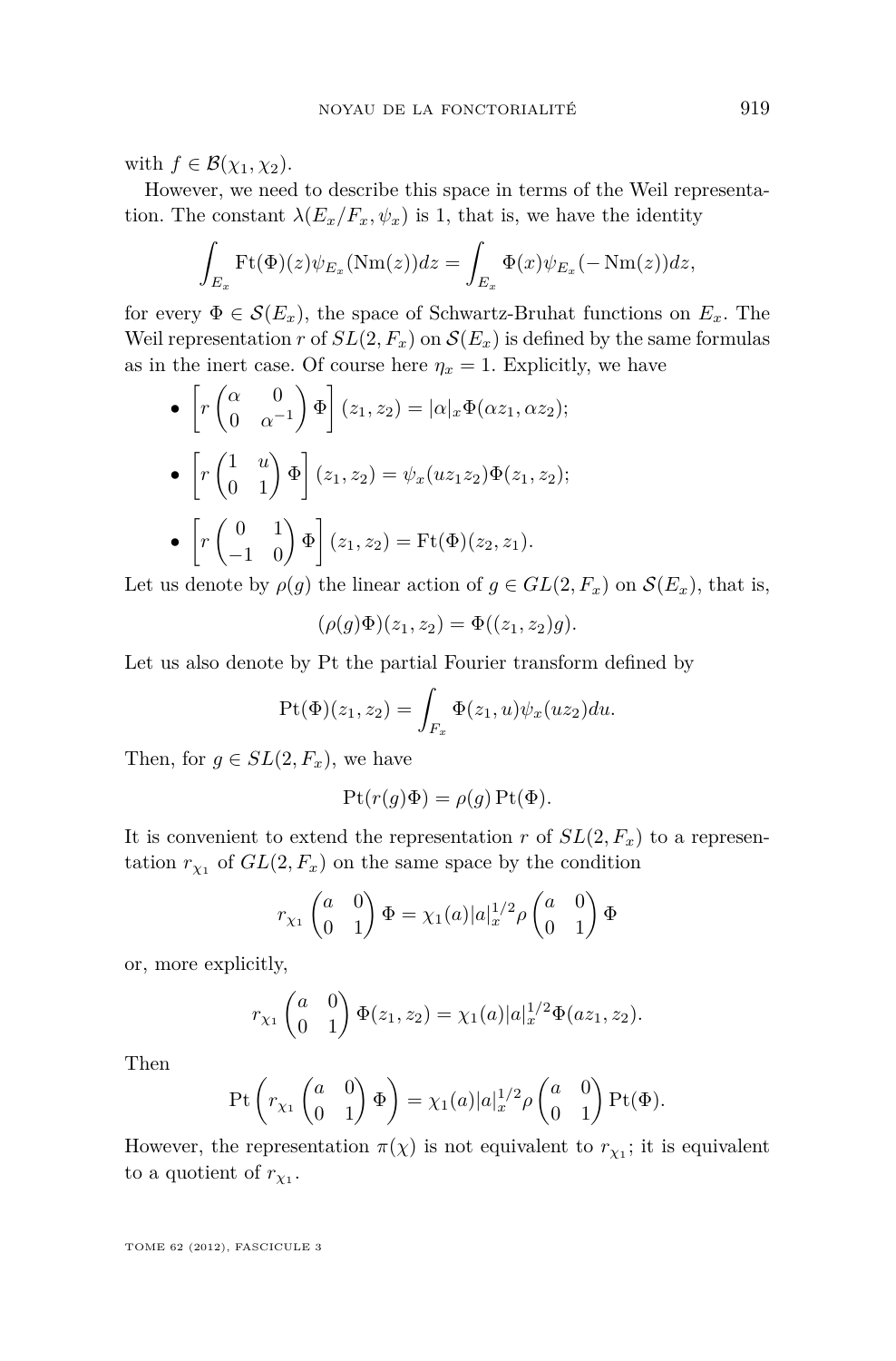Now let  $\Phi \in \mathcal{S}(E_x)$  and set  $\Phi_0 = \text{Pt } \Phi$ . Then the function f defined by the convergent integral

$$
f(g) = \chi_1(g) |\det g|_x^{1/2} \int_{F_x^{\times}} \Phi_0((0, t)g) \chi_1 \chi_2^{-1}(t) |t|_x d^{\times} t
$$

is in the space  $\mathcal{B}(\chi_1, \chi_2)$ . Any function  $f \in \mathcal{B}(\chi_1, \chi_2)$  can be obtained this way for a suitable  $\Phi_0$  (or  $\Phi$ ). Computing formally, we get

$$
\lambda(f) = \chi_1(-1) \int_{F_x} \int_{F_x^{\times}} \Phi_0 \left( (0, t) \begin{pmatrix} 0 & 1 \\ 1 & 0 \end{pmatrix} \begin{pmatrix} 1 & u \\ 0 & 1 \end{pmatrix} \right)
$$

$$
\times \chi_1 \chi_2^{-1}(t) |t|_x d^{\times} t \psi(-u) du
$$

$$
= \chi_1(-1) \int_{F_x} \int_{F_x^{\times}} \Phi(t, tu) \chi_1 \chi_2^{-1}(t) |t|_x d^{\times} t \psi(-u) du
$$

Exchanging the order of integration and changing  $u$  to  $ut^{-1}$  we arrive at

$$
= \chi_1(-1) \int_{F_x^{\times}} \int_{F_x} \Phi_0(t, u) \psi(-ut^{-1}) du \chi_1 \chi_2^{-1}(t) d^{\times} t.
$$

From Fourier inversion formula we get

$$
\int_{F_x} \Phi_0(t, u)\psi(-ut^{-1})du = \Phi(t, t^{-1}).
$$

Thus we have

$$
\lambda(f) = \chi_1(-1) \int_{F_x^{\times}} \Phi(t, t^{-1}) \chi_1 \chi_2^{-1}(t) d^{\times} t.
$$

Replacing the linear form  $\lambda$  by the scalar multiple  $\chi_1(-1)\lambda$  we get

$$
\lambda(f) = \int_{F_x^{\times}} \Phi(t, t^{-1}) \chi_1 \chi_2^{-1}(t) d^{\times} t.
$$

Thus we can write

$$
\lambda(f) = \int_{U_1(F_x)} \Phi(u)\chi(u)du.
$$

More generally, for det  $g = 1$  and  $a \in F^{\times}$ , we obtain the following formula:

$$
\lambda \left( \pi(\chi_1, \chi_2) \begin{pmatrix} a & 0 \\ 0 & 1 \end{pmatrix} \pi(\chi_1, \chi_2)(g) f \right)
$$
  
=  $\chi_1(a) |a|_x^{1/2} \int_{U_1(F_x)} (r(g)\Phi) ((a, 1)u) \chi(u) du$ ,

where the product  $(a, 1)u$  is computed in the algebra  $F_x \oplus F_x$ . Thus we have now a description of the Whittaker model  $W(\pi(\chi), \psi_x)$  analogous to the the one for the inert case. We state this as a Lemma. For  $\Phi \in \mathcal{S}(E_x)$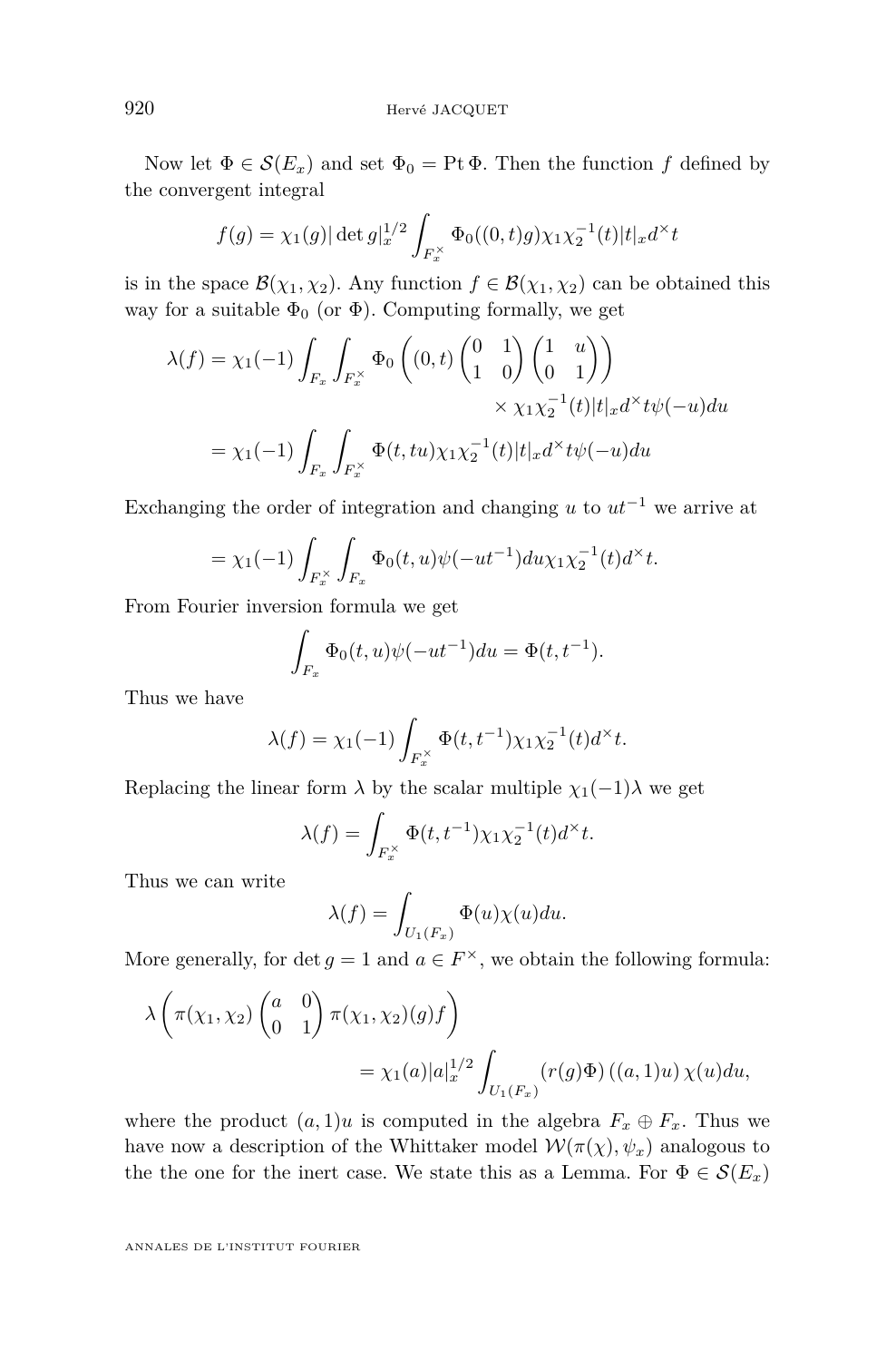we define  $W_{\Phi,\chi}$  by the following formula. Let  $a \in F_x^{\times}$  and  $g$  with  $\det g = 1$ . Then

$$
W_{\Phi,\chi}\left[\begin{pmatrix}a&0\\0&1\end{pmatrix}g\right]=\chi_1(a)|a|_x^{1/2}\int_{U_1(F_x)}(r(g)\Phi)\left((a,1)u\right)\chi(u)du.
$$

We can make the analogy with the inert case complete. Let *h* be any element of  $E_x^{\times}$  such that  $a = \text{Nm}(h)$  and  $g$  with det  $g = 1$ . Then

(4.1) 
$$
W_{\Phi,\chi}\left[\begin{pmatrix} a & 0 \\ 0 & 1 \end{pmatrix} g\right] = \chi(h) |\text{Nm}(h)|_x^{1/2} \int_{U_1(F_x)} (r(g)\Phi)(hu)\chi(u)du.
$$

LEMMA 4.1. — The space  $W(\pi(\chi), \psi_x)$  is the space spanned by the functions  $W_{\Phi,\chi}$ .

#### **4.2. Construction of a kernel**

We let  $d\chi$  be the Haar measure on  $E_x^{\times} = F_x^{\times} \times F_x^{\times}$  dual to the measure  $d^{\times}z$ . So if we write  $\chi = (\chi_1, \chi_2)$  then  $d\chi = d\chi_1 d\chi_2$ . We denote by  $\mathcal{C}(E_x^{\times})$ the space of functions  $P$  on  $E_x^{\times}$  of the form

$$
P(\chi) = \int_{E_x^{\times}} \chi^{-1}(h)\phi(h)d^{\times}h,
$$

where  $\phi$  is a function of compact support on  $E_x^{\times}$ , locally constant if *x* is finite,  $C^{\infty}$  if x is infinite. Thus the function  $\widetilde{P}$  defined by

(4.2) 
$$
\widetilde{P}(h) = \int_{\widehat{E_x^{\times}}} P(\chi) \chi(h) d\chi
$$

is equal to  $\phi$ . For instance, if  $E_x/F_x$  is unramified,  $\psi_x$  is normalized and we take for  $\phi$  the the characteristic function of  $\mathcal{O}_{E_x}^{\times} = \mathcal{O}_{F_x}^{\times} \times \mathcal{O}_{F_x}^{\times}$ , then *P* is the characteristic function of the set of unramified characters, i.e., the set of characters  $\chi$  of the form  $\chi = (\chi_1, \chi_2)$  with  $\chi_1, \chi_2$  unramified.

Let  $P \in \mathcal{C}(E_x^{\times})$  and  $\Phi \in \mathcal{S}(E_x)$ . We define a function  $K_{x,P,\Phi}$  on  $E_x^{\times} \times$  $GL(2, F_x)$  by the following formula:

(4.3) 
$$
K_{x,P,\Phi}(t,g) = \int_{\widehat{E_x^\times}} d\chi \cdot P(\chi) \cdot \chi(t)^{-1} \cdot W_{\Phi,\chi}(g).
$$

By construction, for every character  $\chi$ , the function

$$
\int_{E_x^{\times}} d^{\times} t \cdot \chi(t) \cdot K_{P,\Phi}(t,g) = P(\chi) W_{\Phi,\chi}(g)
$$

belongs to the Whittaker model  $W(\pi(\chi), \psi_x)$  of the representation  $\pi(\chi)$ . Just as in the inert case, formulas [\(3.6\)](#page-11-0) and [\(3.7\)](#page-12-0) give alternate expressions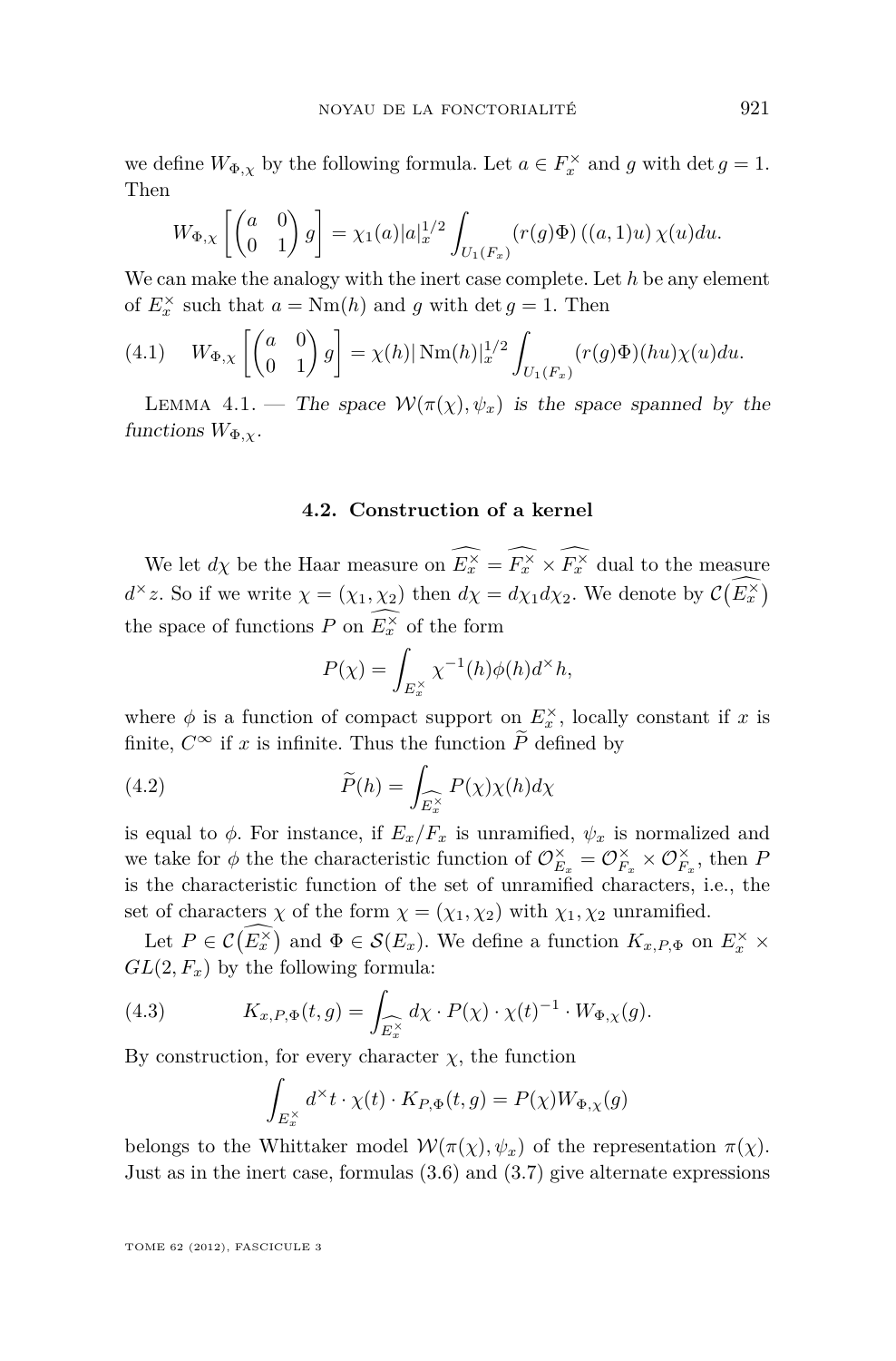for this kernel. Then we have the following Proposition which is the analog of Proposition [3.1](#page-12-0) and is proved in the same way.

PROPOSITION 4.2. — Let  $\omega$  be a character of  $F_x^{\times}$  of absolute value 1. Let  $g \in GL(2, F_x)$ .

(i) The function

$$
\Psi_1(t) = \omega^{-1} (\text{Nm}(t)) |\text{Nm}(t)|^{-1/2}
$$

$$
\times \int_{F_x^\times} K_{x,P,\Phi} \left[ t, \begin{pmatrix} a & 0 \\ 0 & 1 \end{pmatrix} g \right] \omega(a) d^\times a
$$

defined a priori on  $E_x^{\times}$  extends by continuity to a Schwartz-Bruhat function on  $E_x$ .

(ii) Similarly, the function

$$
\Psi_2(t) = \omega(\text{Nm}(t)) |\text{Nm}(t)|^{-1/2}
$$

$$
\times \int_{F_x^{\times}} K_{x,P,\Phi} \left[ t^{-1}, \begin{pmatrix} 0 & 1 \\ 1 & 0 \end{pmatrix} \begin{pmatrix} a & 0 \\ 0 & 1 \end{pmatrix} g \right] \omega(a) d^{\times} a
$$

defined a priori on  $E_x^{\times}$  extends by continuity to a Schwartz-Bruhat function on  $E_x$ .

(iii) Denoting again by  $\Psi_1$  and  $\Psi_2$  the extensions, we have

$$
\omega(-1)\operatorname{Ft}(\Psi_1)=\Psi_2.
$$

(iv) Assume *x* is finite, the character  $\psi_x$  normalized and the character  $\omega$  unramified. Assume further that *P* is the characteristic function of the set of unramified characters. Finally, assume  $\Phi$  is the characteristic function of  $\mathcal{O}_{E_x}$ . Then  $\omega(-1) = 1$  and  $\Psi_1 = \Psi_2 = \Phi$ .

#### **4.3. Complementary kernel**

Let  $U_1(F_x)^{\perp}$  be the set of characters  $\nu$  of  $E_x^{\times}$  of absolute value 1 which are trivial on  $U_1(F_x)$ . We may identify the group  $U_1(F_x)^{\perp}$  to the group dual to the quotient  $E_x^{\times}/U_1(F_x)$  and let  $d\nu$  be the Haar measure dual to the quotient Haar measure on the group  $E_x^{\times}/U_1(F_x)$ . We have then the Poisson summation formula

$$
\int_{U_1(F_x)^{\perp}} P(\nu) d\nu = \int_{U_1(F_x)} \widetilde{P}(u) du.
$$

In fact, a character  $\nu \in U_1(F_x)^{\perp}$  is simply a character of the form  $\nu =$  $(\chi_1, \chi_1)$  where  $\chi_1$  is a character of  $F_x^{\times}$ . In other words, for  $t = (t_1, t_2)$  we

<span id="page-24-0"></span>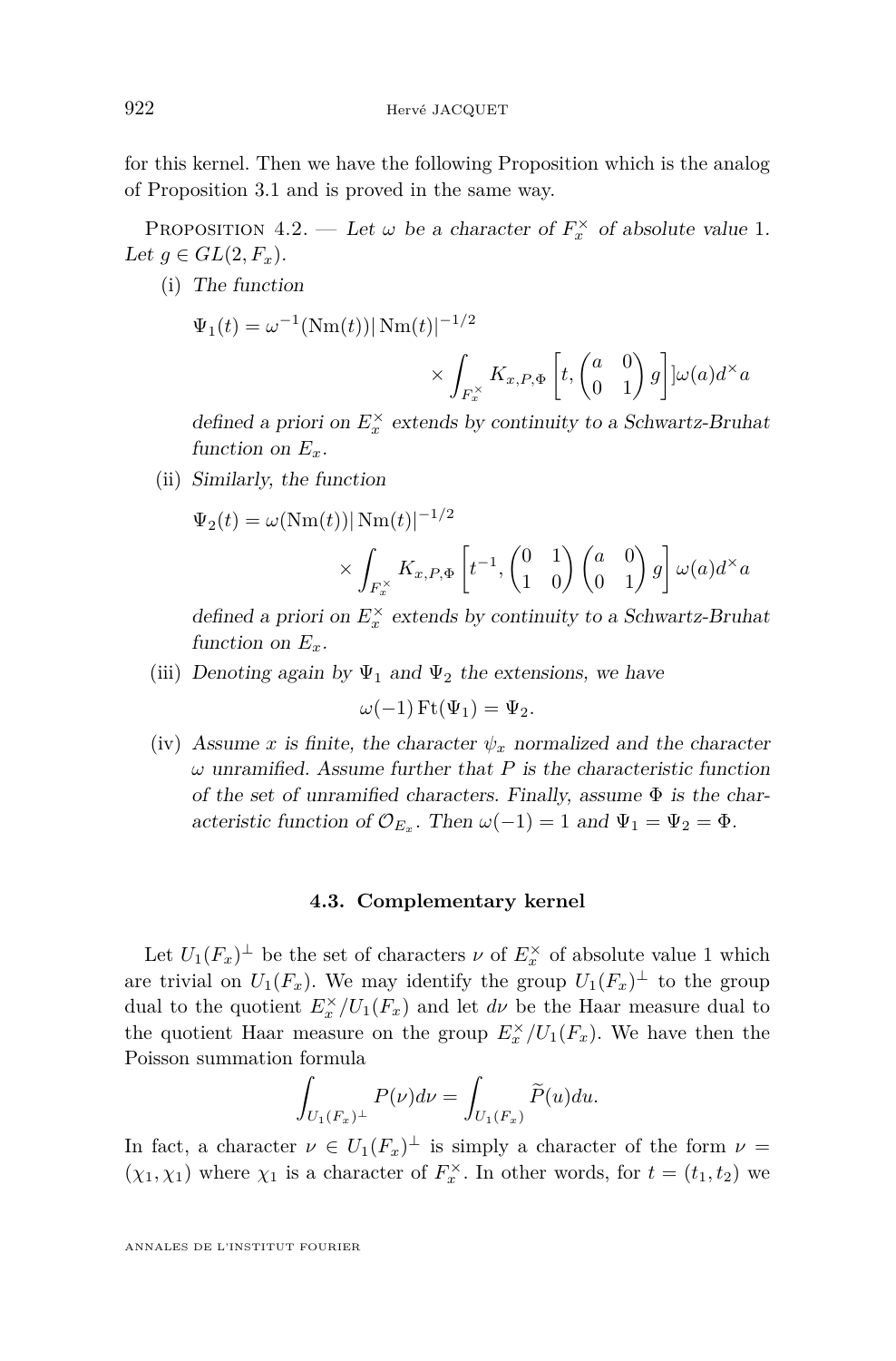have  $\nu(t) = \chi_1(t_1 t_2) = \chi_1(Nm(t))$ . The above formula can also be written in the more concrete form

$$
\int_{\widehat{F_x^\times}} P(\chi_1, \chi_1) d\chi_1 = \int_{F_x^\times} \widetilde{P}(t, t^{-1}) d^\times t.
$$

As in the inert case, we have the more general formula

(4.4) 
$$
\int_{U_1(F_x)^{\perp}} P(\nu)\nu(t)d\nu = \int_{U_1(F_x)} \widetilde{P}(tu)du.
$$

For  $\nu \in U_1(F_x)^{\perp}$  and  $\Phi \in \mathcal{S}(E_x)$  we define a function  $f_{\Phi,\nu}$  by the following formula: for  $a \in F_x^{\times}$  and  $\det g = 1$ ,

$$
f_{\Phi,\nu}\left[t,\begin{pmatrix}a&0\\0&1\end{pmatrix}g\right]=\nu(\text{Nm}(h))|\,\text{Nm}(h)|_x^{1/2}\,(r(g)\Phi)(0),
$$

where *h* is any element of  $E_x^{\times}$  such that  $Nm(h) = a$ . The character  $\nu$  has the form  $\nu = (\chi_1, \chi_1)$  and we check at once that

$$
f_{\Phi,\nu}\left[\begin{pmatrix}a_1&x\\0&a_2\end{pmatrix}g\right]=\chi_1(a_1)\chi_1(a_2)|a|_x^{1/2}f_{\Phi,\nu}(g),
$$

for all  $a_1, a_2, x$  and  $g \in GL(2, F_x)$ . Thus  $f_{\Phi, \nu}$  belongs to the space  $\mathcal{B}(\chi_1, \chi_1)$ of the induced representation  $\pi(\chi_1, \chi_1)$ . By definition,  $\pi(\nu)$  is equivalent to the representation  $\pi(\chi_1, \chi_1)$ .

We define a new function  $K^0_{x,P,\Phi}$  on  $E^{\times}_x \times GL(2, F_x)$  by the following formula:

(4.5) 
$$
K_{x,P,\Phi}^{0}(t,g) = \int_{U_1(F_x)^{\perp}} d\nu \cdot P(\nu) \cdot \nu^{-1}(t) \cdot f_{\Phi,\nu}(g).
$$

As in the inert case, using formula (4.4), we find the alternate expressions [\(3.14\)](#page-16-0) and [\(3.15\)](#page-16-0) for this kernel.

Just as in the inert case, we have then the following Proposition.

PROPOSITION 4.3. — Let  $\omega$  be a character of  $F_x^{\times}$  of absolute value 1. Let  $g \in GL(2, F_x)$ . Let  $\Psi_1$  and  $\Psi_2$  be the functions defined in Proposition [4.2.](#page-24-0)

(i) The expression

$$
\omega^{-1}(\text{Nm}(t))|_{x}\text{Nm}(t)|^{-1/2}\int_{F_x^{\times}}K_{x,P,\Phi}^0\left[t,\begin{pmatrix}a&0\\0&1\end{pmatrix}g\right]\omega(a)d^{\times}a
$$

is independent of t and equal to  $\Psi_1(0)$ .

(ii) Similarly, the expression

$$
\omega(\text{Nm}(t))|\text{Nm}(t)|_x^{-1/2} \times \int_{F_x^{\times}} K_{x,P,\Phi}^0\left[t^{-1},\begin{pmatrix}0&1\\1&0\end{pmatrix}\begin{pmatrix}a&0\\0&1\end{pmatrix}g\right] \omega(a)d^{\times}a
$$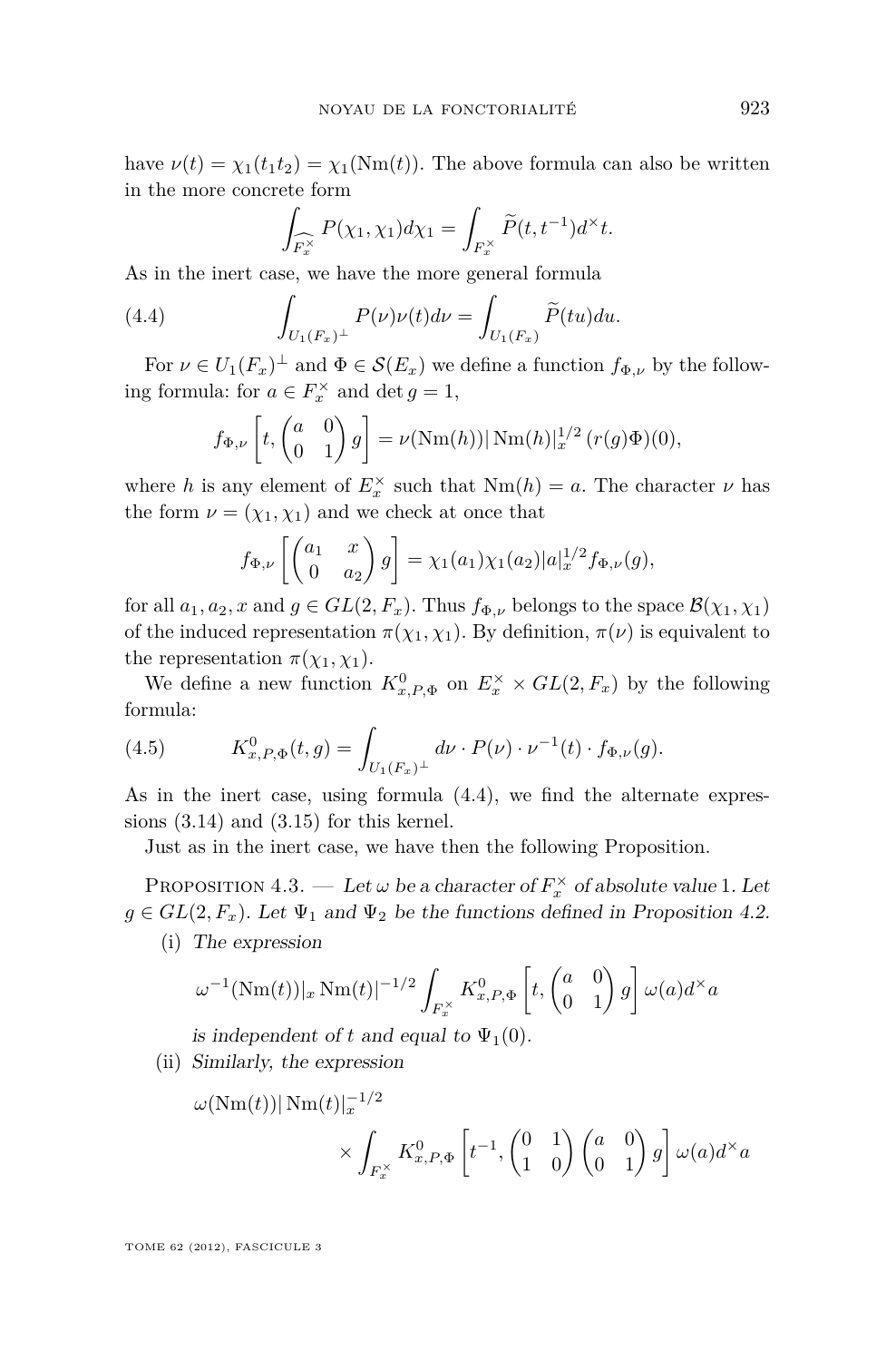<span id="page-26-0"></span>is independent of t and equal to  $\Psi_2(0)$ .

#### **5. Construction of global kernels**

#### **5.1. Main results**

We go back to the quadratic extension  $E/F$  of number fields or function fields. We give to  $F_{\mathbb{A}}^{\times}$  the Haar measure  $d^{\times}y$  product of the local Haar measure  $d^{\times}y_x$ . We define similarly a Haar measure  $d^{\times}z$  on  $E_{\mathbb{A}}^{\times}$ . We let  $du$ be the Haar measure on  $U_1(F_A)$  which is the product of the local Haar measures. As in the local situation, we have then the following integration formula. Let  $\phi$  be a continuous function of compact support on  $F_{\mathbb{A}}^{\times}$ . Define a function  $\phi_0$  on  $F_{\mathbb{A}}^{\times}$  by

$$
\phi_0(a) = \int_{U_1(F_{\mathbb{A}})} \phi(hu) du
$$

if  $a = \text{Nm}(h)$  and  $\phi_0(a) = 0$  if a is not a norm. Then

(5.1) 
$$
\int_{F_{\mathbb{A}^\times}} \phi_0(a) d^\times a = \int_{E_{\mathbb{A}}^\times} \phi(h) d^\times h.
$$

As usual, for  $a \in F_{\mathbb{A}}^{\times}$ , we set  $|a| = \prod_{x} |a_x|_{x}$ .

We let  $(P_x)$  be a family of functions  $P_x \in \mathcal{C}(E_x^{\times})$ . For almost all finite *x*, we assume that the function  $P_x$  is the characteristic function of the set of unramified characters of  $E_x^{\times}$ . Thus we can define a function *P* on  $E_{\mathbb{A}}^{\times}$  by the formula  $P(\chi) = \prod_x P_x(\chi_x)$  and a function  $\widetilde{P}$  on  $E_{\mathbb{A}}^{\times}$  by  $\widetilde{P}(a) = \prod_x \widetilde{P_x}(a_x)$ . Then

$$
\int_{E_{\mathbb{A}}^{\times}} \widetilde{P}(h) \chi^{-1}(h) d^{\times} h = P(\chi).
$$

We let  $\Phi$  be a Schwartz-Bruhat function on  $E_{\mathbb{A}}$  which is a product  $\Phi =$  $\prod \Phi_x$ . For almost all finite *x*, the place *x* is unramified in *E*, the character  $\psi_x$  is normalized and the function  $\Phi_x$  is the characteristic function of  $\mathcal{O}_{E_x}$ in  $E_x$ . Then we define two functions on  $E_A^{\times} \times GL(2, F_A)$  by the following formulas:

(5.2) 
$$
K_{P,\Phi}(t,g) = \prod_{x} K_{x,P_x,\Phi_x}(t_x,g_x),
$$

(5.3) 
$$
K_{P,\Phi}^0(t,g) = \prod_x K_{x,P_x,\Phi_x}^0(t_x,g_x).
$$

With our choice of data, for a given *g* and *t*, almost all factors are equal to 1 in the two infinite products.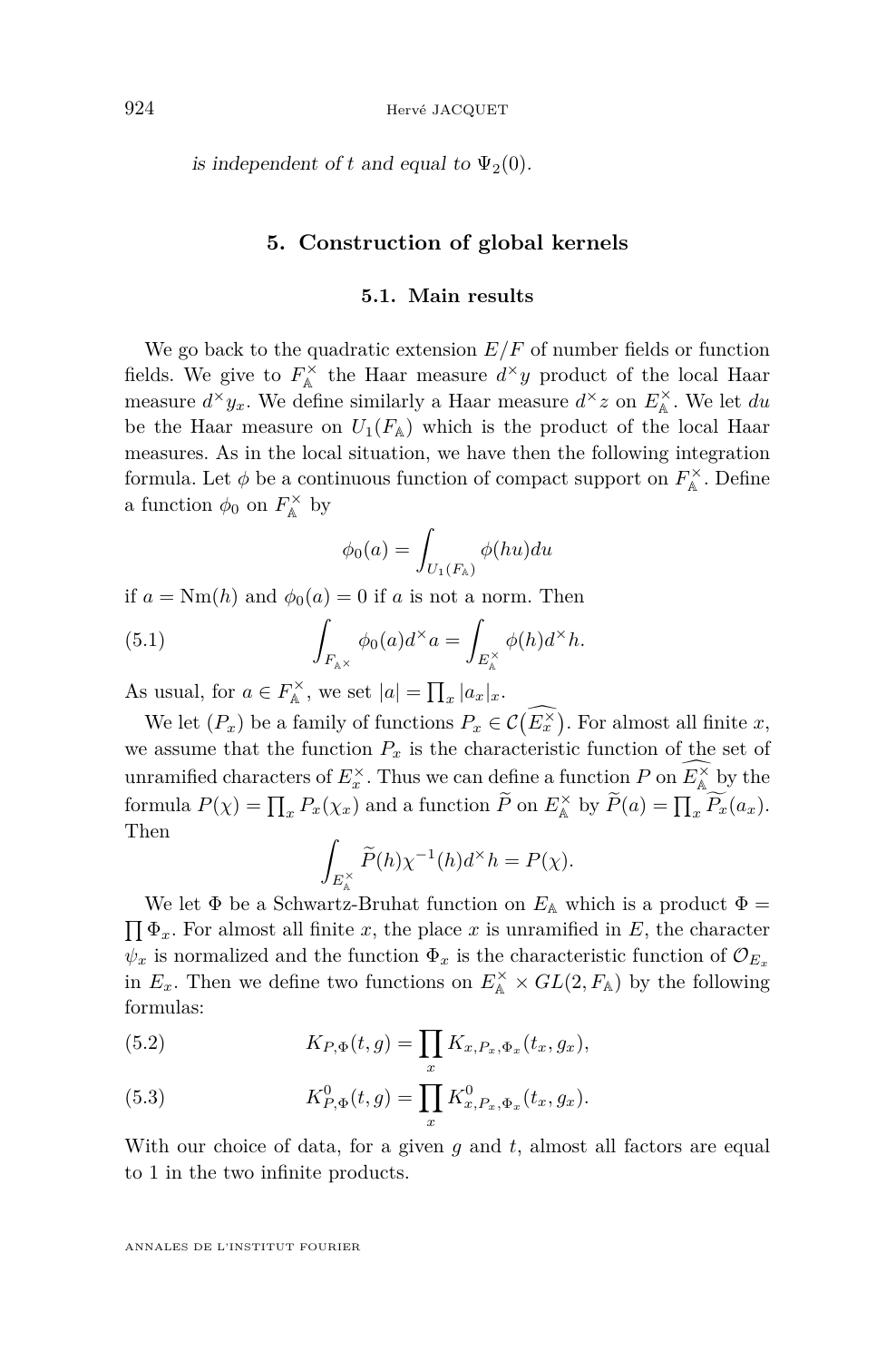We set

$$
\lambda = \prod_x \lambda(E_x/F_x, \psi_x),
$$

the product being over all places  $x$  of  $F$ , or, what amounts to the same, over all inert places of *F*. In [\[5\]](#page-37-0) Weil proves that, in fact,  $\lambda = 1$ , but we will not need this fact. Then we have the following Theorem.

THEOREM  $5.1.$  — The product of the expression

$$
\sum_{\delta \in E^{\times}, \gamma \in F^{\times}} K_{P, \Phi} \left[ \delta t, \begin{pmatrix} \gamma & 0 \\ 0 & 1 \end{pmatrix} g \right) ] + \sum_{\gamma \in F^{\times}} K_{P, \Phi}^{0} \left[ t, \begin{pmatrix} \gamma & 0 \\ 0 & 1 \end{pmatrix} g \right]
$$

by  $\lambda$  is equal to the expression

$$
\sum_{\delta \in E^{\times}, \gamma \in F^{\times}} K_{P, \Phi} \left[ \delta t, \begin{pmatrix} 0 & 1 \\ 1 & 0 \end{pmatrix} \begin{pmatrix} \gamma & 0 \\ 0 & 1 \end{pmatrix} g \right] + \sum_{\gamma \in F^{\times}} K_{P, \Phi}^{0} \left[ t, \begin{pmatrix} 0 & 1 \\ 1 & 0 \end{pmatrix} \begin{pmatrix} \gamma & 0 \\ 0 & 1 \end{pmatrix} g \right].
$$

Proof. — At the cost of changing P we may assume  $t = 1$ . We may also change  $\delta$  to  $\delta^{-1}$  in the second expression. Thus we have to prove that the product of

$$
\sum_{\delta \in E^{\times}, \gamma \in F^{\times}} K_{P, \Phi} \left[ \delta, \begin{pmatrix} \gamma & 0 \\ 0 & 1 \end{pmatrix} g \right] + \sum_{\gamma \in F^{\times}} K_{P, \Phi}^{0} \left[ 1, \begin{pmatrix} \gamma & 0 \\ 0 & 1 \end{pmatrix} g \right]
$$

by  $\lambda$  is equal to

$$
\sum_{\delta \in E^{\times}, \gamma \in F^{\times}} K_{P, \Phi} \left[ \delta^{-1}, \begin{pmatrix} 0 & 1 \\ 1 & 0 \end{pmatrix} \begin{pmatrix} \gamma & 0 \\ 0 & 1 \end{pmatrix} g \right] + \sum_{\gamma \in F^{\times}} K_{P, \Phi}^{0} \left[ 1, \begin{pmatrix} 0 & 1 \\ 1 & 0 \end{pmatrix} \begin{pmatrix} \gamma & 0 \\ 0 & 1 \end{pmatrix} g \right].
$$

This is equivalent to proving that for every idèle class-character  $\omega$  (of absolute value 1) the product of

$$
\int_{F_{\mathbb{A}}^{\times}} \omega(a) d^{\times} a\left(\sum_{\delta \in E^{\times}} K_{P, \Phi}\left[\delta, \begin{pmatrix} a & 0 \\ 0 & 1 \end{pmatrix} g\right]\right) + \int_{F_{\mathbb{A}}^{\times}} \omega(a) d^{\times} a \ K_{P, \Phi}\left[1, \begin{pmatrix} a & 0 \\ 0 & 1 \end{pmatrix} g\right]
$$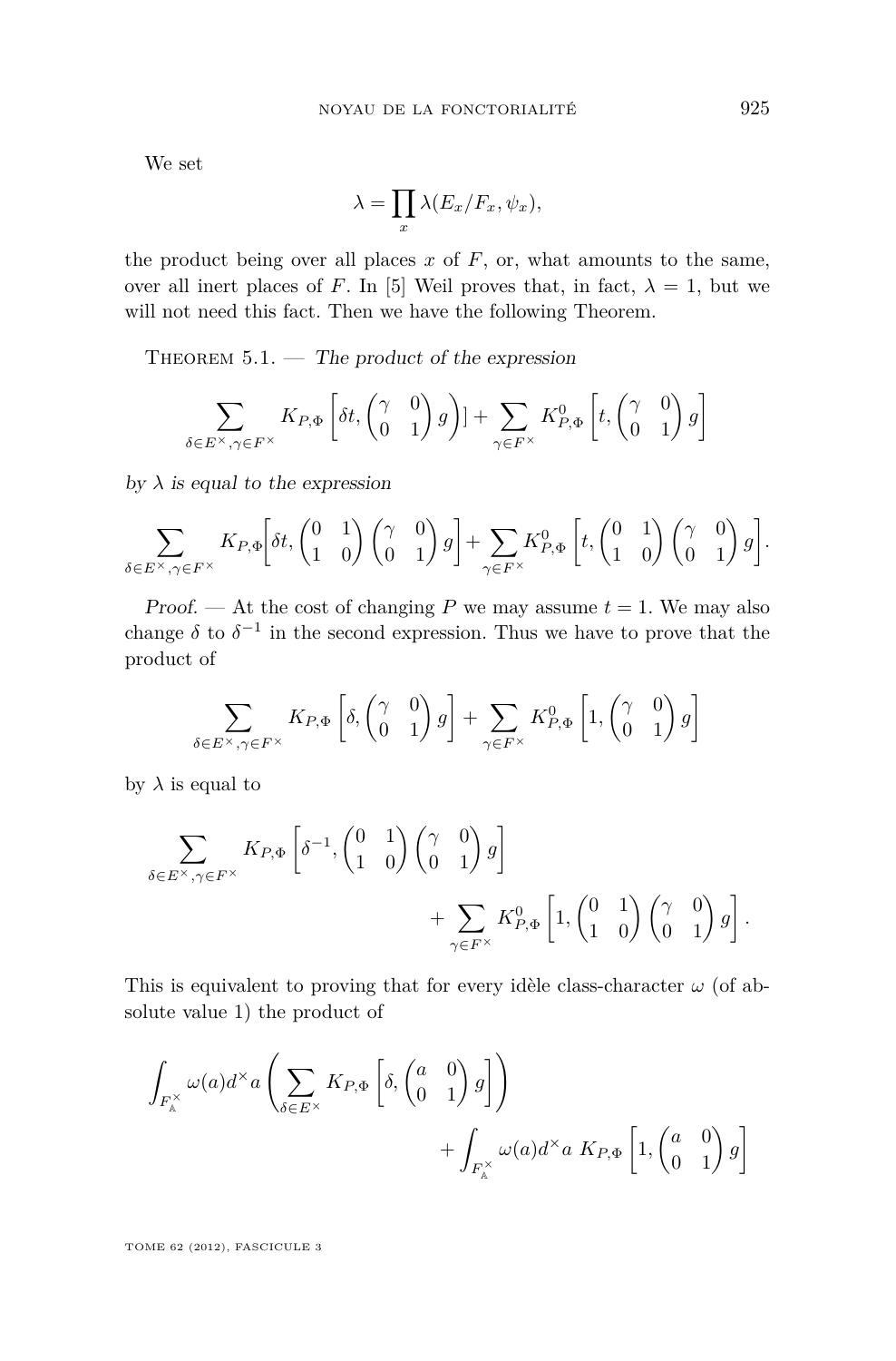<span id="page-28-0"></span>by  $\lambda$  is equal to

$$
\int_{F_{\mathbb{A}}^{\times}} \omega(a) d^{\times} a\left(\sum_{\delta \in E^{\times}} K_{P, \Phi}\left[\delta^{-1}, \begin{pmatrix} 0 & 1 \\ 1 & 0 \end{pmatrix} \begin{pmatrix} a & 0 \\ 0 & 1 \end{pmatrix} g\right]\right) + \int_{F_{\mathbb{A}}^{\times}} \omega(a) d^{\times} a K_{P, \Phi}^{0}\left[1, \begin{pmatrix} 0 & 1 \\ 1 & 0 \end{pmatrix} \begin{pmatrix} a & 0 \\ 0 & 1 \end{pmatrix} g\right].
$$

For a given *g* and a given  $\omega$ , we have at each place *x* the element  $g_x$  and the character  $\omega_x$  to which we have associated Schwartz-Bruhat functions  $\Psi_{1,x}$  and  $\Psi_{2,x}$  (Proposition [3.1](#page-12-0) and Proposition [4.2\)](#page-24-0). For almost all finite  $x, \Psi_{1,x}$  and  $\Psi_{2,x}$  are equal to the characteristic function of  $\mathcal{O}_{E_x}$ . Thus the products  $\Psi_1 = \prod_x \Psi_{1,x}$  and  $\Psi_2 = \prod_x \Psi_{2,x}$  are Schwartz-Bruhat functions. Since  $\omega(-1) = 1$ , it follows from Proposition [3.1](#page-12-0) and Proposition [4.2](#page-24-0) that

$$
\Psi_2 = \lambda \operatorname{Ft}(\Psi_1).
$$

By Poisson summation formula (equation  $(2.2)$ ) we have

(5.4) 
$$
\sum_{\delta \in E} \Psi_2(\delta) = \lambda \sum_{\delta \in E} \Psi_1(\delta).
$$

We have

$$
\int_{F_{\mathbb{A}}^{\times}} \omega(a) d^{\times} a \sum_{\delta \in E^{\times}} K_{P, \Phi} \left[ \delta, \begin{pmatrix} a & 0 \\ 0 & 1 \end{pmatrix} g \right]
$$
  
= 
$$
\sum_{\delta \in E^{\times}} \int_{F_{\mathbb{A}}^{\times}} \omega(a) d^{\times} a K_{P, \Phi} \left( \delta, \begin{pmatrix} a & 0 \\ 0 & 1 \end{pmatrix} g \right)
$$
  
= 
$$
\sum_{\delta \in E^{\times}} \omega(\text{Nm}(\delta)) |\text{Nm}(\delta)|^{1/2} \Psi_1(\delta)
$$
  
= 
$$
\sum_{\delta \in E^{\times}} \Psi_1(\delta),
$$

the last equality because the absolute value of an element of  $F^{\times}$  is 1. We also have

$$
\int_{F_{\mathbb{A}}^{\times}} \omega(a) d^{\times} a K_{P, \Phi}^{0} \left[1, \begin{pmatrix} a & 0 \\ 0 & 1 \end{pmatrix} g\right] = \Psi_1(0).
$$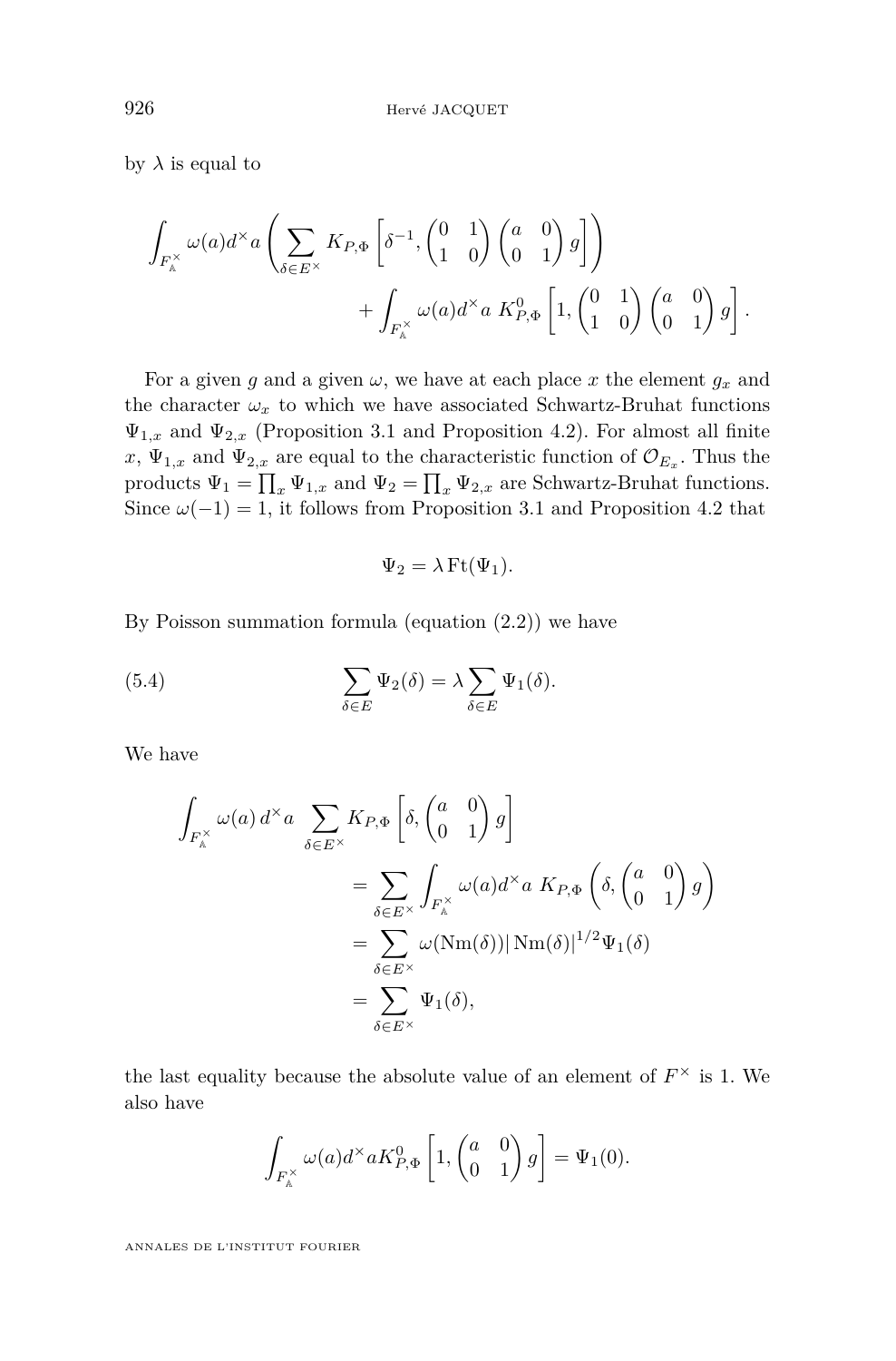Similarly,

$$
\int_{F_{\mathbb{A}}^{\times}} \omega(a) d^{\times} a \sum_{\delta \in E^{\times}} K_{P, \Phi} \left[ \delta^{-1}, \begin{pmatrix} 0 & 1 \\ 1 & 0 \end{pmatrix} \begin{pmatrix} a & 0 \\ 0 & 1 \end{pmatrix} g \right]
$$
  
= 
$$
\sum_{\delta \in E^{\times}} \int_{F_{\mathbb{A}}^{\times}} \omega(a) d^{\times} a K_{P, \Phi} \left[ \delta^{-1}, \begin{pmatrix} 0 & 1 \\ 1 & 0 \end{pmatrix} \begin{pmatrix} a & 0 \\ 0 & 1 \end{pmatrix} g \right]
$$
  
= 
$$
\sum_{\delta \in E^{\times}} \Psi_2(\delta).
$$

Similarly,

$$
\int_{F_{\mathbb{A}}^{\times}} \omega(a) d^{\times} a K_{P,\Phi}^{0} \left[1, \begin{pmatrix} 0 & 1 \\ 1 & 0 \end{pmatrix} \begin{pmatrix} a & 0 \\ 0 & 1 \end{pmatrix} g\right] = \Psi_2(0).
$$

Our assertion follows now from formula [\(5.4\)](#page-28-0). However, we need to show that our expressions are absolutely convergent. This will be done in the next section.

We can now state the second Theorem. We set

$$
H_{P,\Phi}(t,g) = \sum_{\delta \in E^{\times}, \gamma \in F^{\times}} K_{P,\Phi} \left[ \delta t, \begin{pmatrix} \gamma & 0 \\ 0 & 1 \end{pmatrix} g \right] + \sum_{\gamma \in F^{\times}} K_{P,\Phi}^{0} \left[ t, \begin{pmatrix} \gamma & 0 \\ 0 & 1 \end{pmatrix} g \right].
$$

THEOREM 5.2. — The function  $H_{P,\Phi}(t,q)$  is invariant under  $E^{\times}$  × *GL*(2*, F*) on the left.

Proof. — As a function of *g* it is clear that it is invariant on the left by the subgroup

$$
\left\{ \begin{pmatrix} \alpha & \beta \\ 0 & 1 \end{pmatrix} : \alpha \in F^{\times}, \beta \in F \right\}.
$$

The identity just established proves that it is invariant on the left under the subgroup

$$
\left\{ \begin{pmatrix} 1 & 0 \\ \beta & \alpha \end{pmatrix} : \alpha \in F^{\times}, \beta \in F \right\}.
$$

Since these two subgroups generate  $GL(2, F)$  the invariance under  $GL(2, F)$ follows.

For the invariance under  $E^{\times}$  it suffices to prove that

$$
\sum_{\gamma \in F^{\times}} K_{P,\Phi}^{0} \left[ \delta, \begin{pmatrix} \gamma & 0 \\ 0 & 1 \end{pmatrix} g \right]
$$

does not depend on  $\delta \in E^{\times}$ . It amounts to the same to prove that for every *ω* the integral

$$
\int_{F_{\mathbb{A}}^{\times}} \omega(a) d^{\times} a K_{P, \Phi}^{0} \left[ \delta, \begin{pmatrix} a & 0 \\ 0 & 1 \end{pmatrix} g \right]
$$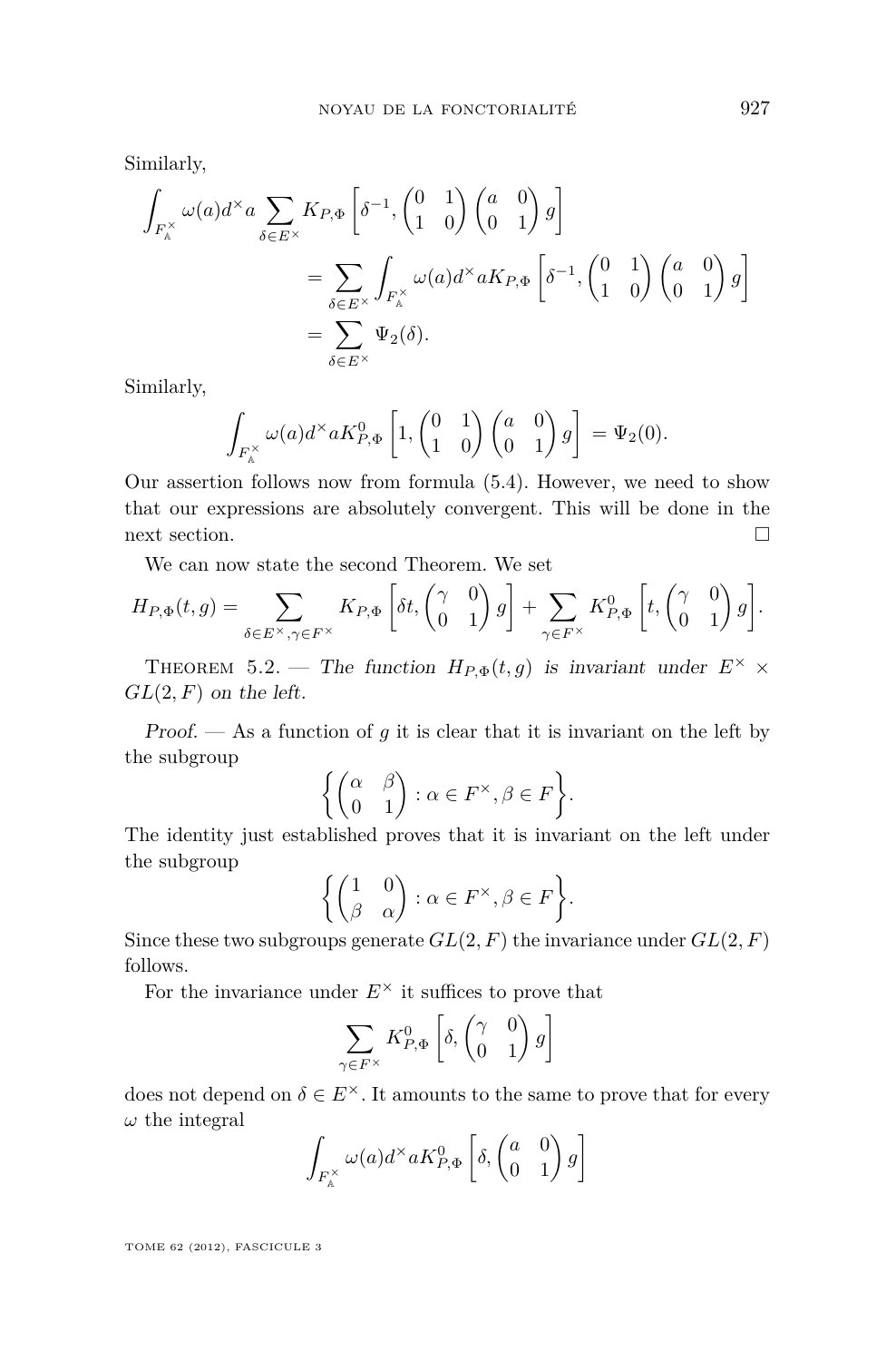does not depend on  $\delta$ . Indeed, it is equal to  $\omega(\text{Nm}(\delta))|\text{Nm}(\delta)|^{1/2}\Psi_1(0)$  =  $\Psi_1(0).$ 

Remark.  $\equiv$  For  $t=1$ , the equality of Theorem 1 can be reformulated as the equality

$$
H_{P,\Phi}\left[1, \begin{pmatrix} 0 & 1 \\ 1 & 0 \end{pmatrix} g\right] = \lambda H_{P,\Phi}(1,g).
$$

Since the function  $g \mapsto H_{P,\Phi}(1,g)$  is invariant under  $GL(2,F)$  on the left (and not identically 0 for a suitable choice of the data) we see again that  $\lambda = 1$ .

#### **6. Global theory**

#### **6.1. Relation with the global Weil representation**

We need to justify our formal computations. First we summarize our construction. Let *x* be any place of *F* and  $a \in F_x^{\times}$ . If *a* has the form  $a = \text{Nm}(h)$  and  $g_x \in SL(2, F_x)$  we have

$$
K_{x,P_x,\Phi_x}\left[t, \begin{pmatrix} a & 0 \\ 0 & 1 \end{pmatrix} g_x\right] = |\operatorname{Nm}(h)|_x^{1/2} \int_{U_1(F_x)} \widetilde{P_x}(hut^{-1}) (r(g_x)\Phi_x)(hu) du.
$$

If *a* is not a norm (which may happen only if *x* is inert), then the left hand side vanishes. Let  $\Phi = \prod_x \Phi_x$  and  $P = \prod_x P_x$ . Following Weil we can define a representation *r* of  $SL(2, F_A)$  on the space  $\mathcal{S}(E_A)$  of Schwartz-Bruhat functions as the tensor product of the local Weil representations. Let  $a \in F_A^{\times}$  and  $g \in SL(2, F_A)$ . If  $a = \text{Nm}(h)$  then

$$
K_{P,\Phi}\left[t, \begin{pmatrix} a & 0 \\ 0 & 1 \end{pmatrix} g\right] = |a|^{1/2} \int_{U_1(F_{\mathbb{A}})} \widetilde{P}(ht^{-1}u)(r(g)\Phi)(hu)du,
$$

where, we recall, du is the Haar measure on the group  $U_1(F_A)$  product of the local measures. If *a* is not a norm, then the left-hand side vanishes.

We have a similar formula for  $K_{P,\Phi}^0$ . Let *x* be any place of *F* and  $a \in F_x^{\times}$ . If  $a = \text{Nm}(h)$ , and  $g_x \in SL(2, F_x)$  then

$$
K_{x,P_x,\Phi_x}^0\left[t,\begin{pmatrix}a&0\\0&1\end{pmatrix}g_x\right] = |a|_x^{1/2}\int_{U_1(F_x)}\widetilde{P}(ht^{-1}u)du\ (r(g_x)\Phi_x)(0).
$$

If *a* is not a norm, then the left hand side vanishes. Let  $a \in F_A^{\times}$  and  $g \in SL(2, F_{\mathbb{A}})$ . If  $a = \text{Nm}(h)$  then

$$
K_{P,\Phi}^0\left[t, \begin{pmatrix} a & 0 \\ 0 & 1 \end{pmatrix} g\right] = |a|^{1/2} \int_{U_1(F_{\mathbb{A}})} \widetilde{P}(ht^{-1}u) du \ (r(g)\Phi)(0).
$$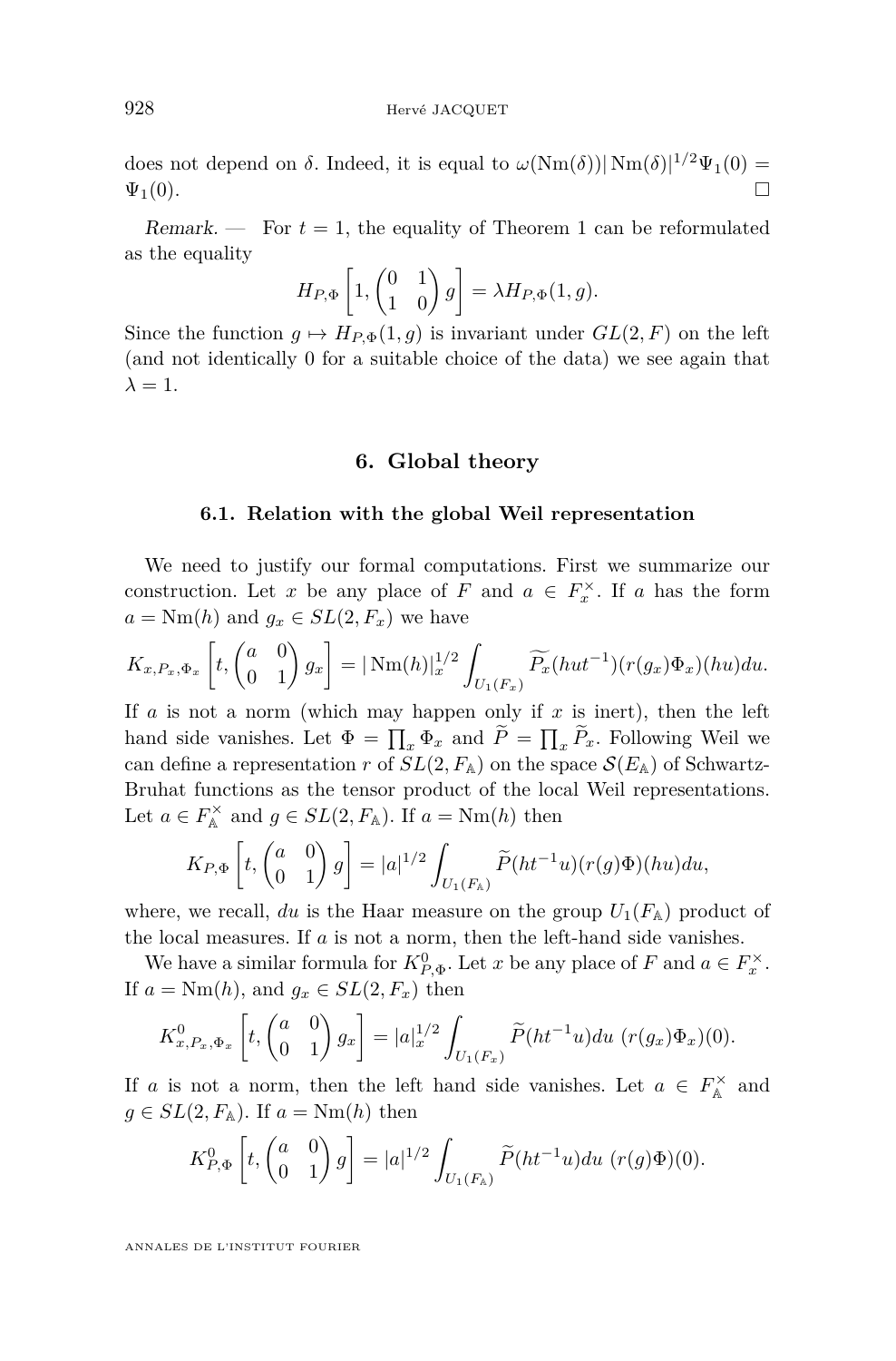If *a* is not a norm, then the left hand side vanishes.

Next, consider the formula defining

$$
H_{P,\Phi}\left[t, \begin{pmatrix} a & 0 \\ 0 & 1 \end{pmatrix} g\right]
$$

where det *g* = 1. Each term in the formula is 0 unless there is  $\gamma \in F^{\times}$ such that  $\gamma a$  is a norm at every place of *F*. It is so if and only if  $\eta(a) = 1$ . Assuming it is the case, we can write  $a = \gamma_0 a_0$  with  $\gamma_0 \in F^\times$  and  $a_0 =$ Nm(*h*) for some *h*. Then

$$
H_{P,\Phi}\left[t, \begin{pmatrix} a & 0 \\ 0 & 1 \end{pmatrix} g\right] = H_{P,\Phi}\left[t, \begin{pmatrix} a_0 & 0 \\ 0 & 1 \end{pmatrix} g\right].
$$

Thus we are reduced to studying the formula for

$$
H_{P,\Phi}\left[t, \begin{pmatrix} a & 0 \\ 0 & 1 \end{pmatrix} g\right]
$$

where  $a = \text{Nm}(h)$  for some *h* and det  $g = 1$ . In the sums over  $\gamma \in F^{\times}$ defining  $H_{P,\Phi}$ ,  $\gamma$  must be a norm at every place, hence must be the norm of an element of  $E^{\times}$ . Thus we may write  $\gamma$  in the form  $\gamma = Nm(\epsilon)$  with  $\epsilon \in E^{\times}/U_1(F)$ . Then

$$
H_{P,\Phi}\left[t, \begin{pmatrix} a & 0 \\ 0 & 1 \end{pmatrix} g\right] = |a|^{1/2} \sum_{\delta \in E^{\times}, \epsilon \in E^{\times}/U_{1}(F)} \times \int_{U_{1}(F_{\mathbb{A}})} \widetilde{P}(h\delta^{-1}\epsilon t^{-1}u)(r(g)\Phi)(heu)du + |a|^{1/2} \sum_{\epsilon \in E^{\times}/U_{1}(F)} \int_{U_{1}(F_{\mathbb{A}})} \widetilde{P}(het^{-1}u)(r(g)\Phi)(0)du.
$$

In the first sum we change  $\epsilon$  to  $\epsilon \delta$  and then  $\delta$  to  $\delta \epsilon^{-1}$ . We can then combine the two sums into one to arrive at the following formula:

$$
|\,\mathrm{Nm}(h)|^{1/2}\sum_{\delta\in E,\epsilon\in E^{\times}/U_{1}(F)}\int_{U_{1}(F_{\mathbb{A}})}\widetilde{P}(h\epsilon t^{-1}u)(r(g)\Phi)(h\delta u)du.
$$

This may also be written in the following form:

$$
|\operatorname{Nm}(h)|^{1/2} \int_{U_1(F_\mathbb{A})/U_1(F)} du \left(\sum_{\epsilon \in E^\times} \widetilde{P}(het^{-1}u)\right) \left(\sum_{\delta \in E} (r(g)\Phi)(h\delta u)\right).
$$

This expression is absolutely convergent. Indeed, there is  $\Phi_0 \in \mathcal{S}(E_\mathbb{A}),$  $\Phi_0 \geq 0$ , such that

$$
|(r(g)\Phi)(z)| \leqslant \Phi_0(z).
$$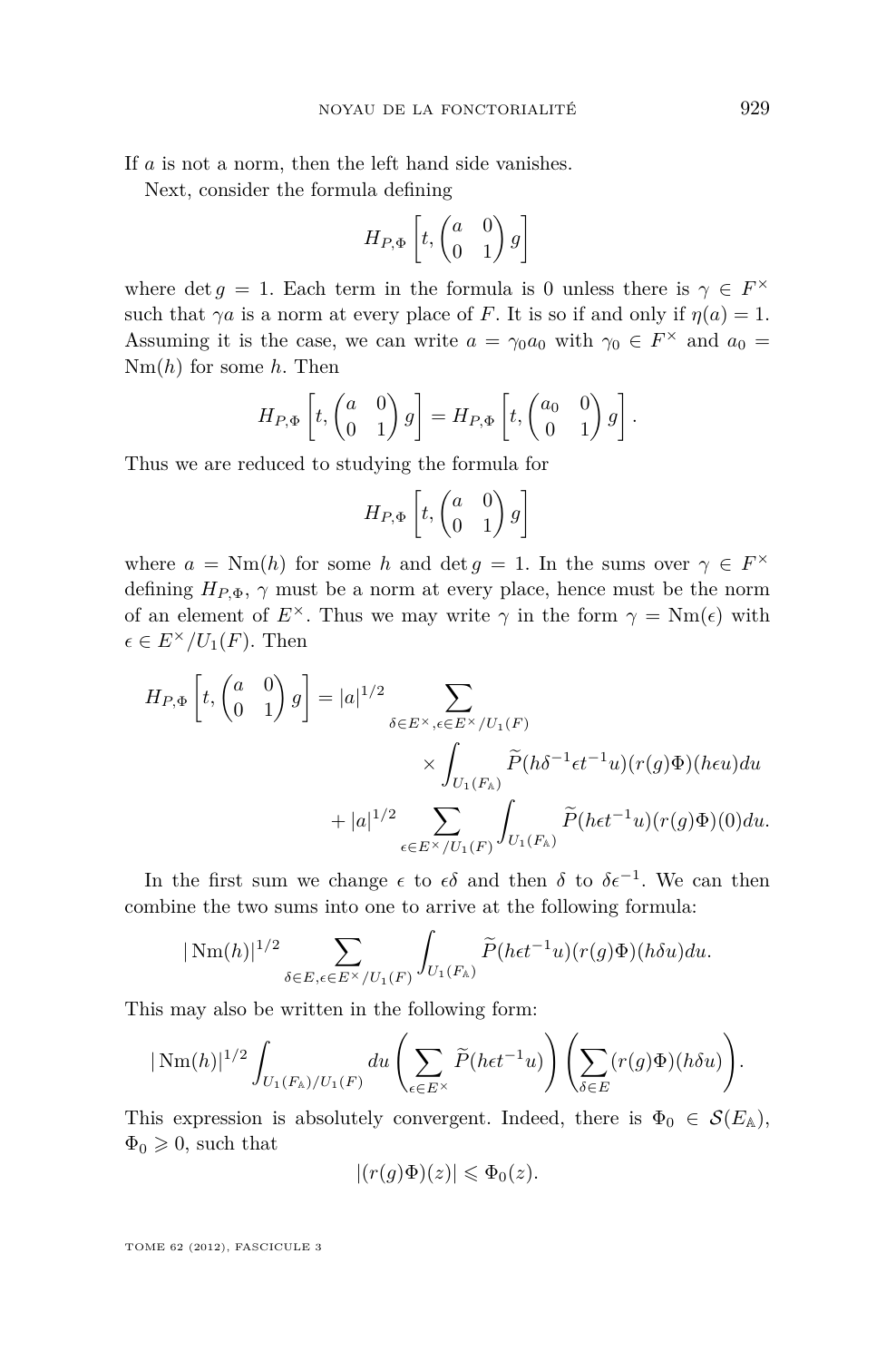Moreover, from Poisson summation formula, we get

$$
\sum_{\delta \in E} \Phi_0(t\delta) \leq C(1 + |\text{Nm}(t)|^{-1}).
$$

Thus

$$
\sum_{\delta \in E} |(r(g)\Phi)(h\delta u)|
$$

is bounded above independently of *u*. On the other hand, since  $\widetilde{P}$  has compact support and  $U_1(F_A)/U_1(F)$  is compact, the sum over  $\epsilon$  is finite and

$$
\int_{U_1(F_\mathbb{A})/U_1(F)} du \left(\sum_{\epsilon \in E^\times} |\widetilde{P}| (h\epsilon t^{-1}u)\right) < +\infty.
$$

Our assertion follows. Thus the formula defining  $H_{P,\Phi}$  is an absolutely convergent series.

Let us observe also that the function  $\mu$  defined by

$$
\mu(h) = \sum_{\epsilon \in E^{\times}} \widetilde{P}(h\epsilon)
$$

is a smooth function of compact support on  $E_{\mathbb{A}}^{\times}/E^{\times}$ . Suppose det  $g = 1$ and  $\eta(a) = 1$ . Let  $\gamma \in F^{\times}$  such that  $\gamma a = Nm(h)$  for some *h*. Then

$$
H_{P,\Phi}\left[t, \begin{pmatrix} a & 0 \\ 0 & 1 \end{pmatrix} g\right]
$$
  
=  $|\text{Nm}(h)|^{1/2} \int_{U_1(F_h)/U_1(F)} du \mu(ht^{-1}u) \left(\sum_{\delta \in E} (r(g)\Phi)(h\delta u)\right);$ 

if  $\eta(a) = -1$  and det  $g = 1$  then the left hand side is 0. By the theory of the global Weil representation, it is then easy to check directly the invariance properties of the function  $H_{P,\Phi}$  on this formula. In particular, from  $\lambda = 1$ , we get

$$
r \begin{pmatrix} 0 & 1 \\ -1 & 0 \end{pmatrix} \Phi(z) = \text{Ft}(\Phi)(\iota(z))
$$

and the invariance under  $\begin{pmatrix} 0 & 1 \\ -1 & 0 \end{pmatrix}$  follows from Poisson summation formula.

Next, from formula  $(5.1)$ , we get, for det  $q = 1$ ,

$$
\int_{F_{\mathbb{A}}^{\times}} \omega(a) d^{\times} a K_{P, \Phi} \left[ t, \begin{pmatrix} a & 0 \\ 0 & 1 \end{pmatrix} g \right]
$$
  
= 
$$
\int_{E_{\mathbb{A}}^{\times}} |\operatorname{Nm}(h)|^{1/2} \omega(\operatorname{Nm}(h)) \widetilde{P}(ht^{-1}) (r(g) \Phi)(h) d^{\times} h.
$$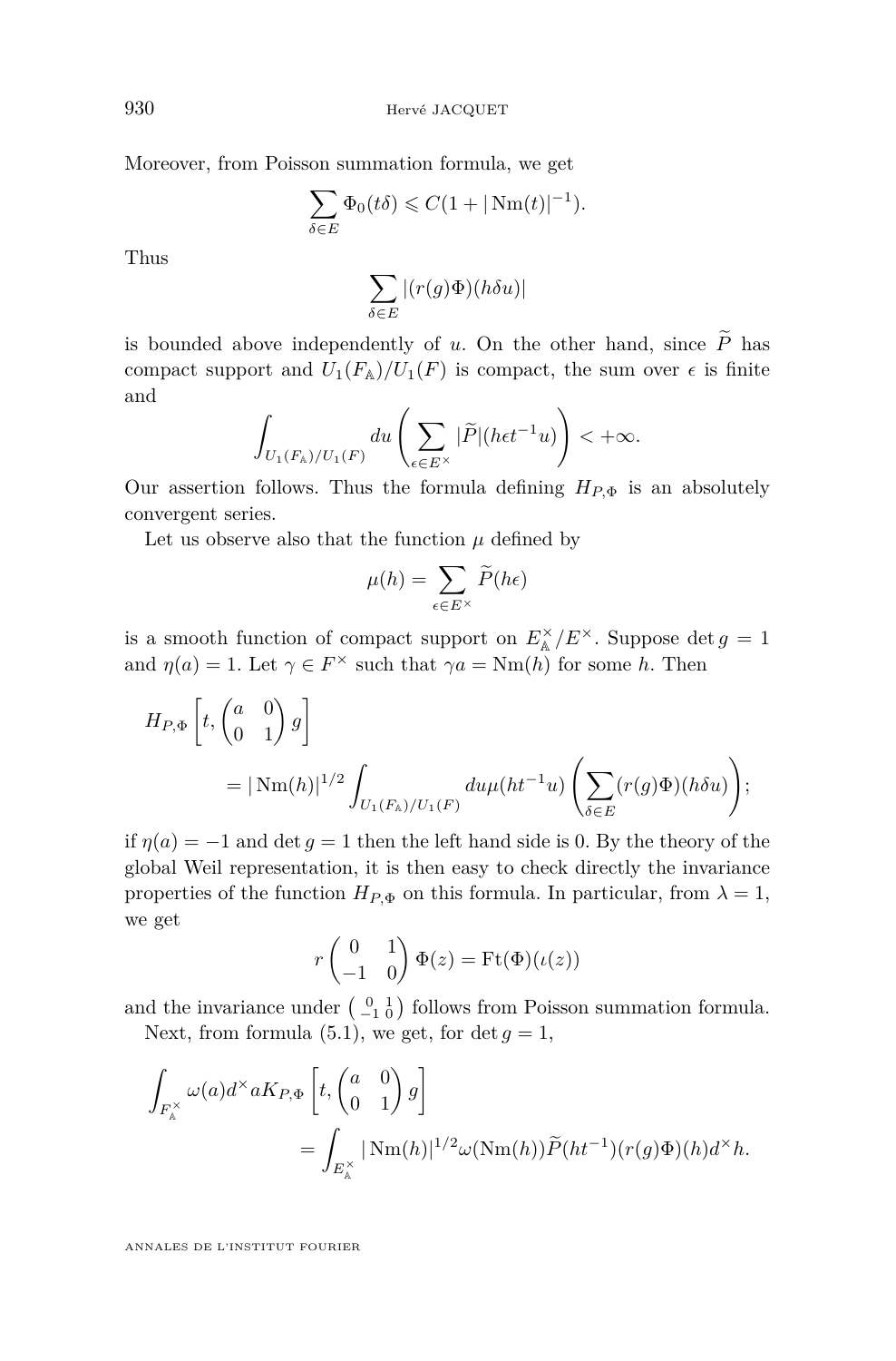Similarly,

$$
\int_{F_{\mathbb{A}}^{\times}} \omega(a) d^{\times} a K_{P,\Phi}^{0} \left[ t, \begin{pmatrix} a & 0 \\ 0 & 1 \end{pmatrix} g \right]
$$
  
=  $(r(g)\Phi)(0) \int_{E_{\mathbb{A}}^{\times}} |\operatorname{Nm}(h)|^{1/2} \omega(\operatorname{Nm}(h)) \widetilde{P}(ht^{-1}) d^{\times} h.$ 

Since  $\widetilde{P}$  has compact support, both integrals are absolutely convergent. We need also to check that

$$
\sum_{\delta \in E^{\times}} \int_{F_{\mathbb{A}}^{\times}} \omega(a) d^{\times} a K_{P, \Phi} \left[ \delta, \begin{pmatrix} a & 0 \\ 0 & 1 \end{pmatrix} g \right]
$$

is absolutely convergent. Computing formally, we get

$$
\sum_{\delta \in E^{\times}} \int_{E_{\mathbb{A}}^{\times}} |\operatorname{Nm}(h)|^{1/2} \omega(\operatorname{Nm}(h)) \widetilde{P}(h\delta^{-1})(r(g)\Phi)(h) d^{\times} h.
$$

Changing *h* to *hδ* this becomes

$$
= \int_{E_{\mathbb{A}}^{\times}} |\operatorname{Nm}(h)|^{1/2} \omega(\operatorname{Nm}(h)) \widetilde{P}(h) \left( \sum_{\delta \in E^{\times}} (r(g)\Phi)(h\delta) \right) d^{\times} h.
$$

There is  $\Phi_0 \in \mathcal{S}(E_\mathbb{A})$ ,  $\Phi_0 \geq 0$ , such that for *h* in the support of  $\widetilde{P}$ ,

$$
|(r(g)\Phi)(hz)| \leq \Phi_0(z).
$$

Thus

$$
\sum_{\delta \in E^{\times}} |(r(g)\Phi)(h\delta)| \leqslant \sum_{\delta \in E^{\times}} \Phi_{0}(\delta) < +\infty.
$$

On the other hand,

$$
\int_{E_{\mathbb{A}}^{\times}} |\operatorname{Nm}(h)|^{1/2}|\widetilde{P}(h)|d^{\times}h < +\infty.
$$

Thus our expression is indeed absolutely convergent.

#### **6.2. Conclusion**

Fix a character  $\chi$  of  $E_{\mathbb{A}}^{\times}/E^{\times}$  of absolute value 1. Set

$$
\phi_{P,\Phi}(g) = \int_{E_{\mathbb{A}}^{\times}/E^{\times}} d^{\times}t \,\chi(t) \, H_{P,\Phi}(t,g).
$$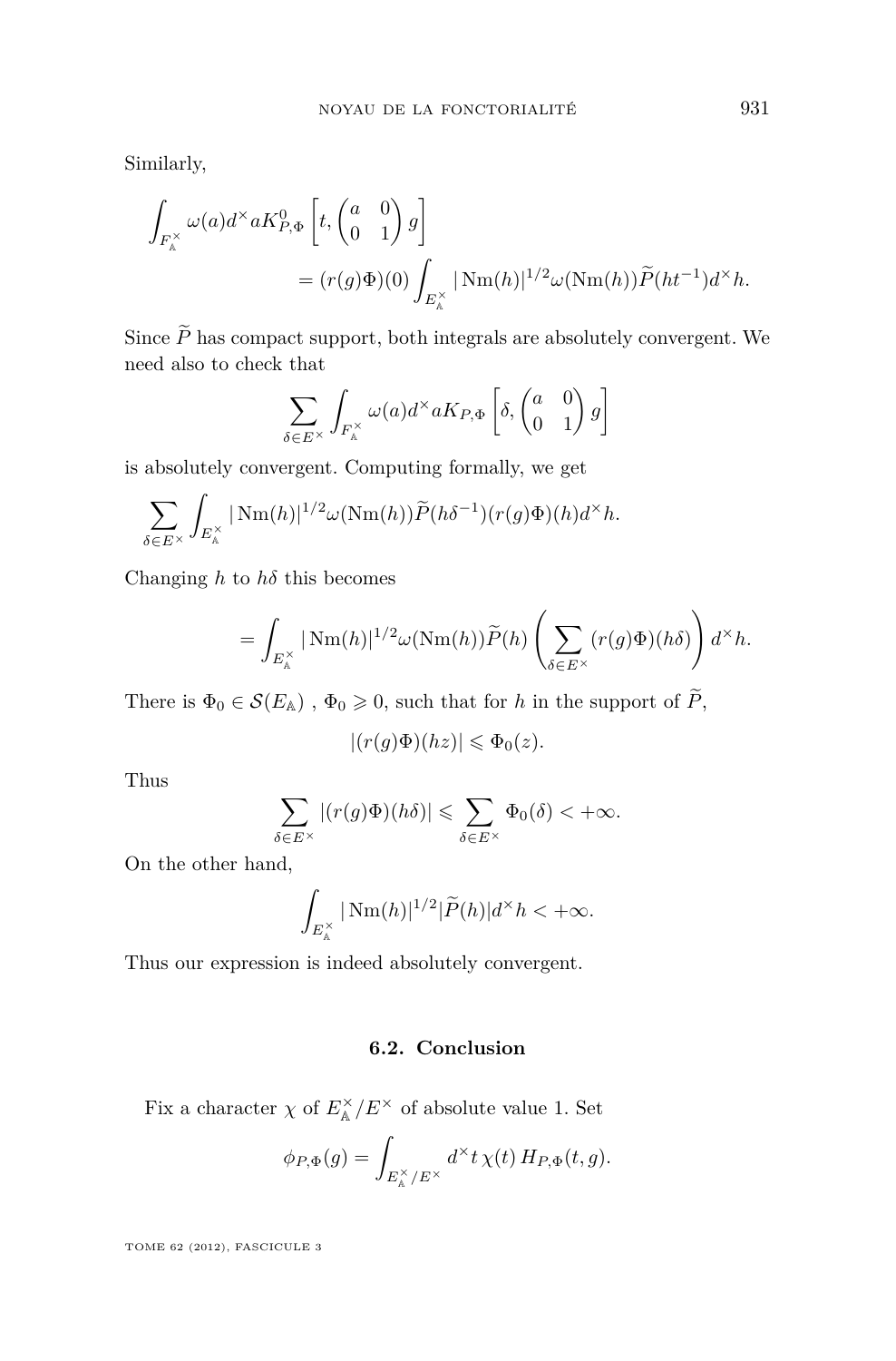We first compute the Fourier expansion of  $\phi_{P,\Phi}$ . We have

(6.1) 
$$
\phi_{P,\Phi}(g) = \sum_{\gamma \in F^\times} \int_{E_A^\times} d^\times t \chi(t) K_{P,\Phi} \left[ t, \begin{pmatrix} \gamma & 0 \\ 0 & 1 \end{pmatrix} g \right]
$$

(6.2) 
$$
+ \int_{E_{\mathbb{A}}^{\times}/E^{\times}} d^{\times} t \chi(t) \sum_{\gamma \in F^{\times}} K_{P,\Phi}^{0} \left[ t, \begin{pmatrix} \gamma & 0 \\ 0 & 1 \end{pmatrix} g \right]
$$

We have

$$
\int_{E_{\mathbb{A}\times}} K_{P,\Phi}(t,g)\chi(t)d^{\times}t = P(\chi)W_{\Phi,\chi}(g),
$$

where  $W_{\Phi,\chi}$  is the product of the functions  $W_{\Phi_x,\chi_x}$ . Thus the first term (6.1) is simply

$$
P(\chi)\sum_{\gamma \in F^{\times}} W_{\Phi,\chi}\left[\begin{pmatrix} \gamma & 0 \\ 0 & 1 \end{pmatrix} g\right].
$$

Let us compute the second term (6.2) for

$$
g = \begin{pmatrix} a & 0 \\ 0 & 1 \end{pmatrix} g_0
$$

where  $\det g_0 = 1$ . We find

$$
\int_{E_{\mathbb{A}}^{\times}/E^{\times}} d^{\times} t \chi(t) \sum_{\epsilon,\gamma} K_{P,\Phi}^{0} \left[ t, \begin{pmatrix} \text{Nm}(\epsilon) \gamma a & 0 \\ 0 & 1 \end{pmatrix} g_0 \right]
$$

where the sums are for  $\epsilon \in E^{\times}/U_1(F)$ ,  $\gamma \in F^{\times}/\text{Nm}(E^{\times})$  with the extra condition that  $\gamma a = Nm(h)$  for some *h*. The sum over  $\gamma$  has at most one term. Assuming the sum is not empty, we find

$$
(r(g_0)\Phi)(0)|\,\mathrm{Nm}(h)|^{1/2}\int_{E_{\mathbb{A}}^\times/E^\times}d^\times t\chi(t)\sum_{\epsilon}\int_{U_1(F_{\mathbb{A}})}\widetilde{P}(h\epsilon t^{-1}u)du.
$$

Formal manipulations bring this to the form

$$
(r(g_0)\Phi)(0)|\,\mathrm{Nm}(h)|^{1/2}\chi(h)\int_{E_{\mathbb{A}}^{\times}}\widetilde{P}(t^{-1})\chi(t)d^{\times}t\int_{U_1(F_{\mathbb{A}})/U_1(F)}\chi(u)du.
$$

or

$$
P(\chi) (r(g_0)\Phi)(0) | Nm(h)|^{1/2} \chi(h) \int_{U_1(F_\mathbb{A})/U_1(F)} \chi(u) du.
$$

The integral over  $U_1(F_\mathbb{A})/U_1(F)$  is 0 unless the restriction of  $\chi$  to  $U_1(F_\mathbb{A})$ is trivial. Assuming this to be the case we have  $\chi = \chi_1 \circ \text{Nm} = \chi_2 \circ \text{Nm}$ where  $\chi_1, \chi_2$  are characters of  $F_{\mathbb{A}}^{\times}/F^{\times}$  and  $\chi_2 = \chi_1 \eta$ . Then the function  $f_{\Phi,\chi} = \prod f_{\Phi_x,\chi_x}$  is defined and the above expression is

$$
P(\chi) \int_{U_1(F_{\mathbb{A}})/U_1(F)} du \sum_{\gamma} f_{\Phi,\chi} \left[ \begin{pmatrix} \gamma a & 0 \\ 0 & 1 \end{pmatrix} g_0 \right],
$$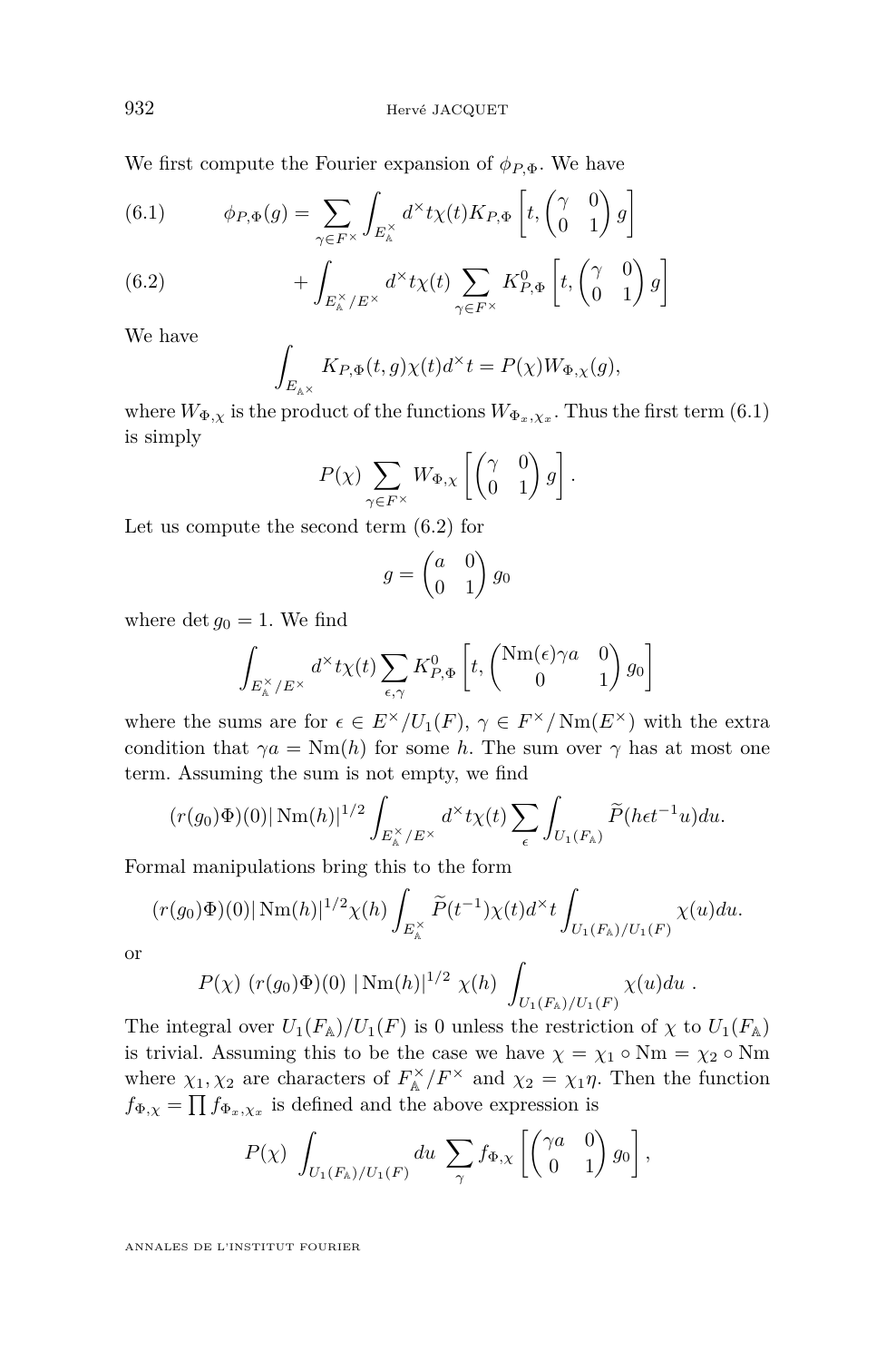where the sum is for  $\gamma \in F^{\times}/\text{Nm}(E^{\times})$  with the extra condition that  $\gamma a =$ Nm(*h*) for some *h*. The sum is not empty if an only if  $\eta(a) = 1$  and then it has one term. Thus, in all cases,

$$
\sum_{\gamma} f_{\Phi,\chi} \left[ \begin{pmatrix} \gamma a & 0 \\ 0 & 1 \end{pmatrix} g_0 \right] = |a|^{1/2} \chi_1(a) \frac{1 + \eta(a)}{2} f_{\Phi,\chi}(g_0)
$$

$$
= |a|^{1/2} \frac{\chi_1(a) + \chi_2(a)}{2} f_{\Phi,\chi}(g_0).
$$

By definition, the function  $f_{\Phi,\chi}$  is a function on the group  $G^+$  of  $g \in$  $GL(2, F<sub>A</sub>)$  such that det *g* is a norm at each place. The function is further extended by 0 outside  $G^+$ . It has a unique extension  $f_{\Phi,\chi}^1$  to  $GL(2,F_\mathbb{A})$ satisfying

$$
f_{\Phi,\chi}^1\left[\begin{pmatrix} a_1 & x \\ 0 & a_2 \end{pmatrix} g\right] = \left|\frac{a_1}{a_2}\right|^{1/2} \chi_1(a_1) \chi_2(a_2) f_{\Phi,\chi}^1(g),
$$

for all  $g, a_1, a_2, x$ ; it has also a unique extension  $f_{\Phi,\chi}^2$  satisfying

$$
f_{\Phi,\chi}^1\left[\begin{pmatrix} a_1 & x \\ 0 & a_2 \end{pmatrix} g\right] = \left|\frac{a_1}{a_2}\right|^{1/2} \chi_2(a_1) \chi_1(a_2) f_{\Phi,\chi}^2(g),
$$

for all  $g, a_1, a_2, x$ . Then

$$
|a|^{1/2} \frac{\chi_1(a) + \chi_2(a)}{2} f_{\Phi,\chi}(g_0)
$$
  
=  $\frac{1}{2} \left( f_{\Phi,\chi}^1 \left[ \begin{pmatrix} a & 0 \\ 0 & 1 \end{pmatrix} g_0 \right] + f_{\Phi,\chi}^2 \left[ \begin{pmatrix} a & 0 \\ 0 & 1 \end{pmatrix} g_0 \right] \right).$ 

Finally, we see that

$$
\begin{split} \int_{E_{\mathbb{A}}^{\times}/E^{\times}} d^{\times}t\chi(t) \sum_{\gamma \in F^{\times}} K_{P,\Phi}^{0}\left[t, \begin{pmatrix} \gamma & 0 \\ 0 & 1 \end{pmatrix}g\right] \\ &= P(\chi) \frac{\int_{U_{1}(F_{\mathbb{A}})/U_{1}(F)} du}{2} \left(f_{\Phi,\chi}^{1}(g) + f_{\Phi,\chi}^{2}(g)\right). \end{split}
$$

We have thus obtained the Fourier expansion of  $\phi_{P,\Phi}$ .

$$
\phi_{P,\Phi}(g) = P(\chi) \sum_{\gamma \in F^{\times}} W_{\Phi,\chi} \left[ \begin{pmatrix} \gamma & 0 \\ 0 & 1 \end{pmatrix} g \right] + P(\chi) \frac{\int_{U_1(F_{\mathbb{A}})/U_1(F)} \chi(u) du}{2} \left( f_{\Phi,\chi}^1(g) + f_{\Phi,\chi}^2(g) \right).
$$

From this formula, it is clear than one can choose the data so that  $\phi_{P,\Phi}$  is not identically 0.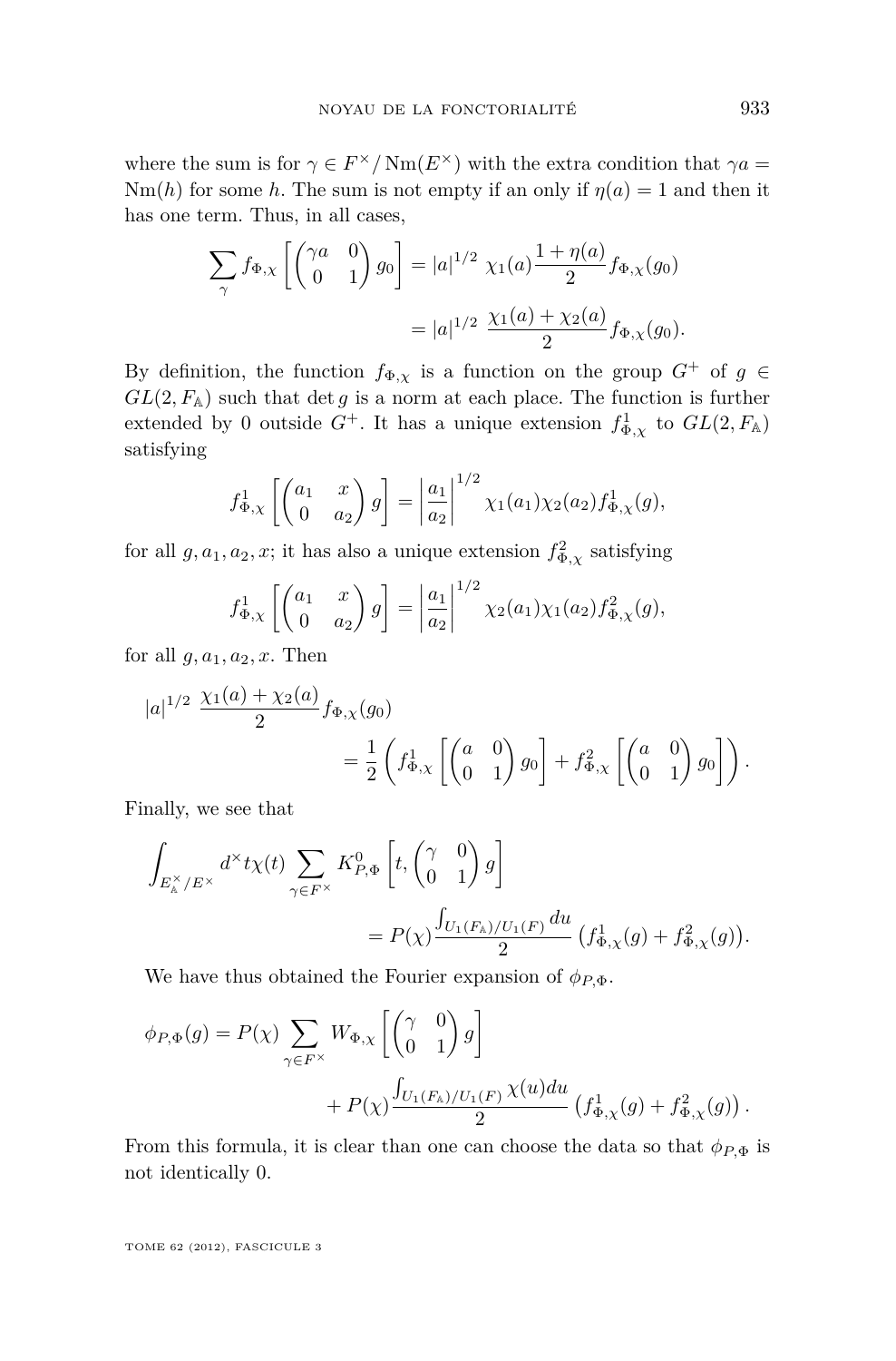Assume *F* is a number field. One can see that the function  $\phi_{P,\Phi}$  is slowly increasing. In more detail, for *s* real,  $s > 0$ , denote by  $s_{\infty}$  the idèle of *F* such that  $(s_{\infty})_x = 1$  for *x* finite ,  $(s_{\infty})_x = s$  for *x* infinite. Let  $\Omega$  be a compact set of  $GL(2, F<sub>A</sub>)$  and  $C > 0$ . Let  $\mathfrak{S}(C, \Omega)$  be the set of matrices *g* of the form

$$
g = \begin{pmatrix} s_{\infty} & 0 \\ 0 & 1 \end{pmatrix} \omega, \ s \geqslant C, \omega \in \Omega.
$$

The assertion  $\phi_{P,\Phi}$  is slowly increasing means that, for every  $\Omega$  and  $C$ , there exist *D* and *n* such that

$$
|\phi_{P,\Phi}(g)| \leqslant D s^n
$$

for all  $q \in \mathfrak{S}(C, \Omega)$ . An estimate of this type is obtained in [\[1\]](#page-37-0) for the first term. It is easy to obtain an estimate of this type for the second term.

Let *U* be the space spanned by the functions  $\phi_{P,\Phi}$  and their translates. Let also  $W(\pi(\chi), \psi)$  be the space spanned by the functions  $W_{\Phi,\chi}$  and their translates. If *x* is a finite place we have the representation  $\pi(\chi_x)$ of  $GL(2, F_x)$ . If *F* is a function field one defines the representation  $\pi(\chi)$ of  $GL(2, F<sub>A</sub>)$  as the tensor product of the local representations  $\pi(\chi_x)$ . The representation of  $GL(2, F_A)$  on  $W(\pi(\chi), \psi)$  is then equivalent to  $\pi(\chi)$ . If *F* is a number field and *x* is an infinite place, we have a representation of  $(\mathfrak{U}_x, K_x)$ , that is, a  $(\mathfrak{U}_x, K_x)$ –module noted  $\pi(\chi_x)$ . Let  $\infty$  be the set of infinite places. Set  $K_{\infty} = \prod_{x \in \infty} K_x$  and let  $\mathfrak{U}_{\infty}$  be the enveloping algebra of  $\prod_{x \in \infty} GL(2, F_x)$ . Let also  $F_A^{\infty}$  be the ring of finite adèles. The tensor product  $\pi(\chi)$  of the local  $\pi(\chi_x)$  is now a  $GL(2, F_\mathbb{A}^\infty)$ -module and a  $(\mathfrak{U}_{\infty}, K_{\infty})$ −module. The space  $\mathcal{W}_{K_{\infty}}(\pi(\chi), \psi)$  of  $K_{\infty}$ −finite vectors in  $W(\pi(\chi), \psi)$  is invariant under  $GL(2, F_A^{\infty})$  and  $(\mathfrak{U}_x, K_x)$ . It is equivalent to  $\pi(\chi)$ , as a  $GL(2, F_A^{\infty})$ –module and a  $(\mathfrak{U}_{\infty}, K_{\infty})$ –module. If  $\phi$  is in *U*, it has a Fourier expansion

$$
\phi(g) = \sum_{\gamma \in F^{\times}} W \left[ \begin{pmatrix} \gamma & 0 \\ 0 & 1 \end{pmatrix} g \right] + \phi^{0}(g)
$$

where  $W \in \mathcal{W}(\pi(\chi), \psi)$  and

$$
\phi^{0}(g) = \int_{F_{\mathbb{A}}/F} \phi \left[ \begin{pmatrix} 1 & u \\ 0 & 1 \end{pmatrix} g \right] du.
$$

We claim that  $W = 0$  implies  $\phi = 0$ . This is clear if  $\phi^0 = 0$ . If  $\phi^0 \neq 0$  we find  $\phi = \phi^0$ . Since  $\phi$  is invariant under  $GL(2, F)$  and  $\phi^0$  invariant under the matrices  $\begin{pmatrix} 1 & u \\ 0 & 1 \end{pmatrix}$  with  $u \in F_{\mathbb{A}}$  this would imply  $\phi^0$  is invariant under  $SL(2, F<sub>A</sub>)$ . This contradicts the explicit expression we have found for  $\phi^0$ . Our assertion follows.